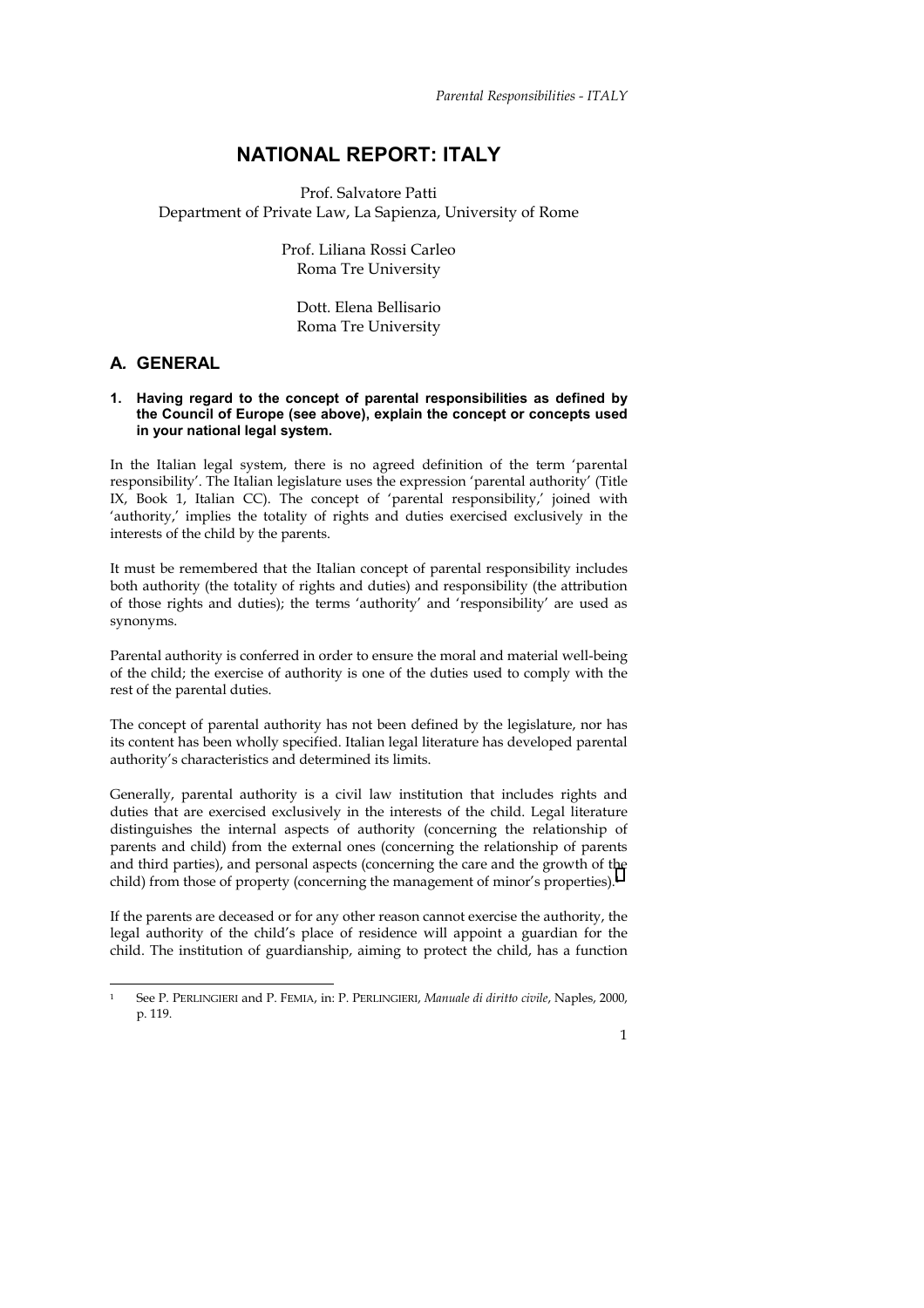similar to but not identical with parental authority; the content of guardianship is more limited than that of parental authority.2

Finally, the Italian system provides (though often in an incomplete and incoherent way) for a 'special curator' who is entitled to represent the minor in all legal proceedings affecting her or his interests and if there are conflicts of interest between the child and the child's parent(s) or guardian(s) charged with the exercise of the parental responsibilities (Art. 360 § 6 Italian CC).3

The main function of 'parental responsibilities' in the Italian legal system falls within the definition provided by the Council of Europe.

## **2. Explain whether your national concept or concepts encompass**

#### **(a) Care and protection**

'Parental responsibilities' includes the power to make all decisions necessary for the care and the moral and material assistance of the child. In fact, Art. 30 § 1 Italian Constitution denotes the right and duty of the parents to support, educate and provide moral guidance to their children; Art. 147 Italian CC states that in doing this, the child's abilities, natural inclinations and ambitions should be taken into consideration. Therefore, parents must provide for the physical and mental growth of their child, protect and support him or her, and also supervise and form the

<sup>2</sup> The guardian must provide for the education and moral guidance of the child, but not for the child's support. In addition, the guardian has the power to represent the child and manage the child's properties; however, the guardian's actions are limited to the more pertinent forms of legal supervision and control due to the lack of a parent-child relationship. Regarding the education of the minor and the management of his properties: the guardian must follow the instructions set by the guardianship judge following the guardian's suggestions (Art. 371 Italian CC), the guardian must inventory the minor's properties, (Art. 362 *et seq* Italian CC), the authorisation of the guardianship judge is needed for extraordinary acts of disposition of the minor's property (Art. 374 Italian CC) and the court's authorisation is needed for the more burdensome acts. Finally, if the child's interests should conflict with the guardian's, taking the opinion of the guardianship judge into consideration a substitute guardian will be appointed to represent the minor (Art. 360 Italian CC). If there is a conflict between the substitute guardian and the minor as well, the guardianship judge will appoint a special curator (Art. 360 Italian CC). The guardianship can be qualified as a civil law institution characterised by obligation and gratuity, except for adequate compensation for the guardian, taking into account the amount of the properties and the difficulties relating to its management (Art. 379 Italian CC). See P. PERLINGIERI and P. FEMIA, in: P. PERLINGIERI, *Manuale di diritto civile*, Naples 2000, p. 121.<br>The Italian legal system does not explicitly provide for a special curator acting as the

minor's lawyer in all legal proceedings affecting his interests (for example, those concerning the termination or modification of the parental responsibilities pursuant to Art. 330 and 333 Italian CC), nor can provisions of that kind (for example, adoption proceedings) be de facto implemented where they exist due to the absence of a specific, free, court provided, procedural defence. In this respect, the Supreme Court has stated (Supreme Court, 30.01.2002, No. 1, *Giust. Civ.,* 2002, I, p. 1467, commented by A.G. CIANCI) that the incompleteness of the legislation is in principal compatible with the *New York Convention on the rights of child* of 20.11.1989 (ratified and implemented in Italy by the Law of 27.03.1991, No. 176), according to which the child must be party to all proceedings which may have implication for his or her life and personal development.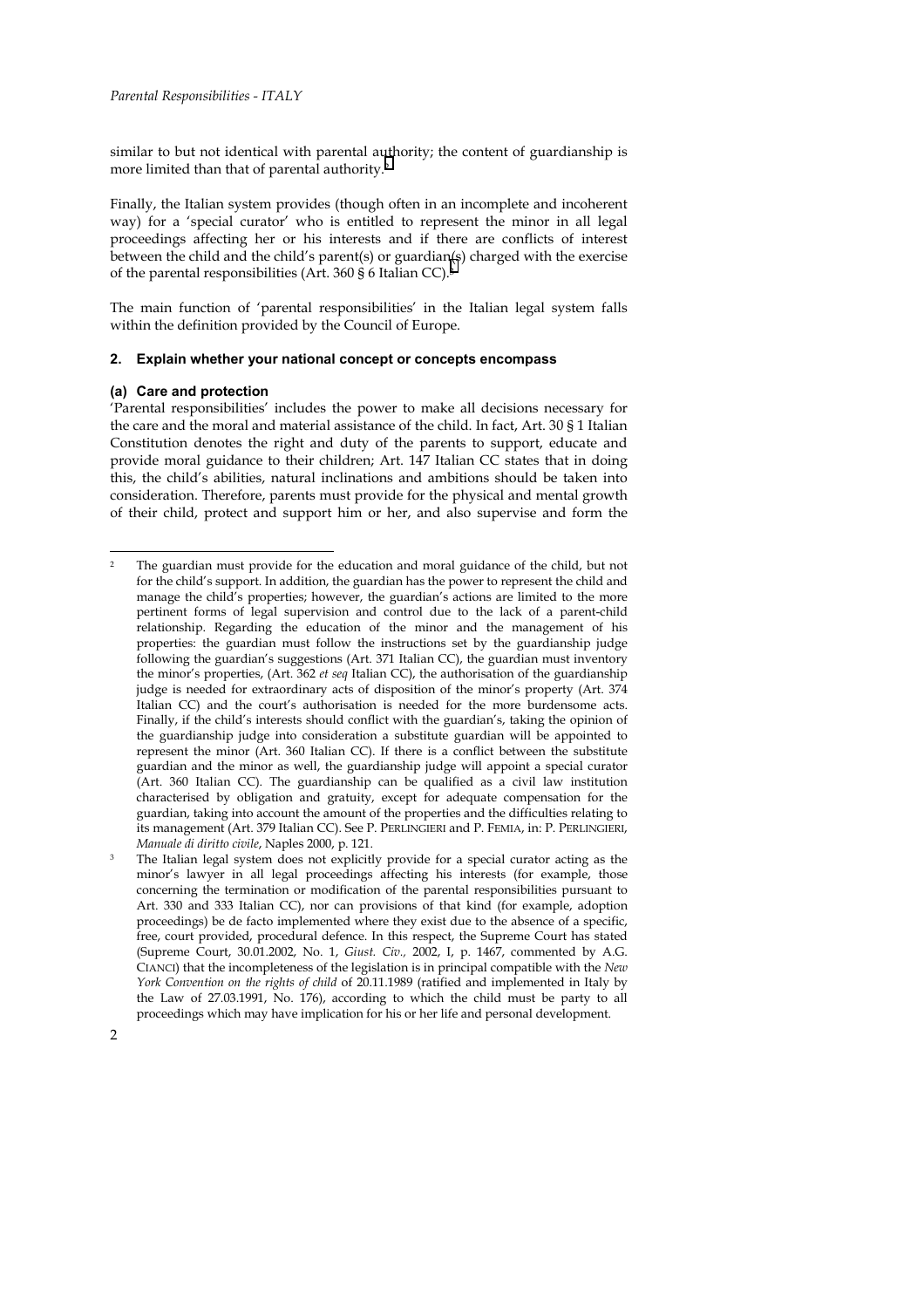child, develop his or her personality and promote the child's psychological and physical well-being.

A duty to support the child is one of the obligations of material assistance. This implies satisfying the child's ordinary needs, in line with the material conditions of the family. These obligations of support are not limited to just the basic needs of the minor, but also to any other expense necessary for the development of the child.

#### **(b) Maintenance of personal relationships**

Material assistance is joined to a moral one: parental responsibilities imply the obligation to maintain an intense and constant personal relationship with the minor, to spend time with him or her, and to provide care and attention, always with respect to the child's moral and material needs. The Italian legal system normally implies that living with the minor is an attribution of the parental responsibilities.4 However, the parent not living with the child still has the right and duty to maintain a personal relationship with the child (so-called visiting right*,*  see Q 43-48*)*. The non-compliance of this right and duty can effect the limitation or termination of parental responsibilities, and may even constitute criminal behaviour as contemplated by Art. 570 Italian Criminal Code ('Violation of the duty of supporting the family').

Moreover, taking care of the moral and material interests of the child, the fundamental task conferred on the parents, can only be realised if there is close and daily contact with the child. The obligation to maintain a personal relationship with the minor *'*naturally' implies 'loving the child' and showing him or her affection, even if the parents cannot be obligated to do so.

#### **(c) Provision of education**

 $\overline{a}$ 

The obligations of moral assistance include educating the child and providing moral guidance. The parent's educational obligation and responsibility is linked to that of the State (Art. 34 Italian Constitution), which has the duty to provide institutions that enable parents to fulfil their obligations and the duty to supervise the parent's compliance with their obligations. The legislature, without indicating an aim, has specified that parents must take the child's abilities, natural inclinations and ambitions into account.

Potential conflicts that arise between the child's freedoms (religious, ideological, sexual, freedom *etc*) and the parent's rights and duties must be resolved by balancing the opposing needs, respecting the capacity of the child's judgment.<sup>5</sup>

<sup>4</sup> The link between living together and parental responsibilities is evidenced in Art. 317 *bis,* which confers authority over a child born to an unmarried mother onto the parent with whom the child lives. However, it is also possible for a child and the parent not to live together (such as with joint custody, when one parent, separated or divorced and not living with the child continues to hold parental responsibility. See, among others, Supreme Court, 17.09.1992, No. 10659, *Mass. Giust. Civ.*, 1992, p. 1378, which grants custody to the parents but decides that the child should live with his grandparents). In our legal system there is one-way relationship between living together and parental responsibilities in the sense that although living together is always linked with the exercise of the parental responsibilities, the exercise of the parental responsibilities is not linked with living together.<br>See M. SESTA, *Diritto di famiglia*, Padua 2003, p. 383.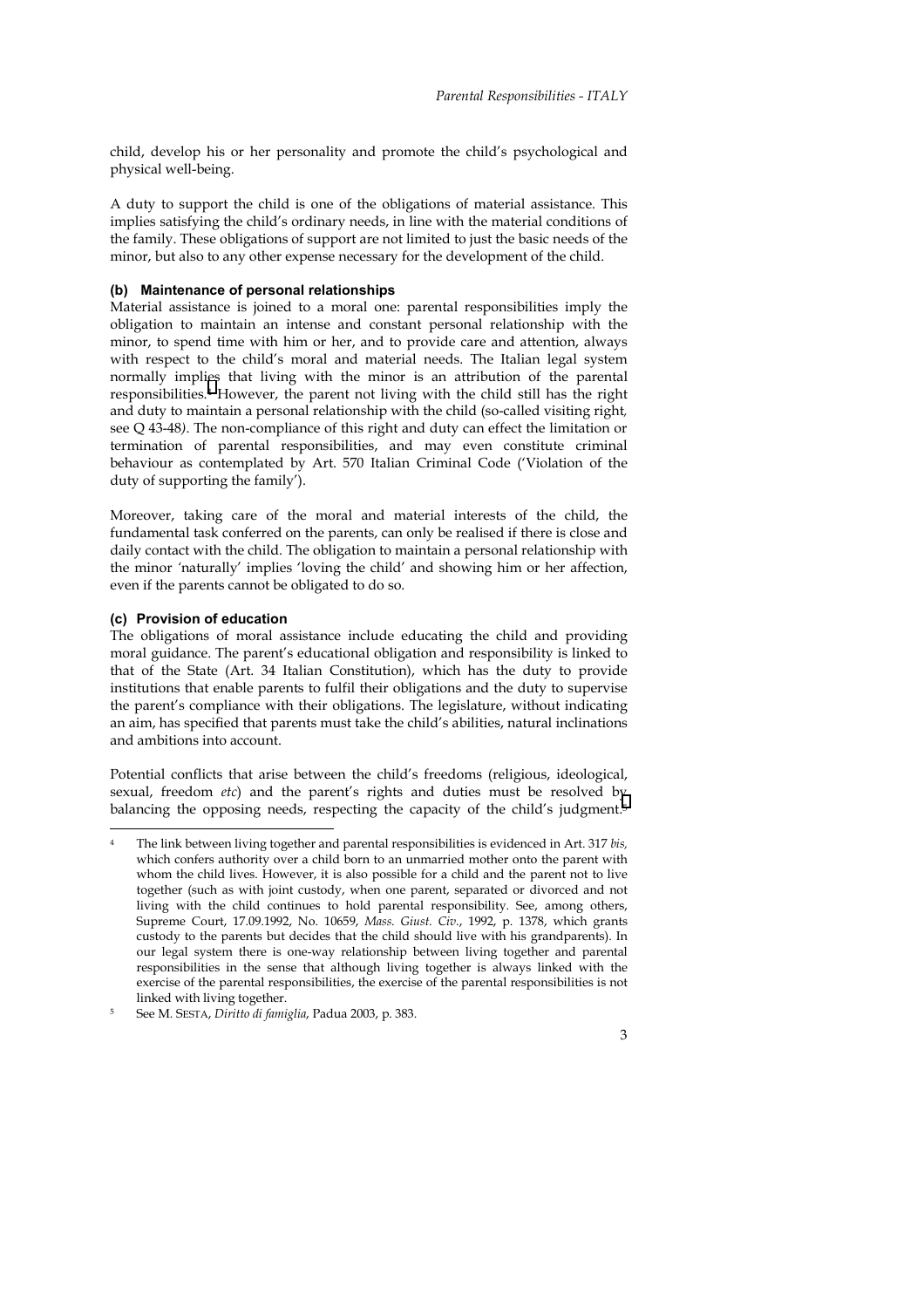Case law recognises the parent's duty to respect their child's choices. In particular, parents have been denied the right to choose their child's religion; a 17 year old teenager has been recognised as having the capacity to choose his own religious creed.6 Moreover, it is has been stated that parental responsibilities cannot include the right to oppose the cultural-ideological choices of the child, but that the responsibilities must instead be exercised with full respect of the child's fundamental freedoms and inviolable rights.7 Finally, the Supreme Court has established that using violence to educate children is unlawful.8 Such decisions point out that a child is no longer only an object to protect, but also a holder of rights*.*

#### **(d) Legal representation**

In order to attend to all the interests of the child, parents exercising parental responsibilities have the right and duty to represent their children and to manage their property (Art. 320 Italian CC).

Legal representation aims at allowing the child to participate in his or her own legal life; this includes acts regarding both personal and property issues. However, legal representation excludes 'very personal acts' (for example, the recognition of a natural child; the testament). Still, even if the child is incapable of acting, he or she can validly perform certain acts (*e.g.* a child can exercise the rights and duties deriving from an employment contract, pursuant to Art. 2 § 2 Italian CC). Representation also includes the power to act to protect the minor's personal rights, such as in a civil action for compensating damages resulting from a violation of the minor's rights, or for status actions not implicating conflicts of interest with the minor*.* Italy's legal system has developed a general principle that grants a child autonomy over his or her person if the child has the requisite power of judgment or is mature enough to make decisions with the necessary awareness.9 If the child does not have the requisite maturity, the legislation for the minor's representation contemplates property management (see  $Q$  8f.). These acts grant parents the right to represent an unborn as well as a born child (Art. 462 and art. 784 Italian CC).

#### **(e) Determination of residence**

Parental authority implies the power to determine the minor's residence. Because a child's residence coincides with the residence of the family in Italy's legal system,

<sup>6</sup> The Family Proceedings Court of Genoa, 09.02.1959, *Giur. Cost*. 1959, p. 1278. With regard to religious education, a specific provision has been issued (Law 18.06.1986, No. 281 'capacity of choosing the type of the school to be attending and of enrolment for high schools') that expressly established that high school students *(*and in general students older than 14 years) have the right to choose whether to attend religious lessons and also to choose other optional classes and any other cultural or educational activity (Art. 1).

The Family Proceedings Court of Bologna 13.05.1972, *Giur. it.*, 1974, I, 2, c. 329, with comments by M.E. POGGI.

<sup>8</sup> Supreme Court, 16.05.1996, *Dir. Fam. Pers.,* 1997, p. 509, with comments by D. BONAMORE*.*

<sup>9</sup> Concerning the general freedom of a child that is capable of judgment in the exercise of the non-familial rights and, more generally, the conduct of personal affairs, see, among others, P. STANZIONE, *Capacità e minore età nella problematica della persona umana,*  Camerino: Naples, 1975; ID., *Diritti fondamentali dei minori e potestà dei genitori,* in *Rass. Dir. Civ.*, 1980, p. 425; F. GIARDINA, headword *Minore,* in *Enc. Giur. Treccani,* XX, Rome 1990, p. 1.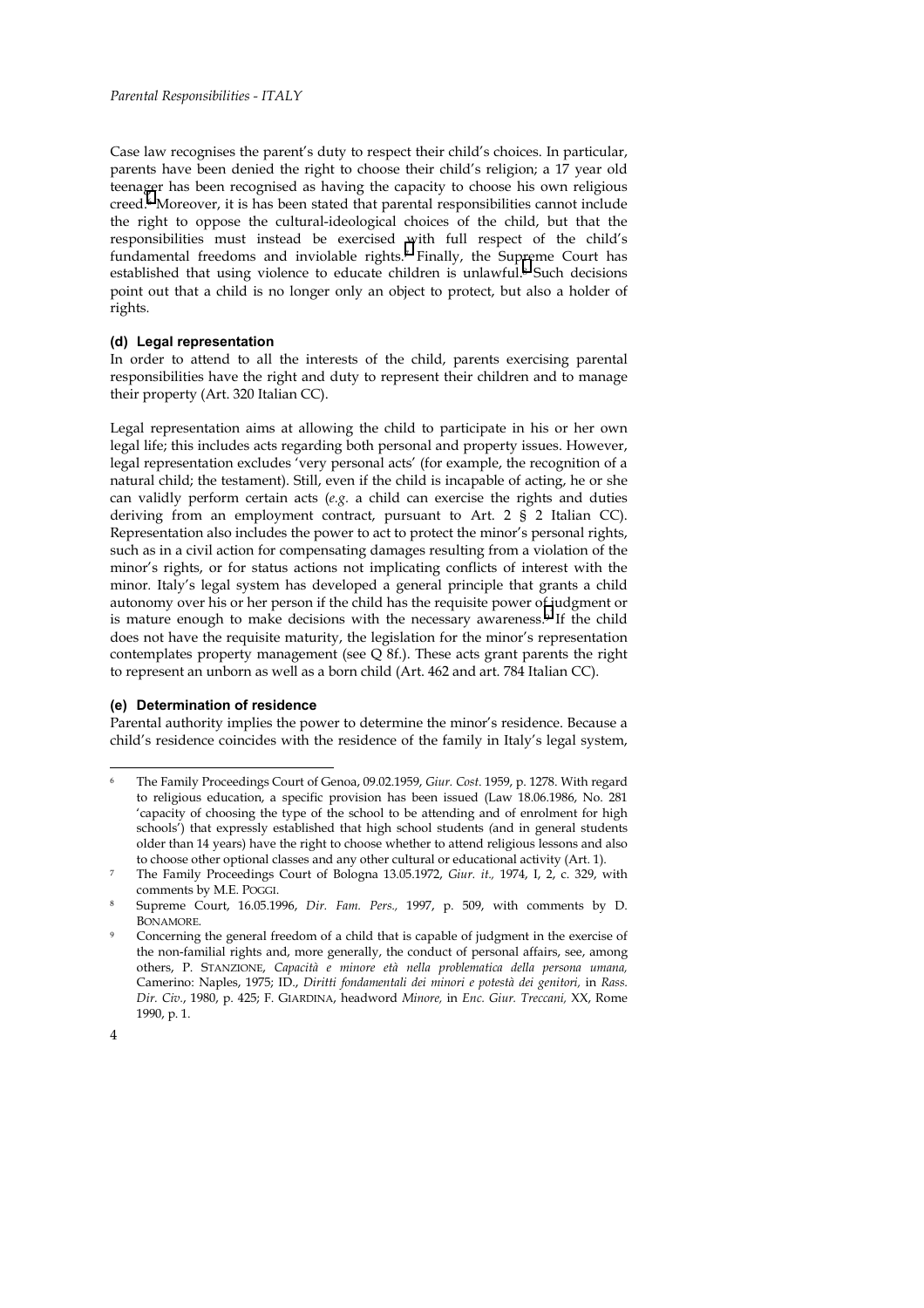the parental responsibilities imply that the parents will live with the minor. Art. 318 Italian CC states the child has a duty not to leave the parent's home, thus affirming the parental power to exercise parental responsibilities in the return of the child through physical coercion and, if necessary, the intervention of the guardianship judge.

#### **(f) Administration of property**

Parental responsibilities include the right and duty to represent the child and to manage her or his property (Art. 320 Italian CC). If parental responsibilities are jointly exercised, each parent can individually make ordinary acts of disposition of the minor's property; however, extraordinary acts of disposition (alienation, the establishment of pledges or mortgages; acceptation or renouncement of inheritances, legacy and donation; dissolution of common ownerships, contract loans, initiation of court proceedings regarding those acts, reference to an arbitrator, settlements) can only be exercised out of necessity or if they are obviously beneficial for the child and presuppose the authorisation of the guardianship judge (Art. 320 § 3 Italian CC). There must also be an authorisation to collect principal, and the judge will determine how it shall be invested (Art. 320 § 4 Italian CC). In addition, the continual running of a commercial enterprise presupposes the authorisation of the court, given after prior consultation with the guardianship judge (Art. 320 § 5 Italian CC).

If there is a conflict of interests among the children, or among the children and parent(s) exercising the parental responsibilities, involving property, the guardianship judge has the power to appoint a special curator for the children (Art. 320 § 6 Italian CC). In order to avoid possible conflicts of interest, parents are prohibited from acquiring, even through an intermediary, goods or rights of the child that are objects of their parental authority. Acts performed in violation of this rule can be annulled at the request of the parents exercising the authority, or on the request of the child, his heirs or successors in interest (Art. 322 Italian CC); the action is proscribed until five years after the child reaches the age of consent.

Parents have the legal usufruct of their child's property for the support of the family and the education and moral guidance of the child (Art. 324 Italian CC).

#### **3. In what circumstances (e.g. child reaching the majority or marrying) do parental responsibilities automatically come to an end?**

Parental responsibilities expire when the child reaches the age of consent (18 years), or with emancipation (Art. 316 Italian CC). The only existing form of emancipation is the legal one: children older than 16 who marry with the authorisation of the Court (Art. 390 Italian CC). The emancipated minor has a partial capacity to act: with respect to his or her legal actions, he is no longer substituted by the parents (or by the guardian) but a curator assists him or her with extraordinary acts of disposition. This curator, differing from the guardian, has neither the power of representation nor the management of the minor.

Parental responsibilities expire through: death of the child or the parent, declaration of adoptability, legal termination of the parental responsibilities, or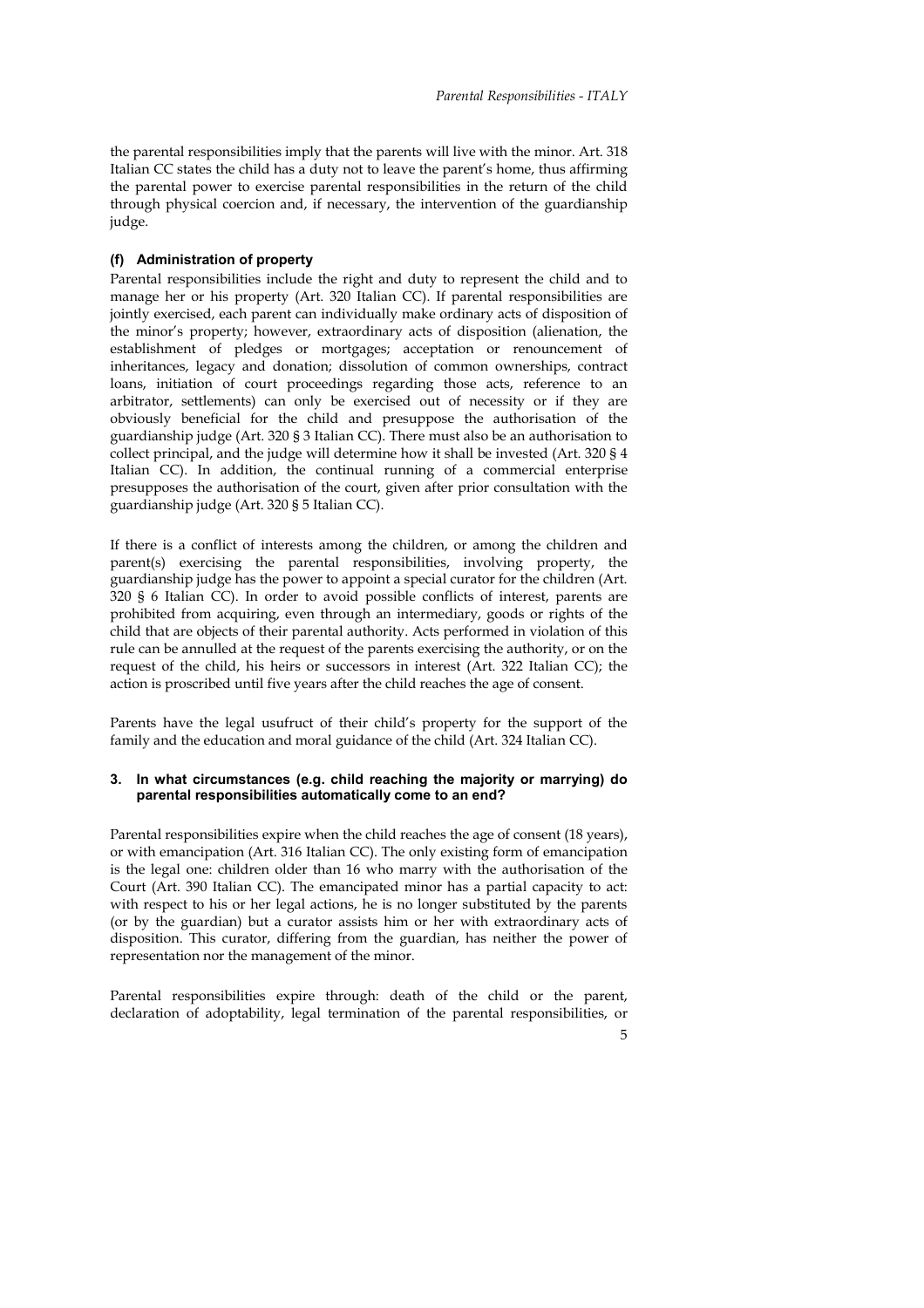declaration of the lack of biological parentage (a disclaimer of paternity or impugnation of the acknowledgment of a natural child).

The termination of parental responsibilities when the child attains majority does not signal an end to all parental obligations. The duty to support the child persists until the child is economically independent, unless the child refuses to work without just cause. Italian case law<sup>10</sup> has consistently upheld this principle. Judges will equate the child's economic independency with negligent behaviour if the child fails or refuses to earn his or her own income. A parent's duty to support their child ends if the child marries; the obligation of the child's partner to support him or her prevails over the obligation of the parents.

Neither does the obligation to provide moral guidance to the child automatically expire once the child has reached the age of consent; the child has the right to finish her or his studies, allowing the child to acquire the necessary skills to find a job and become economically independent.

# **4. What is the current source of law for parental responsibilities?**

Current sources of law for parental responsibilities can be found in the Italian Constitution (Art. 30 § 1), the Italian Civil Code, (Art. 417, 155, 315 *et seq* and 2048), Italian Divorce Law (Art. 6 Law of 1 December 1970, No. 898, as modified by the Law of 6 March 1987, No. 74) and Italian Adoption Law (Law of 4 May 1983, No. 184, as modified by the Law of 28 March 2001, No. 149).

## **5. Give a brief history of the main developments of the law concerning parental responsibilities.**

The 1965 Code was based on the concept of patriarchy (adultery by a wife was criminal), as was the family. Although both parents had the duty to educate, provide moral guidance and support the child, only the father – explicitly defined as 'head of the family' – exercised the parental responsibilities (so called 'parental authority'); the mother could exercise parental responsibilities only after the father died. External interferences with the family were not tolerated. Fathers had the power to remove a 'rebellious' son from the family, providing him only with the support strictly necessary, or, applying to the court, placing him in a reformatory. It was not possible for children born to an unmarried mother to later be recognised by anyone she married. The guardianship of orphans was entrusted to a person appointed by the remaining parent, or if there was no remaining parent, by the paternal grandfather.

These provisions influenced the 1942 code, but state interference became stronger within the family's ambit. In particular, parents were obligated to educate and provide moral guidance to their children that 'conformed to the moral principles of fascism and its proper idea of a nation.' During that period, two new judicial

 $10<sup>10</sup>$ 10 Among the most recent Case-Law, see Supreme Court, 03.04.2002, No. 4765, in *Famiglia,*  2003, p.195, with comments by A. QUADRUCCI; Supreme Court 16.02.2001, No. 2289, in *Fam. dir.,* 2001, p. 275, with comments by W. FINELLI. Among the more previous ones see Supreme Court 07.11.1981, No. 5874, *Giust. civ.,* 1981, I, p. 2837.

<sup>6</sup>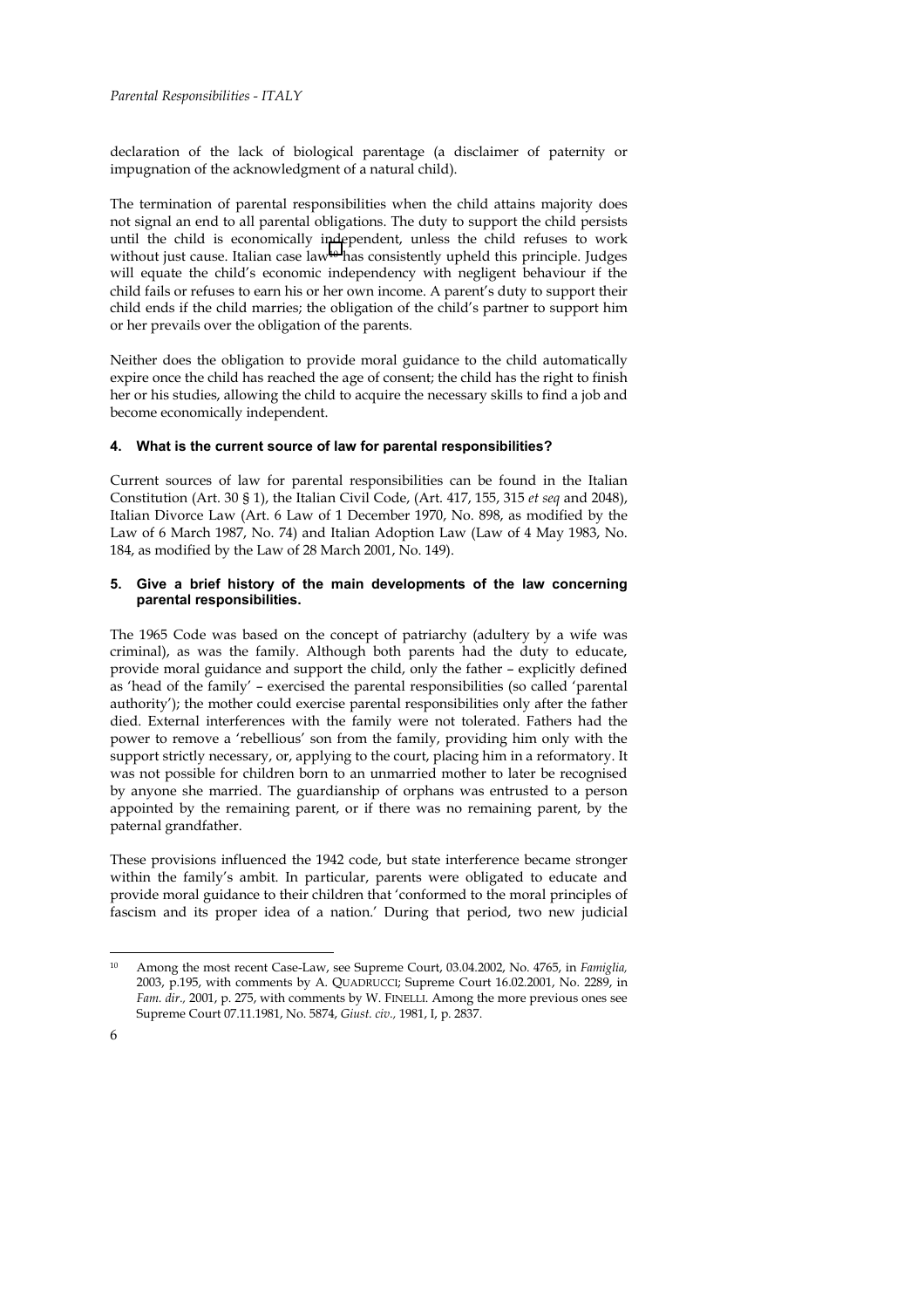institutions were installed: the Family Proceeding Court and the guardianship judge.

The exclusive authority and discipline of the husband-father remained unchanged for many years, even after the robust Italian Constitution in 1948 established the legal and moral equality of the spouses (Art. 3 e 29 § 2), as well as the right and duty of the parents to support, educate and provide the children with moral guidance, even if they were born outside the marriage (Art. 30 § 1). Despite the elimination of reference to fascist nationalism, until the criminal nature of adultery was repealed in 1968, neither Italy's cultural background nor its legal system changed. Changes became progressively more numerous and important following this: in 1970 divorce was introduced, in 1975 the age of consent was lowered to 18 years old (instead of 21) and, above all, the whole of family law was reformed (Law of 19 May 1975, No. 151). Although it is not possible to list all innovations the reform introduced, the modification of Art. 147 stands out. It imposed the parental duty to support, provide moral guidance and educate the child 'taking into account the capacities, natural inclinations and aspirations of the child.' Moreover, the innovation contained in Art. 315 Italian CC dealing with the duty of the children is emblematic because it eliminated the obligation to 'honour' the parents, leaving only the duty to respect them. In addition, the discipline of adoption, introduced in 1983 and modified in 2001 by providing the 'right of the child to grow up within his own family', shows the final and radical change of perspective: from the protected child who was expected to submit to and obey his or her parents, to the minor who is a holder of rights and demands respect.11 However, an opposing tendency reveals that although the entire discipline supposedly consistently focuses on the interests of the child, the system is still *de facto* based on the traditional vision; consequently the child continues to passively be seen as an 'incidental addressee of a series of decisions taken by others'.12 It can therefore be observed that an effective change of perspective can't be achieved by legislative reforms alone, but must also be accompanied by conscious jurisprudential practise and a major collaboration of the experts in the field of psychological pedagogy.13

Still, from this slow evolution, until now *in fieri*, to which the international Conventions for the protection of the minor has contributed (*e.g.* the Convention of New York of 20 November 1980 ratified and implemented in Italy with the Law of 27 May, No. 176), there has emerged a 'flexible' definition of parental responsibilities, whose content and rigour decrease in accordance with the increasing age of the child and his concrete capacity of judgment.

#### **6. Are there any recent proposals for reform in this area?**

Yes, regarding the separation of spouses and the custody of the child; however, these proposals are not substantial but only limited to formal modifications. Some changes contain explicit definitions of parental responsibilities but these do not add significantly to the practical concepts the legal system has so far developed (*e.g.* the

 $11$ 11 Among the numerous contributions see M. E. QUADRATO, *Il minore tra interesse e diritti: una lettura comparata,* Bari 1995, p. 70. 12 P. CENDON and L. GAUDINO, *I problemi generali,* in: AA.VV., *I bambini e i loro diritti* by P.

CENDON, Bologna, 1991, p. 25.

<sup>13</sup> AA.VV., *La tutela del minore tra norme, psicologia ed etica* by A. MESTITZ, Milan, 1997.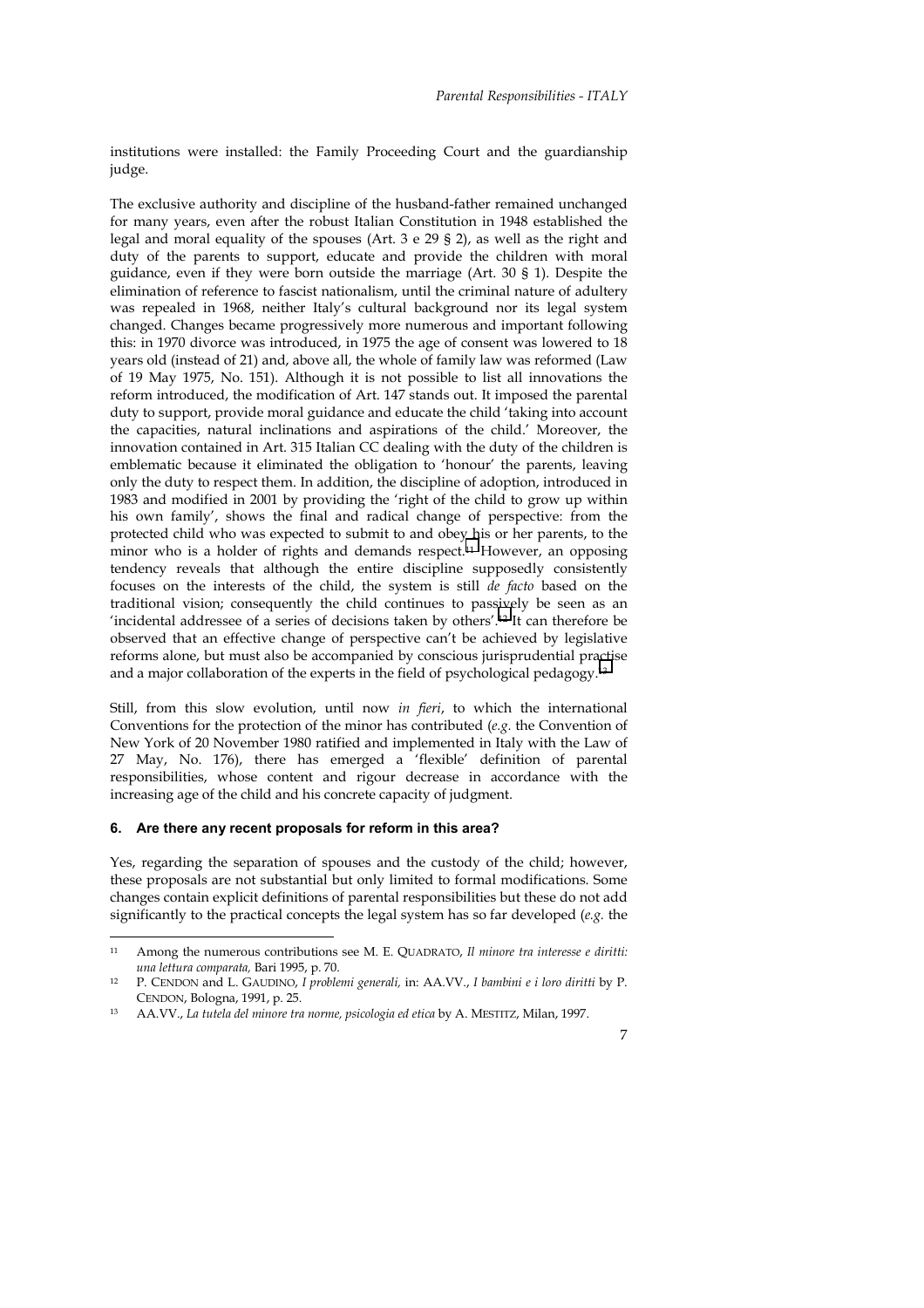proposal of the law of 9 May 1996, No. 173, on the initiative of the deputies Calzolaio and others).

Projects of reform under discussion mainly concern juvenile justice; a very serious and complex problem concerning the excessive splitting of competences among three different judiciary bodies in our legal system (the Family Proceedings Courts, the ordinary courts, the Guardianship Judge). In particular the proposals of the Law of 8 March 2002, No. 2501 and of the Law of 14 March 2002, No. 2517, after having been approved by the Council of Ministers and forwarded to the Legal Commission of the Chamber, have been unified by proposal No. 2517 with the significant title 'Urgent Measures and delegation to the Government in the field of family law and the law of the minors,' approved with amendments on 8 August 2003.14

# **B. THE CONTENTS OF PARENTAL RESPONSIBILITIES**

## **7. Describe what the contents of parental responsibilities are according to your national law including case law**

Our legislation has not established the organic or detailed content of parental responsibilities. Taking into account not only the normative facts but also the historical, social, and cultural evolution, the concepts the legal literature elaborates upon confirm that parental responsibility is composed of a number of rights and duties consisting of moral and material support of the minor. More specifically: the support, the moral guidance and education, the protection and care, the protection of the child's health, security and morality; in the promotion of the child's psychological and physical well-being, custody and formation, and the representation and management of his properties. The duties of the parents and the parental authority can be distinguished because it is possible that they will not coincide (*e.g.* in case of termination of the parental authority, the duty to support the child does not expire).

The content of the parental responsibilities is not positively considered in case law (what parents must do is not established) but is rather considered in the negative (it is stated what parents do not have to do). Most judicial proceedings in this field concern (the more serious) cases of omission or violation of the duties related to the parental authority, abuse of the connected rights, or maltreatments, behaviours or decisions that are prejudicial to the children. These behaviours are sanctioned by the limitation or termination of parental authority (see Q 51). Judicial decisions

j

<sup>14</sup> For a critical analysis of the attempts of reform see e. g. L. ROSSI CARLEO, *La riforma della giustizia minorile: spunti di discussione*, in: *Nuova giur. civ. comm*., pamphlet No. 3, 2004, p. 149; P. VERCELLONE, 'Profili di riforma della magistratura per i minorenni. La novità sta nel tornare a tanti anni indietro', *Giur. it*., 2002, p. 1339; M. DOGLIOTTI, 'La giustizia minorile e familiare ad una scelta', *Fam. dir*., 2003, p. 285 and following; A. PROTO PISANI, 'Ancora sul processo e sul giudice minorile (linee di una possibile legge delega di riforma del processo minorile', *Foro it*., 2003, V, c.219; P. G. ACQUAVIVA, 'Un passo indietro nella tutela dei minori', *Fam. dir*., 2002, p. 327 ; G. DOSI, 'Oltre il tribunale per I minorenni verso un nuovo modello di giustizia per la famiglia e per i minori', *Fam. dir*., 2002, p. 331; A. VACCARO, 'La riforma della giustizia minorile e familiare: due disegni di legge'*, Fam. dir*., 2002, p. 417.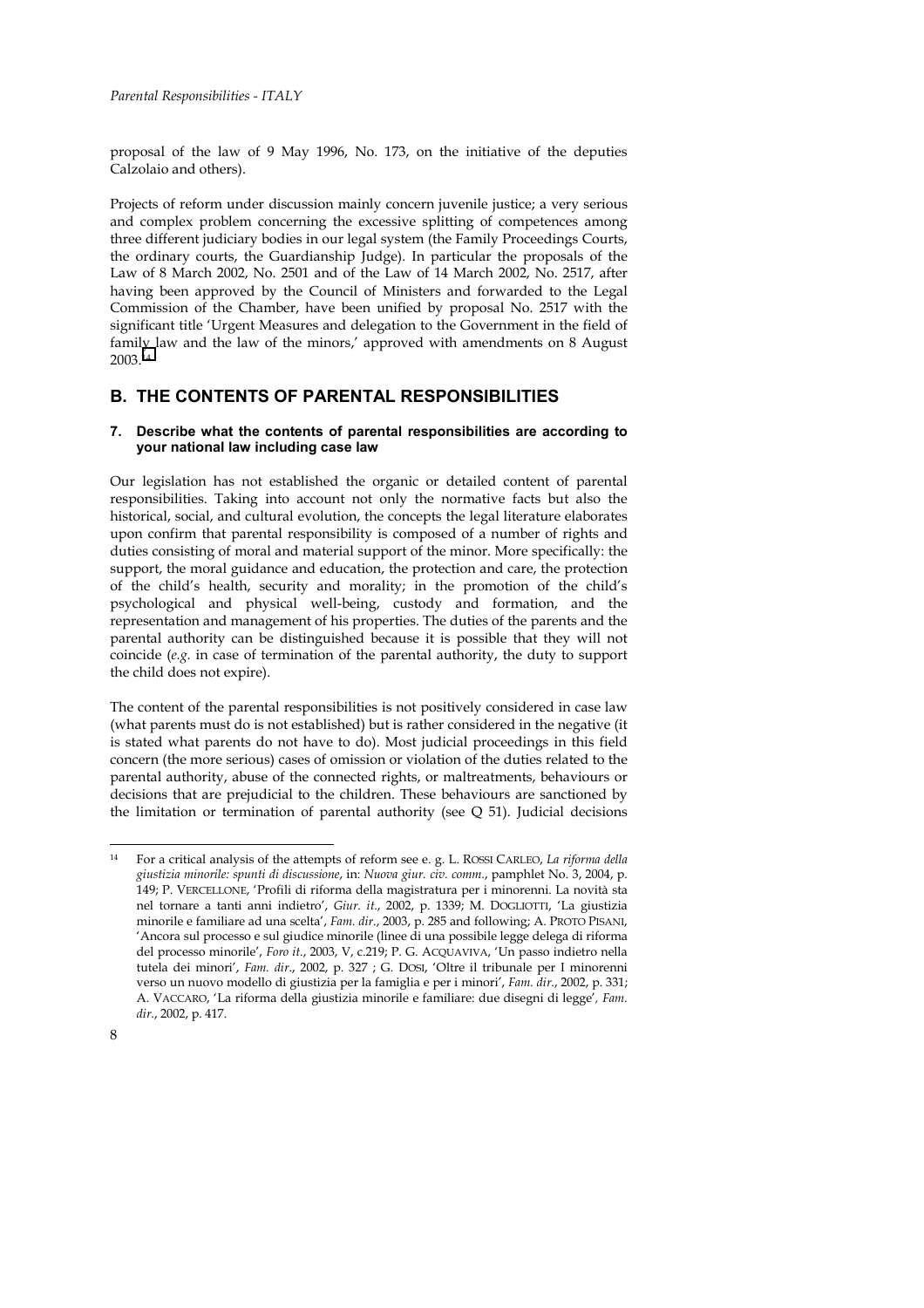emerge during separation or divorce proceedings; in general, if the parents can't resolve conflicts regarding the education of their children, they mark the start of a more serious crisis affecting the spouses' personal relations and finish with their separation and divorce.

#### **8. What is the position taken in your national law with respect to:**

#### **(a) Care**

Art. 30 § 1 of the Italian Constitution and Art. 147 Italian CC impose a parental obligation to support the child. This obligation is for everything necessary to grant the child an adequate standard of living, considering the economic and social conditions of her or his family. The obligation is familial in character, the fulfilment of which both parents are entirely responsible for (Art. 1292 Italian CC), proportional to their respective financial capacities. (Art. 148 § 1 Italian CC) If the parents don't have sufficient means, other legitimate or natural ascendants are obliged to supply the parents with what is necessary to comply with their duties towards the children (Art. 148 § 1 Italian CC). If this duty is not met, the court can order part of the obligated parent's income to be paid directly to the other parent or to the person who supports the child (Art. 148 § 2 Italian CC). These cases derive almost exclusively from the separation or divorce of the spouses, and therefore also involve the parent's division and duration of familial obligations.

#### **(b) Education**

Art. 30 § 1 of the Italian Constitution and Art. 147 Italian CC impose the parental obligation to educate the children taking into account the children's capacities, natural inclinations and aspirations. The State has the responsibility to provide structures that allow parents to comply with their obligations, as well as the responsibility to ensure the parent's compliance with their duties (Art. 34 of the Italian Constitution.). Parents and the State are thus co-responsible for the education of minors. In addition, Art. 1 of the Law of 18 June 1986, No. 281 ('Capacity to choose the type of the school and of enrolment in high schools') confers on secondary high school pupils (which in general would be more than 14 years old) the right to choose whether to take part in religious education and optional classes, or in any other cultural and educational activity. The legislature did not fix a precise age, but preferred to refer to the scholastic level of the minor as the criterion for the presumption of the child's judgment capacity. Such a criterion, in a vision shared by a majority of the legal literature,<sup>15</sup> aims to grant greater freedoms of personal choice to the minor and therefore recognise the full autonomy of minors capable of judgment, in a number of cases going beyond what is explicitly provided for by the law.

In contrast, choices are reserved to the parents of children in the lower school levels, in view of the children's presumed lack of judgmental capacity; however, considering the parental obligation to respect the children's natural inclinations and aspirations, the parents must still satisfy their children's preferences as long as

 $15$ 15 See, among others, STANZIONE, *Capacità e minore età nella problematica della persona umana*, Camerino- Naples, 1975, ID, *Diritti fondamentali dei minori e potestà dei genitori*, in *Rass. Dir. Civ*., 1980, p. 452, F. GIARDINA, headword *Minore*, in *Enc. giur. Treccani XX*, Rome, 1990, p. 1.

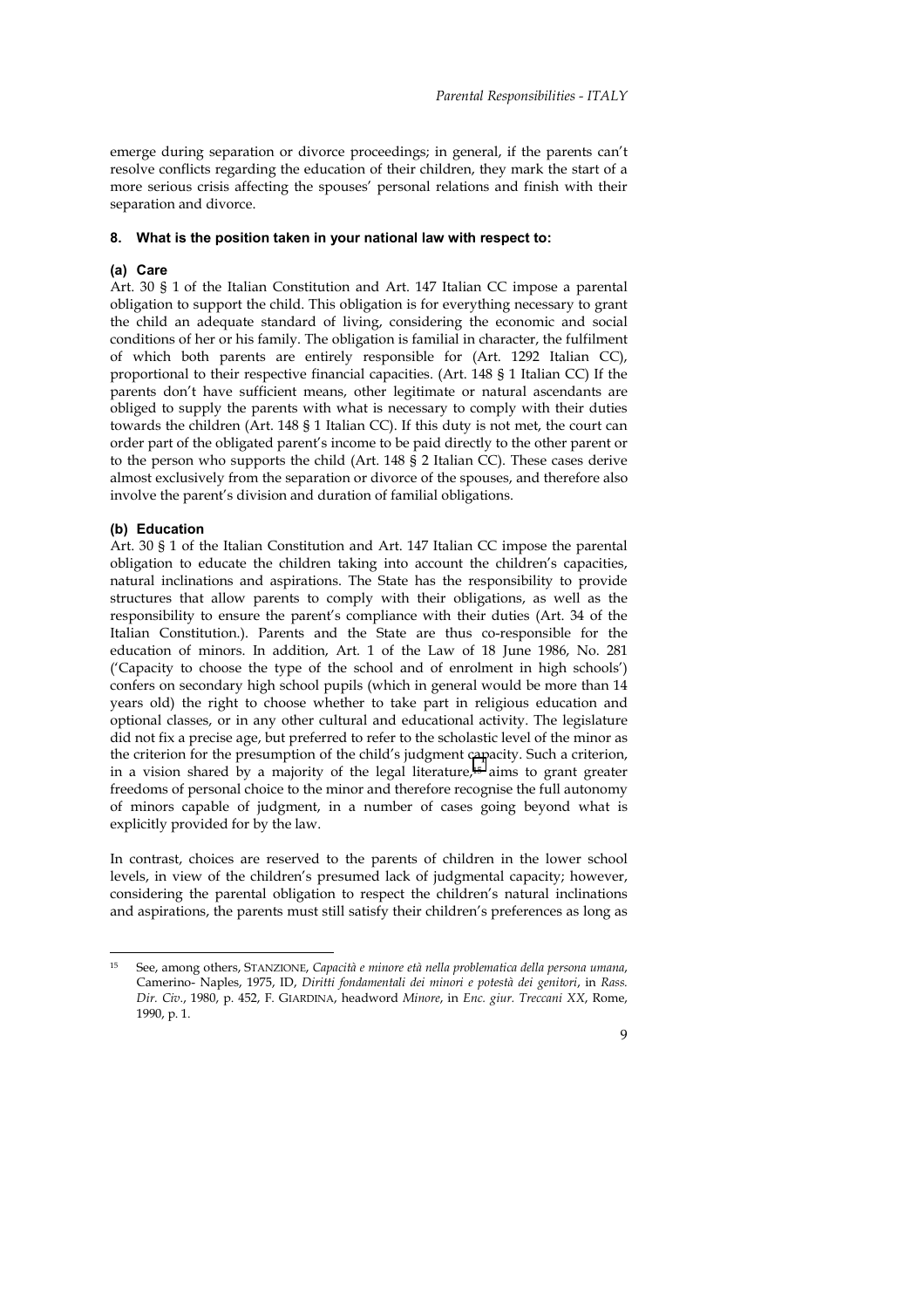they are in line with the choices society generally accepts, even when the parents do not share the preferences.

## **(c) Religious upbringing**

Jurisprudence denies parents the coercive power to force a child to conform with their religious practise, recognising a 17 year old boy's capacity, and consequently right, to choose his own religious creed.16 Following this case, the legislature intervened and conferred the choice of religious education on secondary high school pupils (Art. 1, Law of 18 June 1986, No. 281 'Capacity to choose the type of the school to attend and enrolment in high schools'; see also above, Q 8b Education). The legislature did not fix a precise age, but preferred to refer to the scholastic level of the minor as the criterion for the presumption of the child's judgment capacity. Such criterion, in a vision shared by the majority of legal literature,<sup>17</sup> aims to grant greater freedoms of personal choice to the minor and therefore to recognise the full autonomy of the minor capable of judgment, in a number of cases going beyond what the law explicitly provides. In contrast, choices are reserved to the parents of children in the lower school levels, in view of the children's presumed lack of judgmental capacity; however, considering the parental obligation to respect the children's natural inclinations and aspirations, the parents must still satisfy their children's preferences as long as they are in line with the choices society generally accepts, even when the parents do not share the preferences.

However, the choice of religious education sees more conflicts between parents who profess different religions than with conflicts between parents and child.

## **(d) Disciplinary Measures**

Concerning disciplinary measures and corporal punishment, the Supreme Court established the following principle of law: 'the recourse to violence for the purpose of education cannot be held lawful. The reason has to be found either in the importance that the legal system has attributed to the dignity of man, and so also to the 'minor', now the subject of rights and no longer, as in the past, simply an object for adults to protect; or it has to be found in the fact that the harmonious development of a personality based on values of peace, tolerance and coexistence cannot be reached by violent means.'18

## **(e) Medical Treatment**

The question of medical treatment relates to two aspects of parental responsibility: those treatments that come under parental rights and duties, and those decisions that parents carry out by virtue of the powers of representation of the minor conferred on them by law.19 It is only during the last decade that decisions have

j

<sup>16</sup> Family Proceedings Court Genoa 09.02.1959, in *Giur. cost.,* 1959, p. 1278. 17 See, among others, P. STANZIONE, *Capacità e minore età nella problematica della persona umana*, Camerino- Naples, 1975, ID, *Diritti fondamentali dei minori e potestà dei genitori*, in *Rass. Dir. Civ*., 1980, p. 452, F. GIARDINA, headword *Minore*, in *Enc. giur. Treccani XX*,

Rome, 1990, p. 1.<br>18 Supreme Court, 16.05.1996, *Dir.fam.pers.*, 1997, p. 509, with comments by D. BONAMORE.<br>19 See P. VERCELLONE, *Il corpo del minorenne: i trattamenti sanitari, in Trattato di diritto di* 

*famiglia* directed by P. Zatti, II, *Filiazione* by G. COLLURA, L. LENTI and M. MANTOVANI, Giuffrè: Milan, 2002, p. 987; G. TURRI, 'Minorenni e 'autodeterminazione in senso debole'.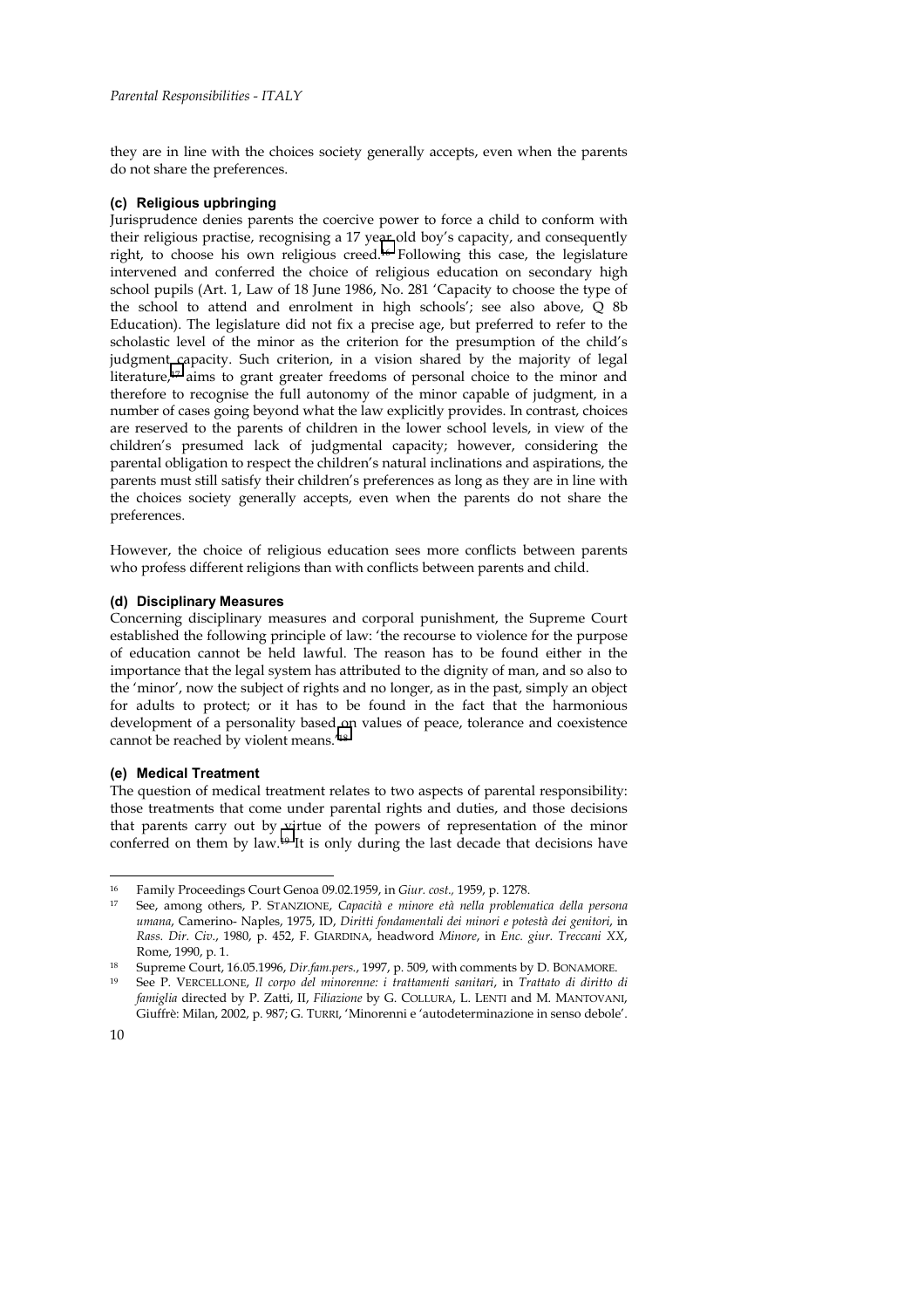been delivered in this field. They pose two problems: First, if and how, taking the officially recognised treatments into consideration, a 'wrong' decision by the parents can be substituted, (and consequently qualified as an incorrect exercise of the inherent parental authority powers); and second, whose decision prevails if there is a conflict between the parents and the child.

With regard to the first problem between the parents and third persons, our legal system always chooses the right to life. The parent does not have the power to deny necessary treatments for the minor. If this is done, the judge, following indications given by the doctor, can issue a measure he or she considers in the best interests of the minor, pursuant to Art. 333 Italian CC; in this way the judge can make the medical treatment proposed by the doctor lawful.20 The jurisprudential tendency is to choose the medical treatment sustained by conventional medicine, with the aim to not neglect seriously dangerous situations. Still, decisions have also been made that pay more attention to the minor's will.21

With regard to the second issue of familial relationship between the parents and their children, in regard to specific medical treatments Italian legal rules expressly give importance to the minor's will. With a guardianship judge's prior authorisation, a minor can have an abortion (Art. 12 Law of 22 May 1978, No. 194), use contraceptives (Art. 12 Law of 22 May 1978, No. 194) and if addicted to drugs may seek the intervention of appropriate treatments and rehabilitation (Art. 120 of the Consolidated Text on the drugs law). The outcome of an HIV test may be communicated exclusively to the minor if she or he requested the exam (Art. 5 § 4 of the Law 135/1990). Although there are few specific provisions in the Italian legal system, the general principle is to grant full autonomy to a minor capable of understanding any decision of personal character (such as those relating to medical treatments) in areas adjacent to those expressly indicated.

## **(f) Legal representation**

 $\overline{a}$ 

Art. 320 Italian CC confers to parents holding parental authority the powers and duties to represent their children and to manage their properties. The legal representation aims to remedy the minor's inability to represent himself or herself.

In addition, the child, even if incapable to act, can validly perform certain acts (e.g. a child can exercise the rights and duties deriving from an employment contract, pursuant to Art. 2 § 2 Italian CC). Representation also includes the power to act for the protection of the minor's personal rights, such as a civil action for compensation of damages if the minor's rights are violated, or for status actions not implicating conflicts of interest with the minor*.* Italy's legal system has developed a general principle that grants autonomy to a child for personal acts if the child has the power of judgment, or is mature enough to make decisions with necessary

Family Proceeding Court of Brescia 18.05.1999, *Nuova giur. civ. comm.*, 2000, I, p. 204; Family Proceeding Court of Appeal of Ancona 26.03.1999, *Fam. dir*., 1999, p. 467, annotated by B. LENA; Family Proceeding Court of Venezia 07.10.1998, *Dir. fam. pers*., 1999, p. 693.



Sintesi di un dibattito', *Questione giustizia*, 2000, p. 1108; A.C. MORO, *Manuale di diritto minorile*, Zanichelli: Bologna, 2000, p. 274.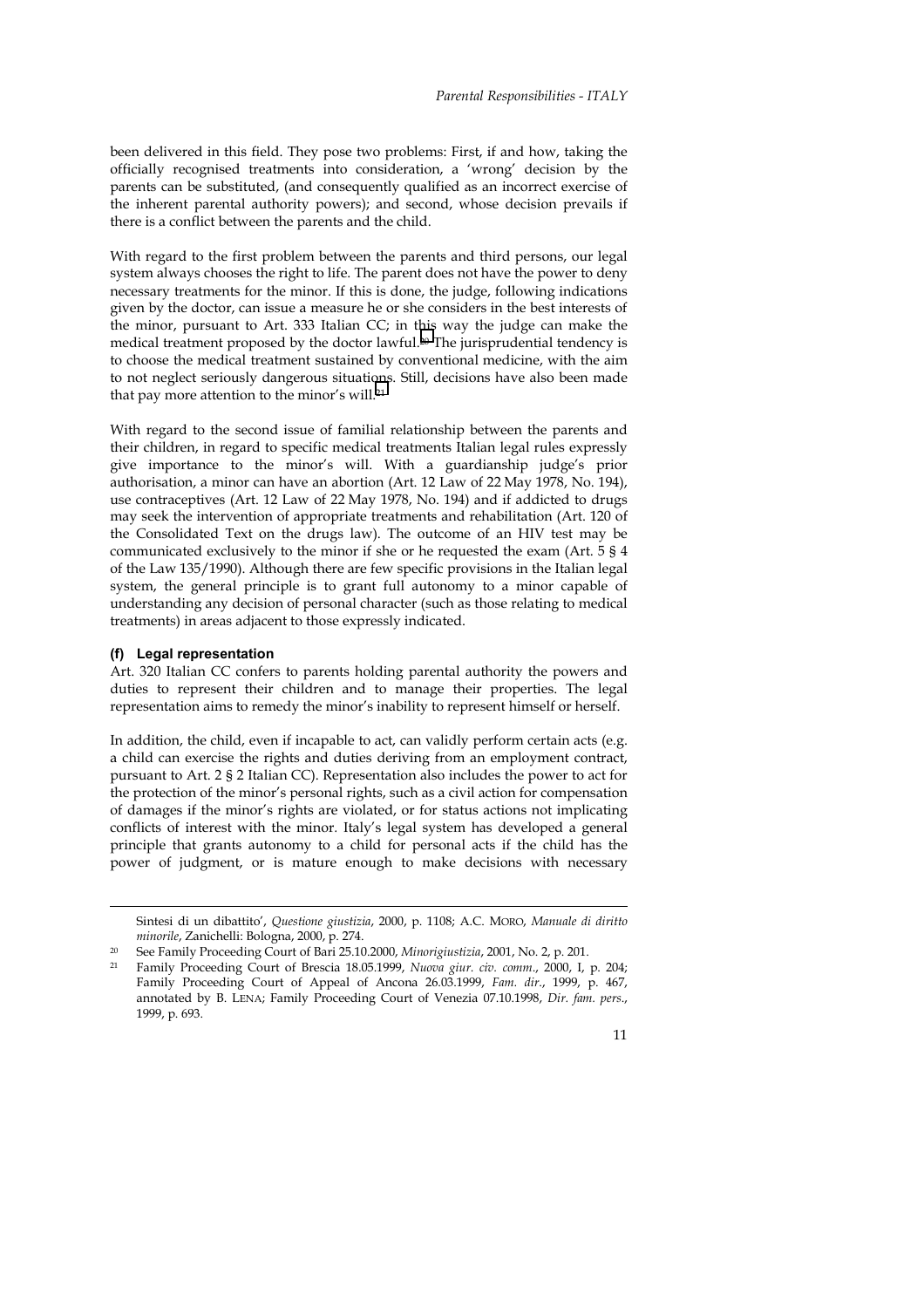awareness.22 If the child does not have the requisite maturity, the legislation for the minor's representation contemplates property management (see Q 2f.). The parental rights for these acts include representation of both their born and unborn children (Art. 462 and 784 Italian CC).

## **9. What is the position taken in respect of the child's right to be heard with regard to the issues mentioned under Q ((a)-(f)). What relevance is given to the age and the maturity of the child?**

The Italian legal system is not homogenous when it comes to the minor's right to be heard (*e.g.* Art. 6 § 9, 1 Italian Divorce law; Art. 4, 10, § 5 1 Italian Adoption Law; Arts. 316 and 348 Italian CC). However, a joint reading of these Articles and a particular consideration of their systematic coordination with the principles established by the international Conventions ratified in Italy (in particular the Convention UNO of 20 November 1989 concerning the child's rights, ratified and implemented in Italy with the Law of 27 May 1981, No. 176 and the 1996 Convention of Strasbourg concerning the exercise of the child's rights, ratified and implemented in Italy with the law of 20 March 2003, No. 176) underlines the Italian legal system's recognition of the minor's right to be heard in procedures effecting the minor's life or development23 if the minor has the necessary capacity of judgment. Besides cases where this is expressly provided for or deemed 'strictly necessary', the judge may choose to hear the minor under the condition that the minor has the capacity to form her or his own opinion (capacity of judgment). Consequently, the legislature's ability and authorisation to draft specific rules (*e.g.* the limitation of the age) regulating strict and pre-established criteria is negated.

The judge is not forced to consider a minor's opinions because minors are not forced to give them; however, the judge must consider them against other elements when reaching a decision. The necessity to 'hear' the minor and to 'take the minor's opinion into consideration' if the minor has the requisite capacity of judgment is generally accomplished by the minor's participation in decisions regarding himself or herself and by an active involvement in evaluating the minor's awareness and allowing him or her appropriate influence at every chance. In this way consideration of the minor's changed judgment can be confirmed: from being the subject of other's decisions to being an active participant in the decisions.

<sup>22</sup> Concerning the general freedom of the minor having capacity of judgment relating to the exercise of the nonproperty and, more generally, the conduct of his personal affairs, see among others, P. STANZIONE, *Capacità e minore età nella problematica della persona umana,*  Camerino- Naples, 1975; ID., 'Diritti fondamentali dei minori e potestà dei genitori'*, Rass. Dir. Civ.*, 1980, p. 425; F. GIARDINA, headword *Minore,* in *Enc. Giur. Treccani,* XX, Rome 1990, p. 1.

<sup>&</sup>lt;sup>23</sup> The Italian jurisdiction has recognised this principle apart from the existence of an explicit rule. See Supreme Court, 23.07.1997 No. 6899, *Giust. Civ.,* I, p. 2295, which confirmed that in procedures concerning the minor, the necessity to hear the minor is based on the strength of the minor's will and personality. These procedures are based on individual cases and emerge from direct interviews with the interested person, so they cannot be established in advance by general criteria. See also, among others, the Constitutional Court 30.01.2002, No. 1 in *Giust civ.,* 2002, I, p. 1467 with the note of A.G. CIANCI. See also C.M. BIANCA, *Diritto sull'esercizio della potestà,* in: *Trattato di diritto di famiglia* conducted by PAOLO ZATTI, II *Filiazione* by G. COLLURA, L. LENTI and M. MANTOVANI, Giuffrè, Milano, 2002, p. 1039.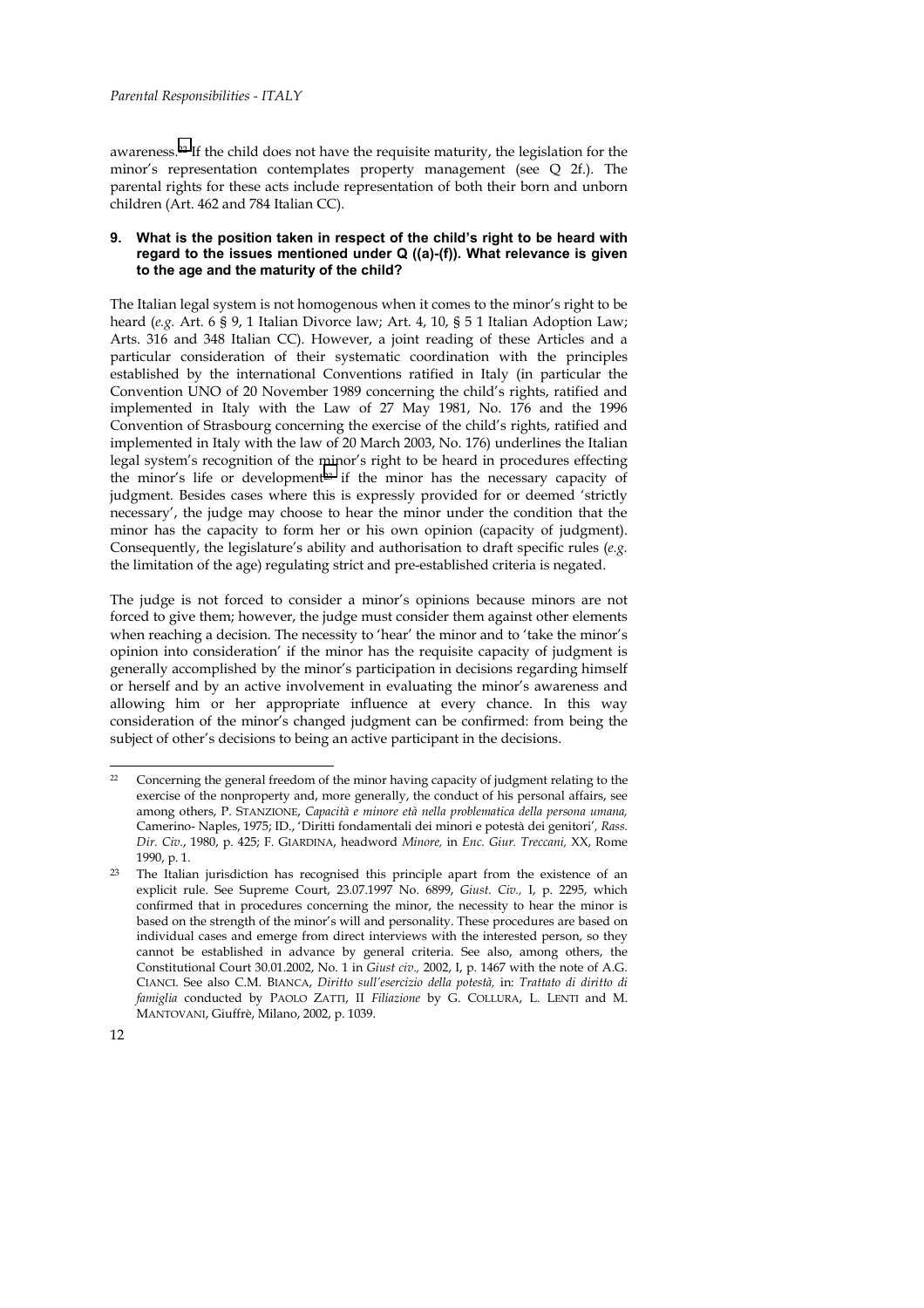## **10. Do(es) the holder(s) of parental responsibilities has (have) the right to administer the child's property ?**

Yes, but it is a 'right' connected with a duty to be exercised only in the interest of the minor.

## **11. If yes, explain the content of this right.**

Parental responsibilities include the right and duty to represent the child and to manage her or his property (Art. 320 Italian CC). If parental responsibilities are exercised jointly, each parent can individually make ordinary acts of disposition of the minor's property; however, extraordinary acts of disposition (alienation, the establishment of pledges or mortgages, acceptation or renouncement of inheritances, legacy and donation; dissolution of common ownerships, contract loans, initiation of court proceedings regarding those acts, reference to an arbitrator, settlements) can only be exercised out of necessity or if they are obviously beneficial for the child and presuppose the authorisation of the guardianship judge (Art. 320 § 3 Italian CC). The collection of principal amounts must also be authorised, and the judge will determine how they shall be invested (Art. 320 § 4 Italian CC). In addition, the continuing operation of a commercial enterprise presupposes the authorisation of the court, given after prior consultation with the guardianship judge (Art. 320 § 5 Italian CC).

If a conflict of interests regarding property arises between the children, or between the children and the parents exercising the parental responsibility, the guardianship judge can appoint a special guardian (Art. 320 § 3 Italian CC). In order to avoid possible conflicts of interest, it is prohibited for the parents to acquire, even through an intermediary, goods or rights of the child that are the object of their parental authority. Acts performed in violation of this rule can be annulled at the request of the parents exercising the authority, or on the request of the child, his heirs or successors in interest (Art. 322 Italian CC); the action is proscribed until five years from the time the child reaches the age of consent.

Parents have the legal usufruct of their child's property for the support of the family and the education and moral guidance of the child (Art. 324 Italian CC).

# **12. Are these restrictions with respect to:**

# **(a) Certain goods /and or values (inherited property, gift…..)**

No, the restrictions provided by Italian legal system do not concern the object but the activity.

## **(b) Salary of the child**

Yes, the minor has the capacity to work pursuant to Art. 2 § 2 Italian CC.

# **(c) Certain transactions**

Yes, extraordinary acts of disposition (alienation, obtaining a lien or mortgage, acceptance or renunciation of inheritances, legacies or donations, dissolution of common ownerships, contract loans, initiation of court procedures relating to these actions, reference of an arbitrator, settlements) can only be performed without the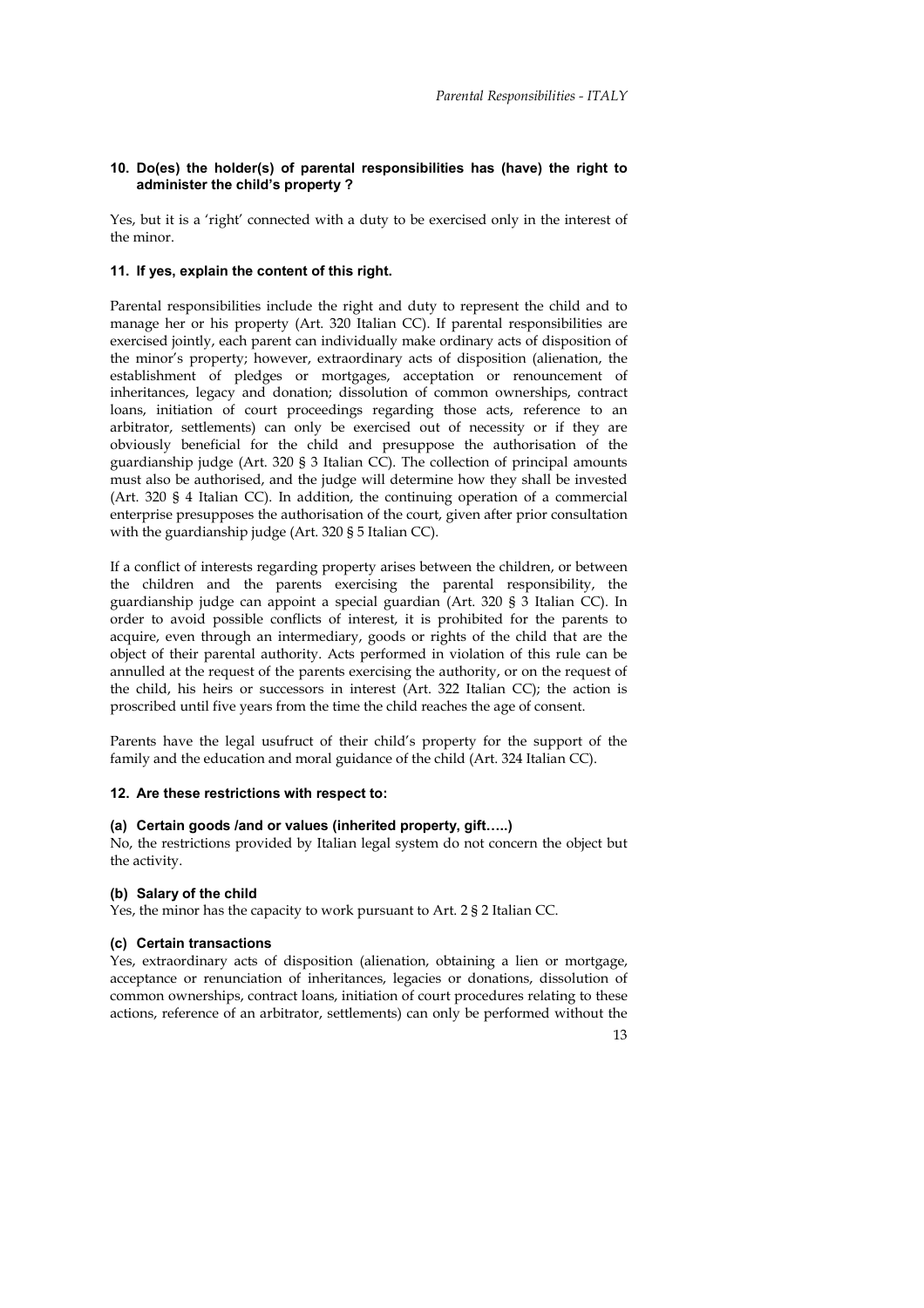authorisation of the guardianship judge in cases of necessity or if there is an obvious advantage for the child (Art. 320 § 3 Italian CC). If a conflict of interests regarding property arises between the children, or between the children and the parents exercising the parental responsibility, the guardianship judge can appoint a special guardian (Art. 320 § 3 Italian CC). In order to avoid possible conflicts of interest, the parents are prohibited from acquiring, even through an intermediary, goods or rights of the child that are the object of their parental authority (Art. 322 Italian CC).

### **13. Are there special rules protecting children from indebtedness caused by the holder(s) of the parental responsibilities?**

Yes; acts performed in violation of the rules regarding the administration of the minor's properties can be annulled at the request of the parents holding the parental responsibilities or at the request of the child, the child's heirs or the child's successors in interest (Art. 322 Italian CC); the action is proscribed until 5 years after the child reaches the age of majority. If the minor's property is improperly administrated the court can prescribe conditions to be observed for the administration, can remove both or one of the parents from the administration and can partially or wholly deprive them the legal usufruct of the property. If both parents are deprived, a guardian will be entitled to administrate the child's property (Art. 334 Italian CC).

### **14. Do the contents of parental responsibilities differ according to the holder(s) of the parental responsibilities (e.g. married, unmarried, parents not living together, stepparents, foster parents or other persons). If so, describe in some detail how it differs.**

While the contents of the parental responsibilities differ if the parents are not living together, the parents' marital status has no influence.

Art. 317 Italian CC concerning a child born to an unmarried mother (or born out of the marriage) states that parents who live together exercise the parental responsibilities. Otherwise, the parent with whom the child lives exercises the parental responsibilities while the other parent has the right to supervise the education, moral guidance and conditions of the minor's life.

Art. 316 § 2 regarding a legitimate child (born during the marriage) states that the exercise of the parental responsibilities is based on a common agreement of the parents. The parent to whom the child has been entrusted because of separation, divorce or annulment has full exercise of parental responsibilities, unless the judge provides differently. The parental responsibilities are realised by the power to make decisions with respect to the everyday life of the minor. Both parents must make decisions concerning issues of major importance for the children, otherwise they will be made by the judge. The parent not living with the child has the right and duty to supervise the child's moral guidance and education, and can at any time petition the judge concerning prejudicial decisions the other parent has made concerning the child. The non-residential parent also has the right to visit the child and to keep the child for a certain period, respecting the methods determined by the court. Other members of the family also have the right to visit the child if it is considered necessary for the development of the child (see Q 43-48).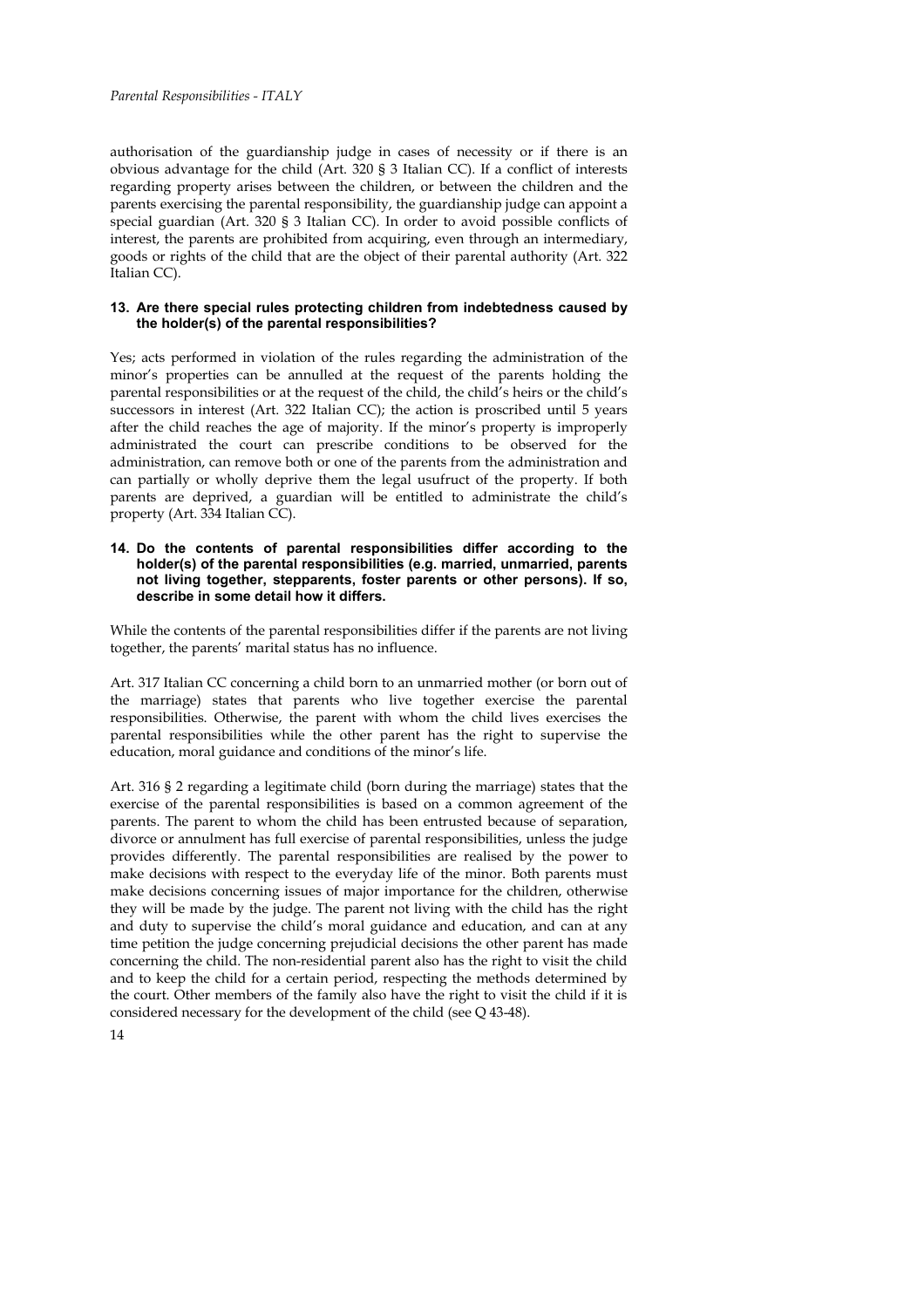# **C. ATTRIBUTION OF PARENTAL RESPONSIBILITIES**

## *I. Married parents*

## **15. Who has the parental responsibilities when the parents are:**

## **(a) Married at the time of the child's birth**

Both parents (Art. 316 § 2 Italian CC).

# **(b) Not married at that time but marry later?**

Both parents (Art. 280 Italian CC).

# **16. How, if at all, is the attribution of parental responsibilities affected by:**

# **(a) Divorce**

 $\overline{a}$ 

# **(b) Legal separation**

# **(c) Annulment of the marriage**

Pursuant to Art. 317 § 2 Italian CC, joint parental responsibilities expire neither as a consequence of separation, divorce or annulment, nor if only one of the parents holds custody of the child. If only one of the parents lives with the child, it is possible to differentiate the other parent's exercise of parental responsibilities<sup>24</sup> (Art. 155 Italian CC and Art. 6 § 4 Italian Divorce law).

The Italian legal system is uniform as far as the actual regulation of the parent-child relationship after separation, divorce or annulment;25 however, it does not give specific methods because the leading criteria are exclusively the moral and material interests of the minor. Still, the judge has wide discretionary authority in which to examine the minor's interests in each individual case.

The law provides three different types of custody: exclusive custody, joint custody and alternating custody, and thus provides differentiated modalities for exercising parental responsibilities. If there is just cause can the judge order the minor to live with a third party or at an institute for education (Art. 155 Italian CC), or he can order the family custody (Art. 6 § 8 Italian Divorce law).

With exclusive custody, the custodial parent has the right to exercise full parental responsibilities unless the judge provides otherwise. This parent has the right to

<sup>24</sup> M. GIORGIANNI , *Della potestà dei genitori,* in *Commentario al diritto italiano della famiglia* by G. CIAN, G. OPPO and A. TRABUCCHI, IV, Cedam: Padova, 1992, p. 336

With regard to children, the legal literature and the courts agree to apply the more recent rule (at the moment the rule concerning divorce). Even if the rules concerning separation (Art. 155 Italian CC) and divorce are formally different and do not correspond, separation and divorce are regarded as the same problem and solutions are based on the same premise: the children must suffer as little as possible from the family crises. Therefore the differences must be exclusively attributed to the different moments in which they were introduced. In addition, if there is an *invalidness of the marriage,* the parent-child relationship is ruled by the separation and divorce rules (Art. 129 § 2 Italian CC).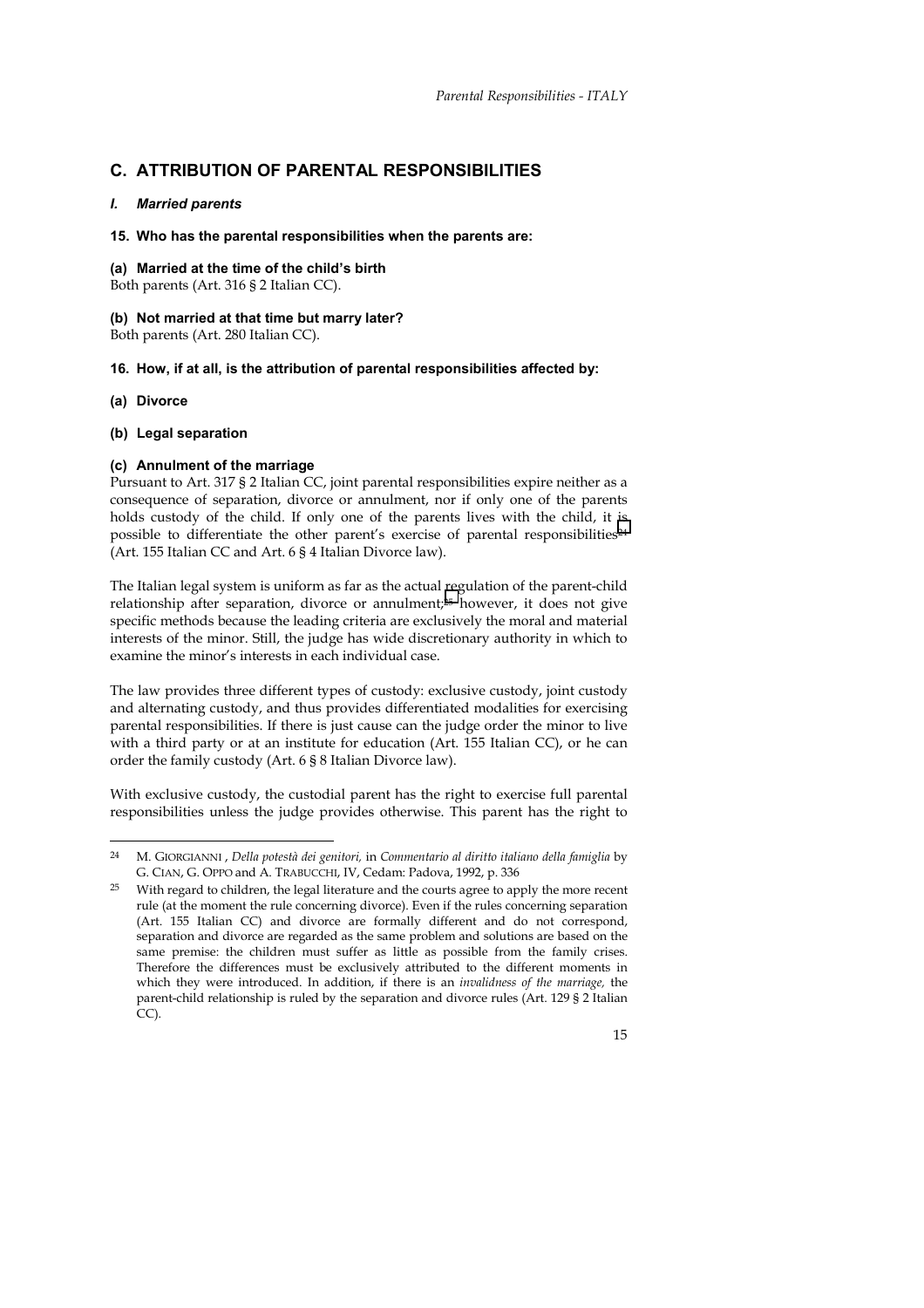### *Parental Responsibilities - ITALY*

make all decisions regarding the daily life of the minor. Issues of major importance must be decided by both parents; otherwise the issue is submitted to the judge. The non-custodial parent consequently has limited parental responsibilities; this parent has the right and duty to make major decisions for the child with the other parent and to supervise the child's education and moral guidance. The non-custodial parent can petition the judge when the she or he believes the other parent has made prejudicial decisions; she or he has the right to visit the child and to keep the child for a certain period, according to the court established methods (Art. 155 § 3 and Art. 6 § 4 Italian CC). Other members of the family (*e.g.* grandparents) also have the right to visit the child if it can be considered necessary for the development of the child (see Q 43-48).

Joint custody implies that both parents hold custody and exercise parental responsibilities, even if the child only lives with one of them. Both parents share the same rights and parental responsibilities in respect to decisions regarding the minor. In theory, this form of custody seems to respect the most interests of the minor because the minor has both of his parents; however, this is often not realisable in practise. For a useful application, some conditions are indispensable. The parents should have a good relationship and the capacity to be good parents. They should also live close to each other.

Alternating custody means that one of the parents has custody of the child for predetermined periods. Each parent has the exclusive exercise of parental responsibilities during his or her period of custody. The courts and legal literature dispute whether this type of custody respects the interests of the minor; they consider it potentially harmful because it risks creating insecurity and instability, a particularly serious matter during the evolutionary period of the minor (see Q 41).

These short considerations explain why the practice of custody being granted to only one of the parents is the rule our jurisdiction follows26 even though the law concedes wide discretionary power to the judge when it comes to the interests of the minor.

#### **(d) Factual separation**

Parental responsibilities do not expire after a factual separation. The parents can freely decide on the attribution of their relative duties and rights, except for the right of both parents to petition the judge to ascertain the conditions established in the interest of the children.

## **17. To what extent, if at all are the parents free to agree upon the attribution of parental responsibilities after divorce, legal separation or annulment of the marriage ? If they are, are these agreements subject to scrutiny by a competent authority.**

Parents are free to make an agreement, but the judge always controls the agreement made. This control, expressly provided by law, aims to verify that the conditions of

<sup>&</sup>lt;sup>26</sup> There are numerous proposals introducing joint custody as the rule when cohabitation of the parents ends as the result of a pronounced separation, divorce or annulment of the marriage. These proposals testify to our jurisdiction's diffuse dissatisfaction towards the choice of granting the custody to only one parent – consistently the mother (see Q 19).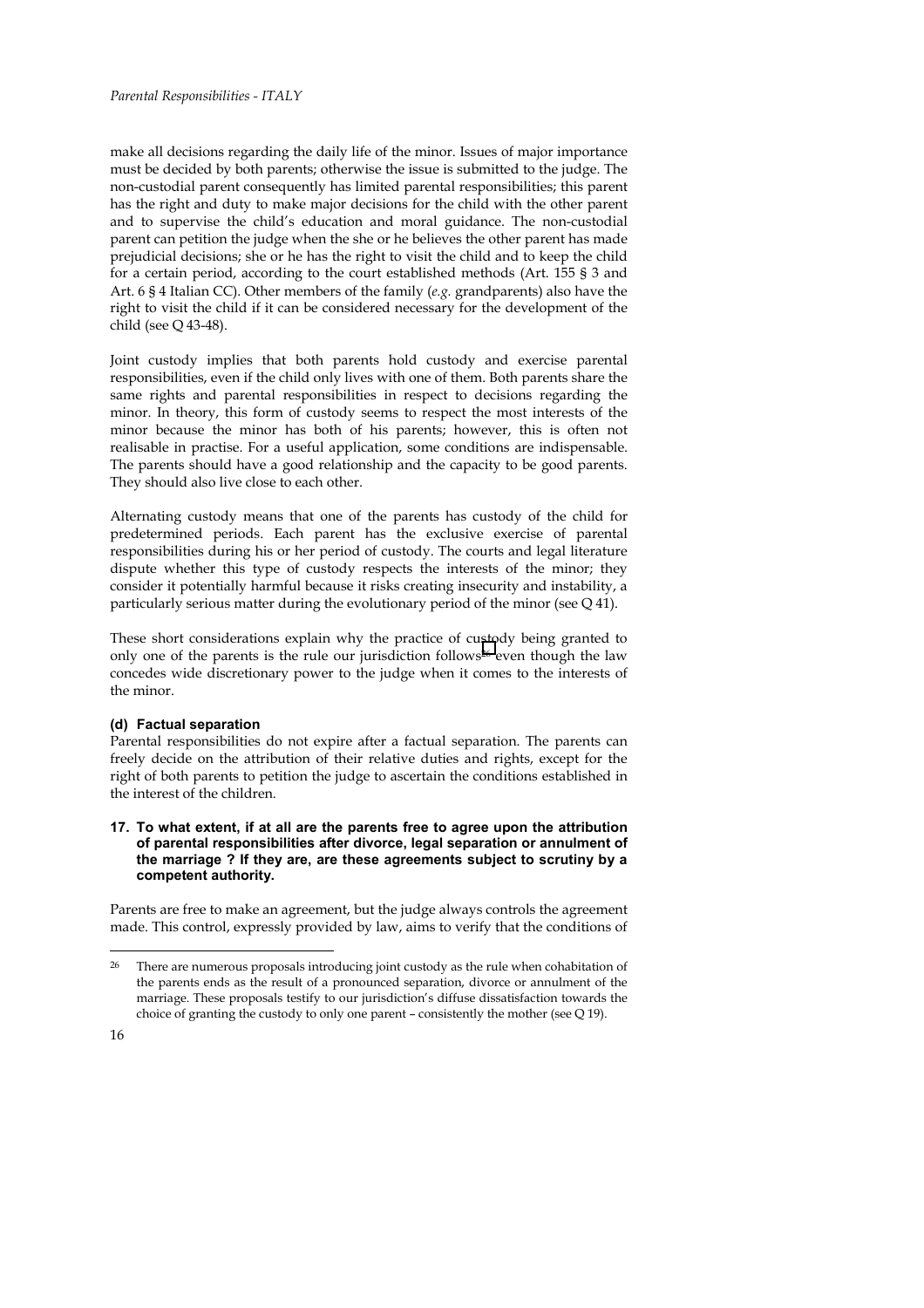the agreement are not in conflict with the interests of the child. If they are, the judge can rule against the agreement. If an agreement between the parents cannot be reached, the judge is entitled to make the decision, based exclusively on the moral and material interests of the child.

#### **18. May the competent authority attribute joint parental responsibilities to the parents of the child even against the wish of both parents/one of the parents? To what extent, if at all, should the competent authority take account of a parent's violent behaviour towards the other parent?**

No; if not expressly provided by law, the judge cannot attribute the joint exercise of parental responsibilities without the consent of both parents. For joint exercise of parental responsibilities, Italian law requires the following conditions: a good relationship between the parents, both need the capacity to be good parents and they should live close to each other.27 It is not possible to order joint parental responsibilities against the wish of the parents or of one of them.28

Violent behaviour by one of the parents towards the other (spouse as well as partner) can create prejudice to the violent parent's physical and moral integrity or to his liberty, it may fulfil the elements of Art. 572 Italian Penal Code (maltreatment of family or minors) and it also has relevance in civil terms. At the request of one of the parties the civil judge can order the cessation of this prejudicial behaviour and also for one of the parents to leave the family's house (Art. 342*bis* and 342*ter* Italian CC, recently introduced by the Law No. 154, of 4 April 2001 and modified by Law No. 304, of 6 November 2003). The judge can also order the intervention of a local social service, centre for family mediation or associations who support and receive victims of abuse and maltreatment. The judge can order the periodic payment of an allowance in favour of one of the cohabitants who, because of the ordered removal from the family's house, remains without appropriate means. The judge will establish the methods and terms of the payment and decide if the obligated parent must have his or her employer deduct the relevant amount from his or her salary to be paid directly to the recipient. The judge will establish the duration that one of the cohabitants must stay away from the family's house. This cannot be for longer than 6 months from the removal-order and can only be extended at the request of one party for grave reasons and for a period that is strictly necessary. If there are difficulties or oppositions regarding the execution of the removal order, the judge will order necessary measures, including security forces and the health official.

Whether this form of protection, characterised by urgency and timeliness, presumes a cohabitation<sup>29</sup> of the parents (spouses or non spouses) or if it is also applicable pending or after a factual separation, or during the process of separation, divorce or annulment of the marriage has been discussed. In this case, the order to leave the family's house would also include the prohibition to frequent

 $\overline{a}$ 

<sup>&</sup>lt;sup>27</sup> See the Court of Genoa 18.04.1991, *Giust. Civ.*, 1991, I, p. 3095, with note of M. MIGLIETTA; Court of S. Maria Capua Vetere 14.09.1993, *Giur. merito*, 1994, p. 226 with note of G. MANERA; Court of Catania 06.06.1994, *Dir. Fam. pers*., 1995, p. 222.

<sup>28</sup> See the Court of Milan, 14.07.1993, *Gius,* 1994, p. 99.

<sup>29</sup> See also the Court of Genoa 07.01.2003, *Fam. dir*., 2004, p. 387, annotated L. CARRERA; Court of Naples 01.02.2002, *Fam. dir.*, p. 504, annotated A. FIGONE.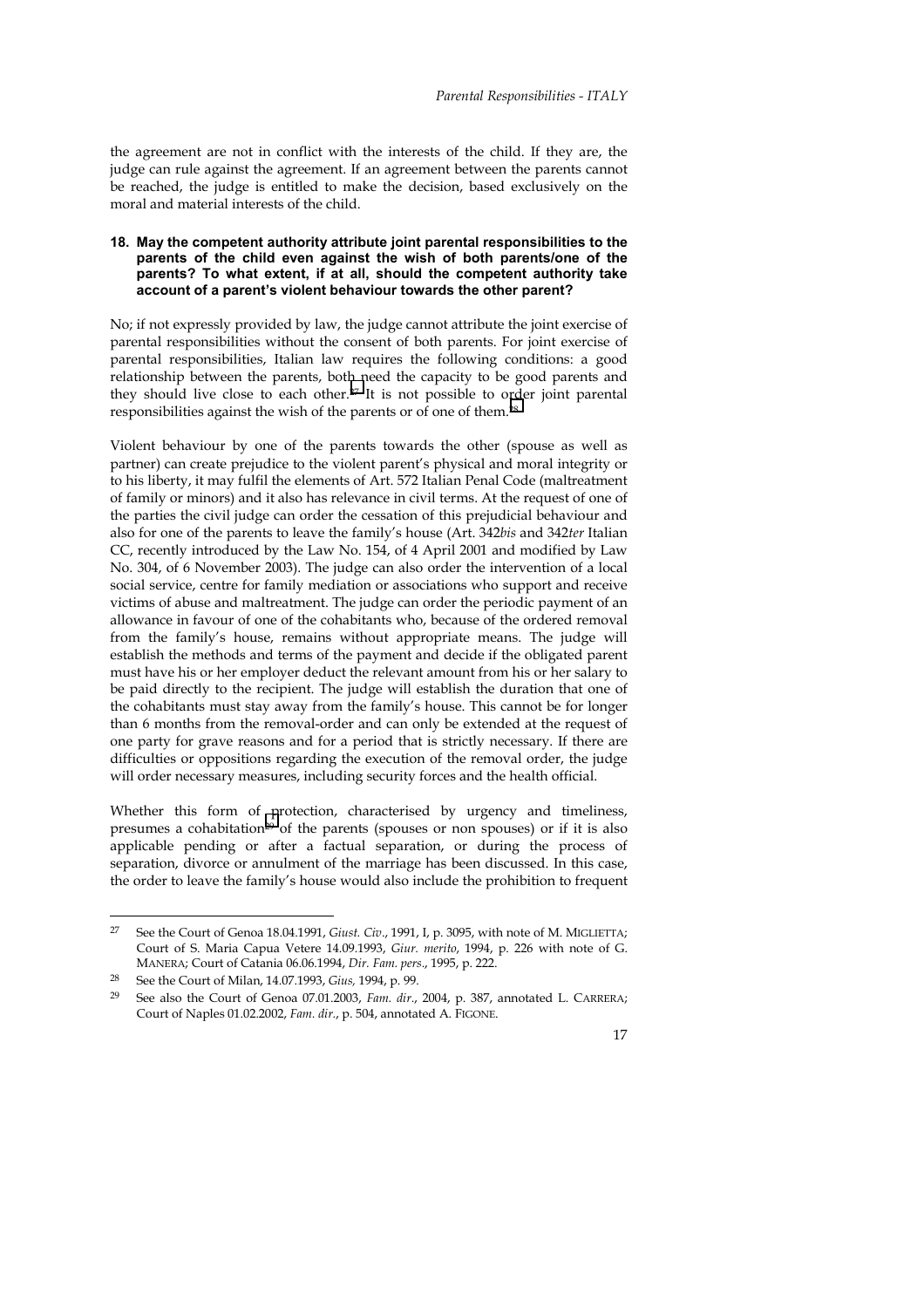the victim's habitation or to have contact with her or him.30 At any rate, it deals with a residual protection which applies when the conditions for the suspension or limitation of the parental responsibilities according to Art. 330 and Art. 333 Italian CC are fulfilled.31

## **19. Provide statistic information on the attribution of parental responsibilities after divorce, legal divorce or annulment of the marriage.**

The mother holds parental responsibilities in 85.5% of separation cases, the father in 8.8%, both parents in 1.6%, in 1.6% the children are separated (one living with the mother and the other one with the father) and in 2.6% of the cases other solutions are made (entrustment to relatives or other institutions).32 Consequently, the cases in which parental responsibilities are held by the mother dominate33 (the so called daily exercise). However, arguments concerning the children composed only 18.2% of the cases (in these cases are also those in which the father applied for the parental responsibilities); in 75.7% of these cases the mother holds parental responsibilities and in 15.7% the father. In addition, the mother's parental responsibilities are considered to correspond more closely to the child's interests during early childhood (0-6 years).

#### *II. Unmarried parents*

#### **20. Who has parental responsibilities when the parents are not married?**

Both parents, if they have recognised the child together and are still living together. If they do not live together, the parent with whom the child is living is entitled to exercise parental responsibilities. If the child does not live with either parent, the one who first recognised the child has the right of exercising parental responsibilities, unless the judge provides differently in the interests of the child (Art. 317*bis* Italian CC).

#### **21. Does it make a difference if the parents have formalised their mutual relationship in some way (registered partnership, civil union,** *pacte civile de solidarité***)?**

<sup>30</sup> See the Court of Florence 15.07.2002, *Fam. dir.*, 2003, p. 263, with a critical note of G. DE **MARZO** 

<sup>31</sup> Concerning the possibility of also applying Art. 330 and 333 Italian CC in cases of 'indirect' abuse and maltreatment or in cases where the act is committed towards relatives instead of the minor but (such as the other parent) to whom the minor is so close that its 'harmonic and balanced psychophysical upbringing' is compromised, see the Family Proceedings Court L'Aquila 19.07.2002, *Fam. dir*. 2003, p. 482.

The dates are based on research completed by the analysis of Civil Court of Roma decisions regarding judicial separation during 1999. See M. MALAGOLI TOGLIATTI, A. LUBRANO and L. CARAVELLI, *'*La CTU per l'affidamento del minore. Una ricerca sulle sentenze di separazione giudiziale emesse dal Tribunale civile diRoma'*, Famiglia,* 2004, p. 27.

<sup>33</sup> The dates are not very different from those given in previous research made by different Italian Courts, among them also the Court of Rome. See AA.VV., *L'affidamento dei figli nelle sentenze giudiziali* by A. DELL'ANTONIO and D. VINCENTI AMATO GIUFFRÈ, Milano, 1992.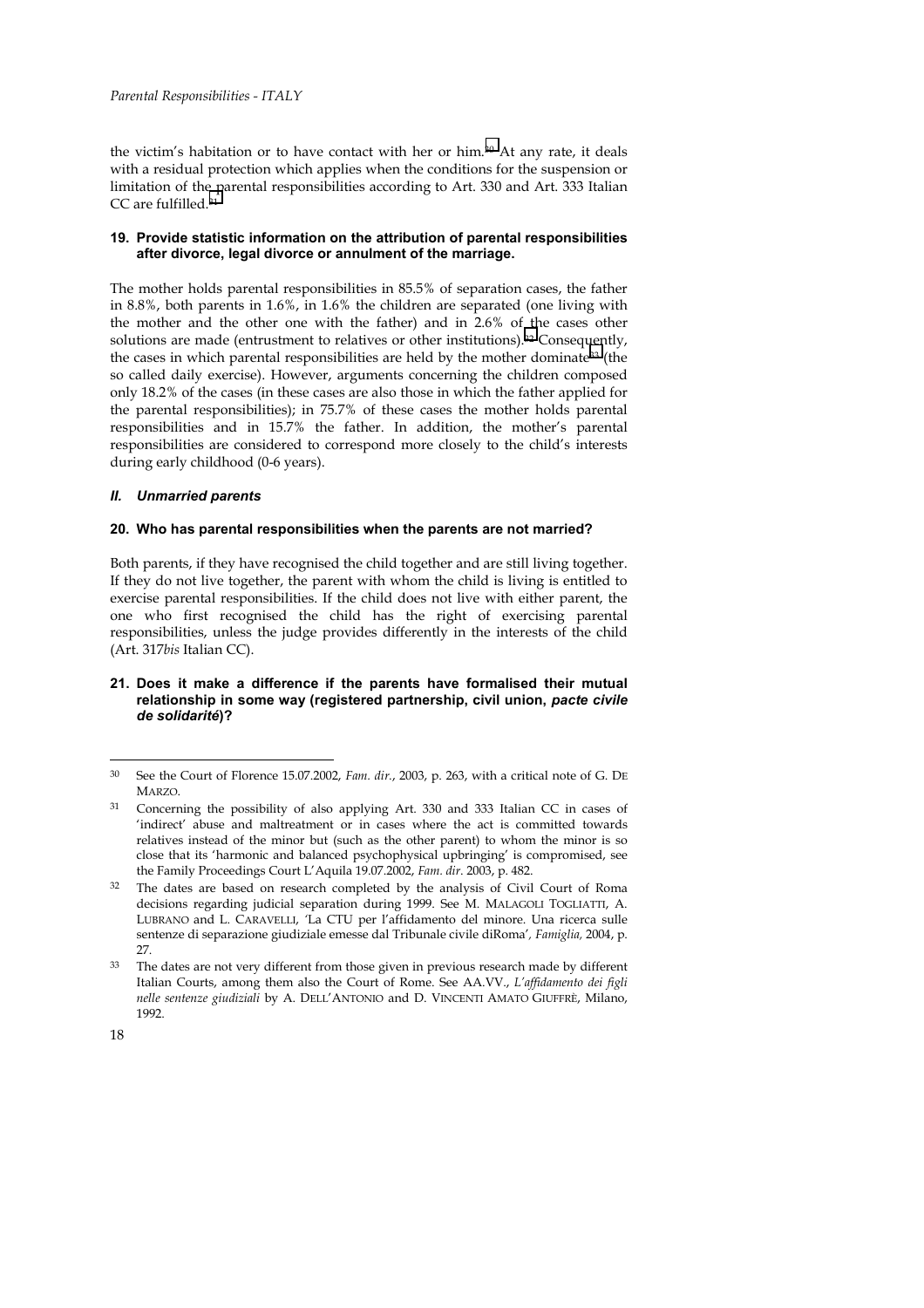No, it does not make any difference. Our legal system does not provide any kind of formalised relationship.

#### **22. Under what conditions, if at all, can**

#### **(a) The unmarried mother obtain parental responsibilities**

The unmarried mother can obtain parental responsibilities if she lives with the child or if she was the first to recognise the child, unless the judge decides that the child's best interests require otherwise.

#### **(b) The unmarried father obtain parental responsibilities**

The unmarried father can obtain parental responsibilities if he lives with the child or if he was the first to recognise the child, unless the judge decides that the child's best interests require otherwise.

#### **23. How, if at all, is the attribution of parental responsibilities affected by the ending of the unmarried parent's relationship ?**

The ending of a cohabitant's relationship is treated the same as a separation, divorce or annulment of a marriage (see Q 16). The parent holding the custody has full parental responsibility, meaning the right to make all decisions regarding the child's daily life. Both parents must make decisions concerning issues of major importance for the children; otherwise, a solution will be made at the discretion of the judge. The parent not living with the child has the right and duty to supervise the child's moral guidance and education, and can at any time petition the judge concerning decisions the other parent has made which prejudice the child. The non-residential parent also has the right to visit the child and have the child stay with her or him for a certain period, respecting the methods determined by the court. Other members of the family also have the right to visit the child if it is considered necessary for the development of the child (see Q 43-48).

The non-residential parent can obtain limited parental responsibilities. If the judge has not ordered joint parental responsibilities at the request of the parents (see Q 16), the non-residential parent has the right and duty to make decisions with the other parent regarding issues of major importance for the child. The parent not living with the child also has the right and duty to supervise the child's moral guidance and education, and can at any time petition the judge concerning decisions the other parent has made which prejudice the child. The non-residential parent also has the right to visit the child and have the child stay with him or her for a certain period, respecting the methods determined by the court (Art. 155 § 3 and Art. 6 § 4 Italian CC). Other members of the family also have the right to visit the child, if it is considered necessary for the development of the child (see Q 43- 48).

#### **24. May the competent judicial authority attribute joint parental responsibilities to the parents also against the wish of both parents/one of the parents? To what extent, if at all, may the competent authority take into account a parent's violent behaviour towards the other parent?**

No; unless expressly provided by law the judge cannot attribute the joint exercise of parental responsibilities without the consent of both parents. For joint exercise of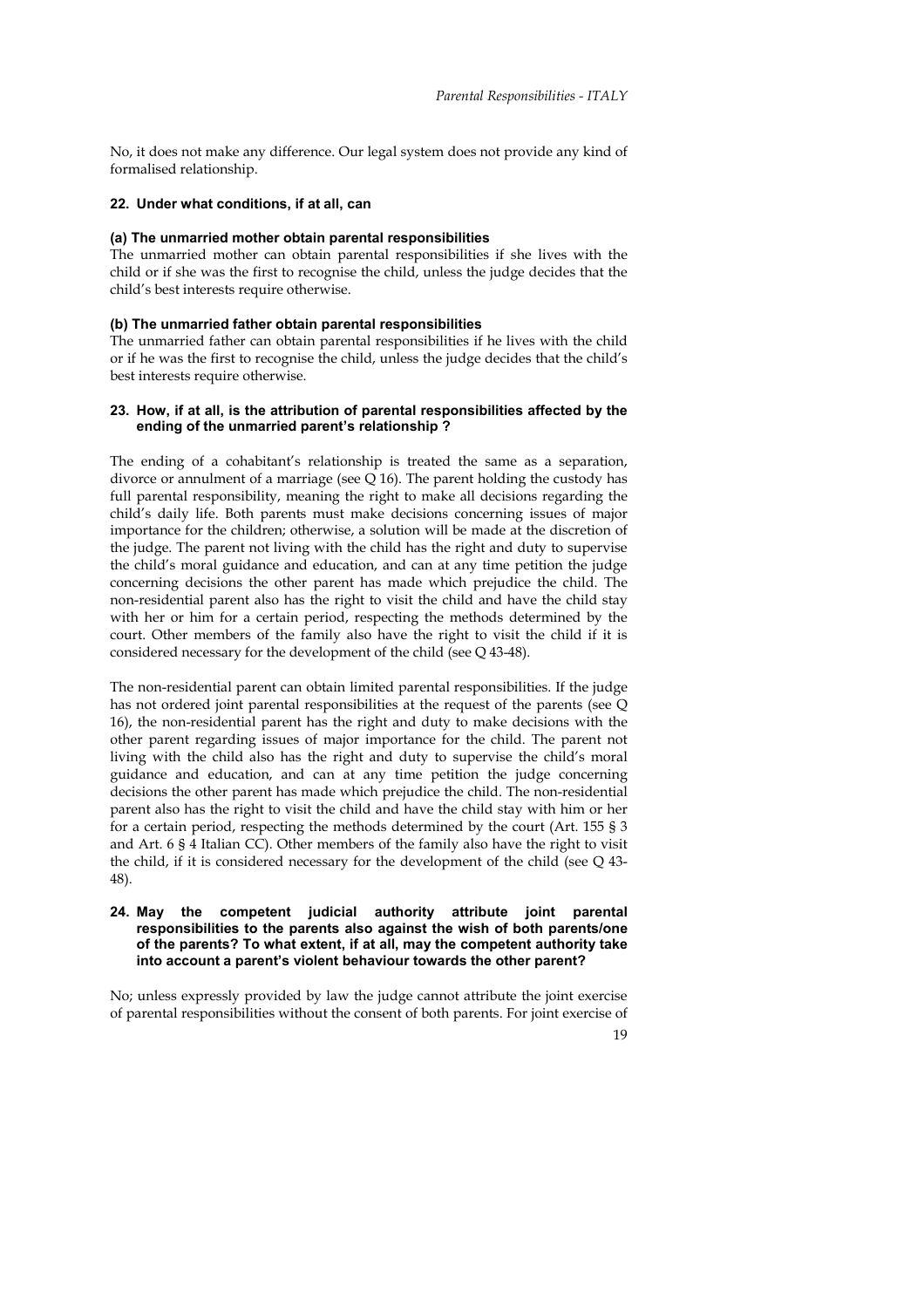parental responsibilities, Italian law requires the following conditions: the parents have a good relationship, they should both have the capacity to be good parents and they should live close to each other.34 It is not possible to order joint parental responsibilities against the wish of the parents or of one of them.35

Violent behaviour by one of the parents towards the other (spouse as well as partner) can create prejudice to the violent parent's physical and moral integrity or to his liberty, it may fulfil the elements of Art. 572 Italian Penal Code (maltreatment of family or minors) and it also has relevance in civil terms. At the request of one of the parties the civil judge can order the cessation of this prejudicial behaviour and also for one of the parents to leave the family's house (according to Arts. 342bis and 342*ter* Italian CC, recently introduced by the Law No. 154, of 4 April 2001 and modified by the Law No. 304, of 6 November 2003). The judge can also order the intervention of a local social service, centre for family mediation or associations who support and receive victims of abuse and maltreatment. The judge can order the periodic payment of an allowance in favour of one of the cohabitants who, because of the ordered removal from the family's house, remains without appropriate means. The judge will establish the methods and terms of the payment and decide if the obligated parent must have his or her employer deduct the relevant amount from his or her salary to be paid directly to the recipient.

The judge will establish the duration that one of the cohabitants must stay away from the family's house. This cannot be for longer than 6 months from the removal order and can only be extended at the request of one party for grave reasons and for a period that is strictly necessary. If there are difficulties with or oppositions to the execution of the removal order, the judge will order necessary measures, including security forces and the health official.

Whether this form of protection, characterised by urgency and timeliness, presumes a cohabitation36 of the parents (spouses or non spouses) or if it is also applicable pending or after a factual separation, or during the process of separation, divorce or annulment of the marriage has been discussed. In this case, the order to leave the family's house would also include the prohibition to frequent the victim's habitation or to have contact with her or him.37 At any rate, it deals with a residual protection which applies when the conditions for the suspension or limitation of the parental responsibilities according to Art. 330 and Art. 333 Italian CC are fulfilled.<sup>381</sup>

<sup>34</sup> See the Court of Genoa 18.04.1991, *Giust. Civ*., 1991, I, p. 3095, with note of M. MIGLIETTA; Court of S. Maria Capua Vetere 14.09.1993, *Giur. merito*, 1994, p. 226 with note of G. MANERA; Court of Catania 06.06.1994, *Dir. Fam. pers*., 1995, p. 222.

<sup>35</sup> See the Court of Milan, 14.07.1993, *Gius,* 1994, p. 99.

<sup>36</sup> See also the Court of Genoa 07.01.2003, *Fam. dir*., 2004, p. 387, with a added note of L. CARRERA; Court of Naples 01.02.2002, *Fam. dir.*, p. 504, with a added note of A. FIGONE.

<sup>37</sup> See the Court of Florence 15.07.2002, *Fam. dir.*, 2003, p. 263, with a critical note of G. DE **MARZO** 

<sup>38</sup> Concerning the possibility to also apply Art. 330 and 333 Italian CC in cases of 'indirect' abuse and maltreatment, or in cases where the act is not committed towards the minor but towards relatives (such as the other parent) to whom the minor is so close that his or her 'harmonic and balanced psychophysical upbringing' is compromised, see the Family Proceedings Court L'Aquila 19.07.2002, *Fam. dir*. 2003, p. 482.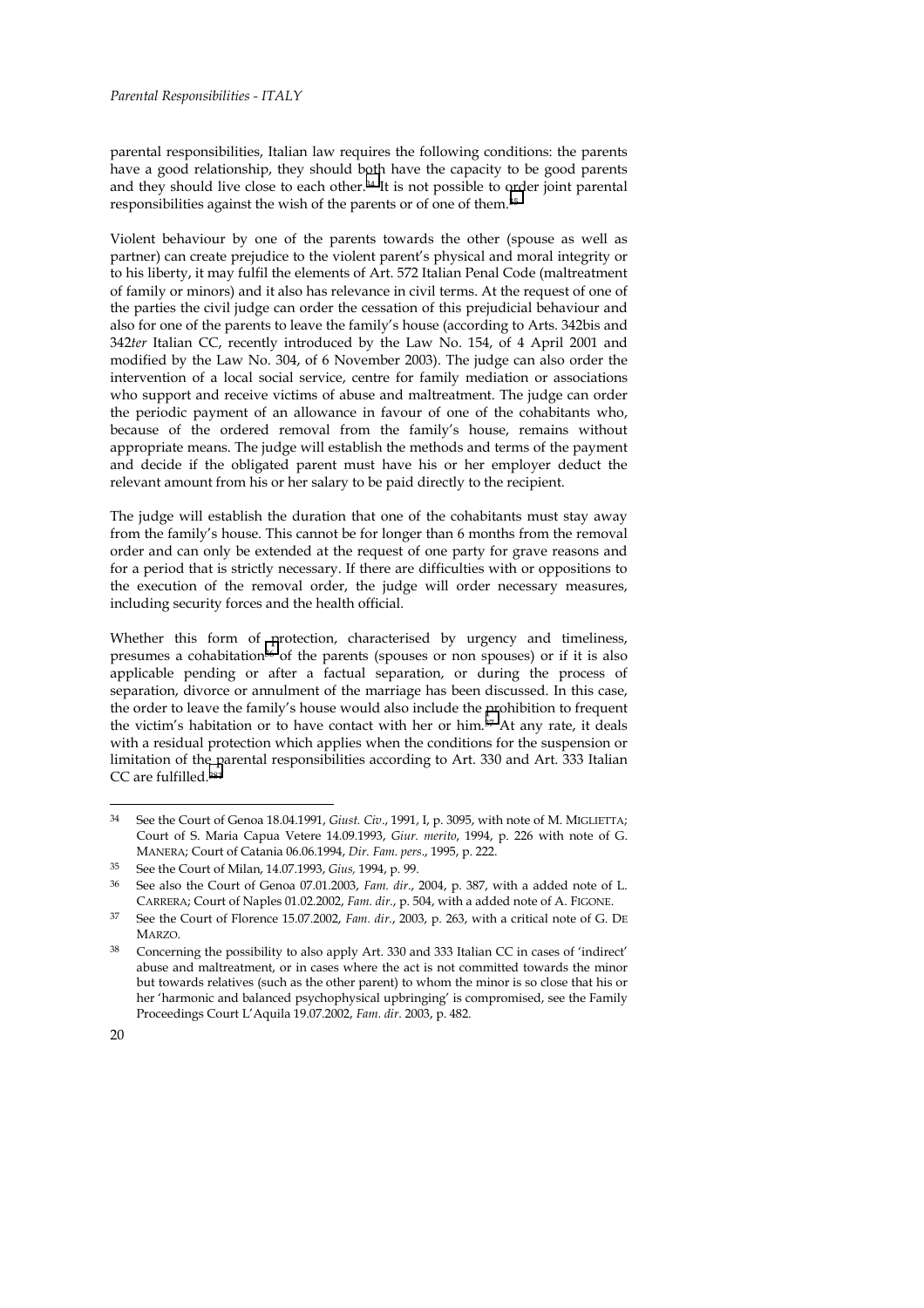#### **25. To what extent, if at all, are unmarried parents free upon the attribution of the parental responsibilities after the ending of the relationship ?**

Parents are free to make an agreement, but the judge always controls the agreement made. This control, expressly provided by law, aims to verify that the conditions of the agreement are not in conflict with the interests of the child. In they are, the judge can rule against the agreement. If the parents cannot reach an agreement, the judge is entitled to make the decision; he must exclusively take the moral and material interests of the child into consideration.

The only difference between married and unmarried parents concerns the competent judicial authority deciding custody and the methods of the exercise of the parental responsibilities. With married parents, the Ordinary Court is competent (the court competent for the procedures of separation, divorce and annulment of the marriage); for unmarried parents the Family Proceedings Court is the competent authority (see Q 55).

### **26. Provide statistical information available regarding the attribution of parental responsibilities for unmarried parents.**

There is no information available; however, it can be assumed the statistics would be comparable to those collected with reference to married couples (see Q 19).

# *III. Other persons*

## **27. Under what conditions, if at all, can the partner of a parent holding parental responsibilities obtain parental responsibilities, when he/she is:**

#### **(a) Married to that parent;**

In such a situation, the partner can apply to the Family Proceedings Court for a particular form of adoption of the minor (Art. 44 (b)). This adoption does not break the ties between the adopted minor and his family of origin, but confers the *status* of an adopted child on the minor and attributes full parental responsibility, identical in content to that of the biological parent-spouse, to the person who adopts the child.

## **b) living with that parent in a formalised relationship (registered partnership, civil union, pacte civil de solidarité…..);**

The Italian Legal system does not provide for such formalised relationships. Consequently such situations are allow neither the possibility of adoption (Art. 44 (b)), Italian Adoption Law), nor the possibility to obtain the parental responsibility.

#### **c) or living with that parent in a non formalised relationship?**

The partner that lives with the parent cannot apply for the adoption if it is not one of the particular situations described by Art. 44 (b)) Italian Adoption Law; adoption is only allowed for the biological parent. Therefore, neither is it possible to obtain parental responsibility.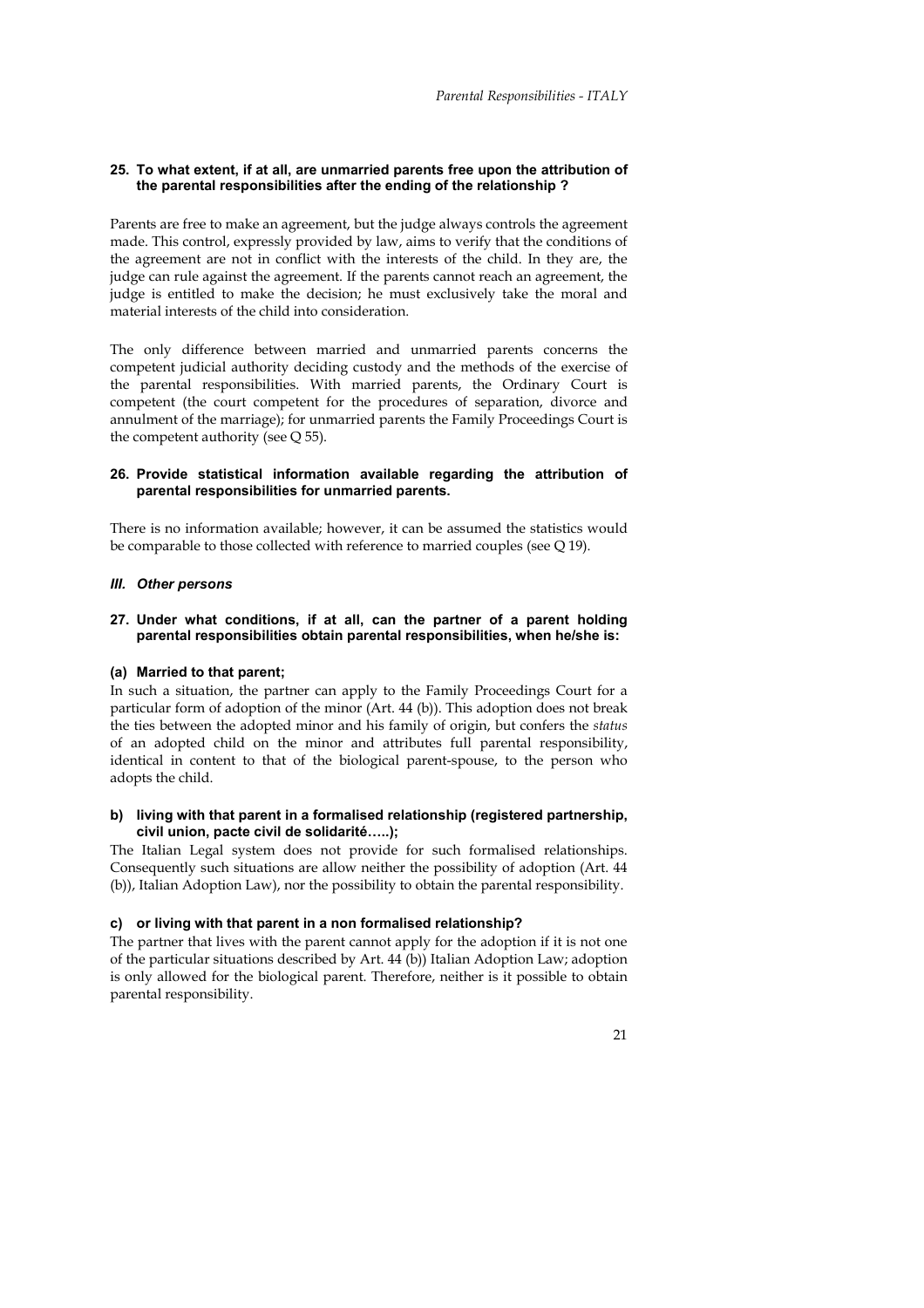## **28. Does it make any difference if the partner of the parent holding parental responsibilities is of the same sex?**

Yes. The Italian legal system only permits adoption to the spouse of the biological parent and does not foresee formal union to people of the same sex (registered partnership, civil union, *pacte civil de solidarité*).

## **29. How, if it all, is the attribution of parental responsibilities in the partner affected by ending of his or her relationship with the parent? Distinguish according to the different relationships referred to in Q 27 and Q 28.**

If Art. 44 (b) Italian Adoption Law grants the spouse of a parent's the right to adopt, ending the marriage will have the same consequences to the attribution of parental responsibility as those that follow from a separation, divorce or annulment of the marriage (see Q 16). As the attribution of the parental responsibility to the unmarried partner of the parent is not possible, the termination of their relationship does not have any consequences.

## **30. To what extent, if at all, is the parent holding parental responsibilities and his or her partner free to agree upon the attribution of parental responsibilities after the ending of his or her relationship with the parent? Distinguish according to the different relationships referred to in Q 27 and Q 28**

If Art. 44 (b) Italian Adoption Law grants the parent's spouse the right to adopt, the biological parent and the adoptive parent are free to agree upon the attribution; but in every case the attribution is be controlled by the judge with regard to the agreement's compatibility with the minor's interests. In all other cases nothing inhibits the consensual subdivision of duties that flow from the parental responsibility, respecting the fact that the Italian legal system confers parental responsibility to neither the partner nor the ex-partner of the biological parent.

**31. Under what conditions, if at all, can other persons not being a parent or a partner of a parent holding parental responsibilities, obtain parental responsibilities (e.g. members of the child's family, close friends, foster parent….)? Specify, where such other person may obtain parental responsibilities, if it is in addition to or in substitution of existing holder(s) of parental responsibilities.** 

Art. 343 Italian CC states that if both biological parents die or are prevented from the exercise of their parental responsibilities for another reason, guardianship can be exercised at the minor's residence by the legal authority. This means that the parents' rights and duties are conferred on a third person, the guardian, who exercises the parental responsibilities in the absence, impossibility or incapacity of the parents. As has been clarified (see note 2*),* although the guardianship is modelled after parental authority, there are significant differences between the two due to the absence of rapport between the guardian and the minor.

 $22$ With regard to the choice of the guardian, Art. 348 Italian CC provides for the judge to appoint the person designated by the last parent to exercise parental responsibilities (by testament, public act or authenticated private deed). If there is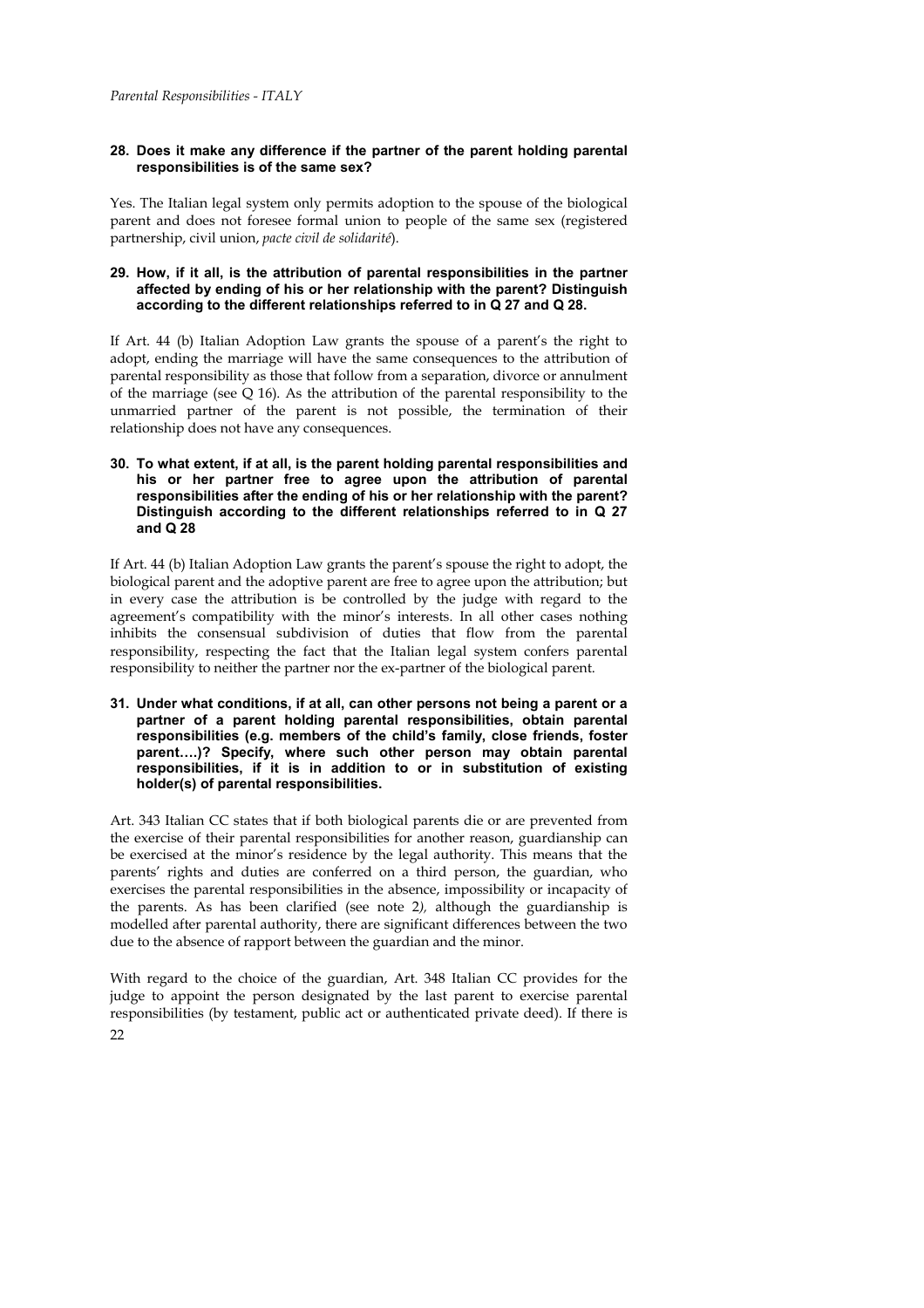no indication or if it is not possible to appoint the indicated person due to serious reasons, the guardian is preferably chosen from the minor's relatives or next of kin. The appointed person must be of irreproachable conduct and fit for the task. Moreover, he or she must be able to provide moral guidance and education to the minor taking the minor's abilities, natural inclinations and ambitions into account.

#### **32. Under what conditions, if at all, can a public body obtain the parental responsibilities? Specify, where it is so obtained, if it is in addition to or in substitution of existing holder(s) of the parental responsibilities.**

A public or private body can obtain parental responsibilities only if the parents die, or if neither of them can hold such responsibilities. Art. 354 Italian CC provides that if there are no next of kin or persons able to hold the guardianship in the place the minor resides, the judge can assign the child to a private or public body located in the city where the minor resides. The private or public body delegates to one of its members the exercise of the guardianship.

#### **33. To whom are the parental responsibilities attributed in the case of:**

#### **(a) Death of a parent holding the parental responsibilities**

To the other parent (Art. 317 § 1 Italian CC).

**(b) Death of both parents were of them was the holder of the parental responsibilities at the time of his death** 

To the guardian nominated by the guardianship judge (Art. 343 *et seq* Italian CC).

#### **34. To what extent, if at all, may the holder(s) of the parental responsibilities appoint a new holder(s) upon his or her/their death? If such an appointment is permitted, is a special form required, e.g. will?**

Art. 348 Italian CC provides that the judge must appoint as guardian the person the last parent who held parental responsibilities indicated by will, public deed or authenticated private deed, unless it is not possible to appoint the designated person due to serious reasons.

# **D. THE EXERCISE OF THE PARENTAL RESPONSIBILITIES**

#### *I. Interests of the child*

#### **35. In exercising the parental responsibilities, how are the interests of the child defined in your national legal system?**

Our legal system requires that judges must exclusively take a minor's moral and material interests into account in decisions affecting minors, but it neither defines nor clarifies the content of these interests. The elasticity of this legal formula is intentional, as the formula must be adjusted to the facts of each case. The interests can only be the interests relating to each individual case.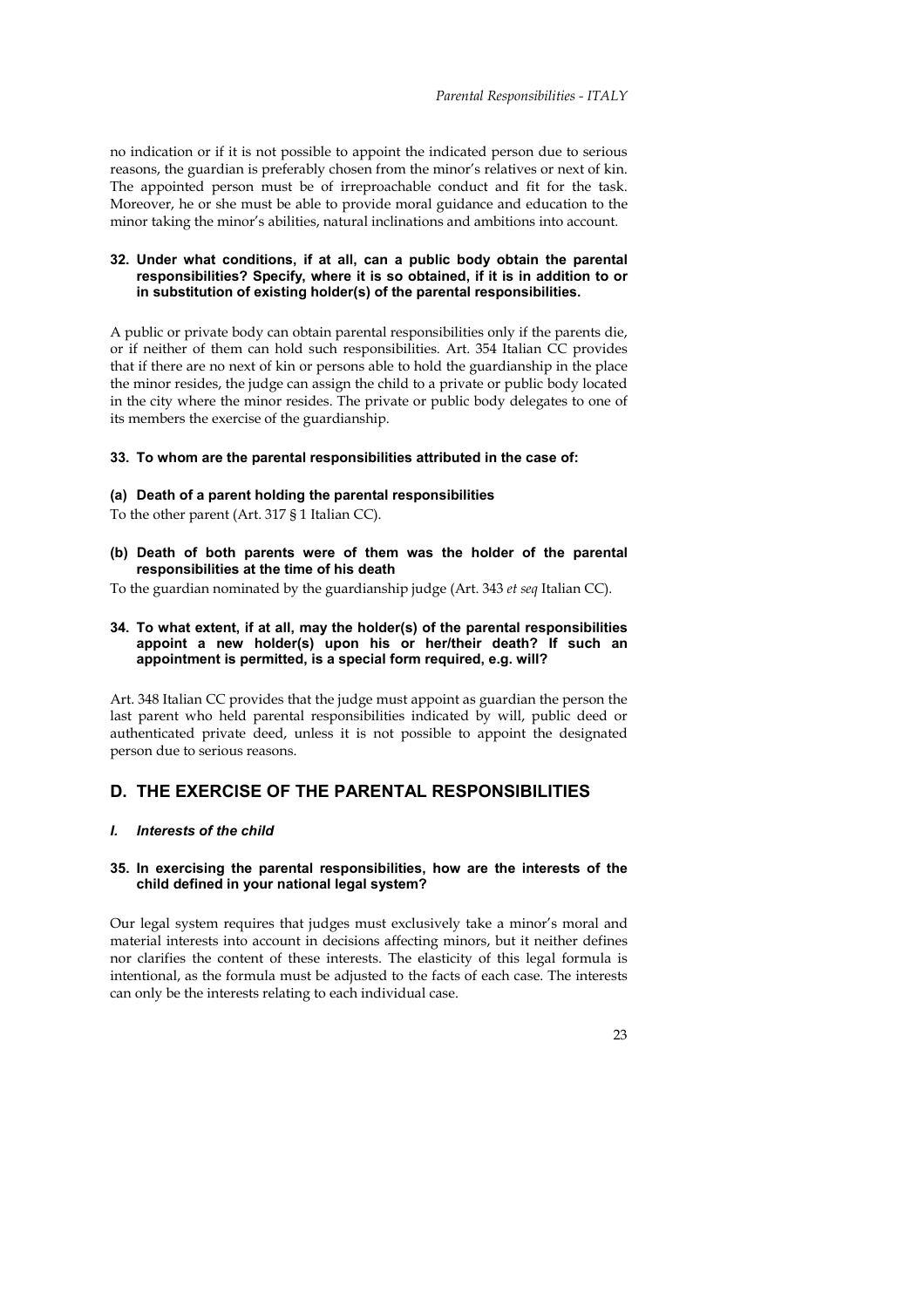## *II. Joint the parental responsibilities*

**36. If the parental responsibilities are held jointly by two or more persons, are they held equally?** 

Yes (Art. 316 § 2 Italian CC).

**37. If the parental responsibilities holders cannot agree on an issue, how is the dispute resolved? For example does the holder of the parental responsibilities have the authority to act alone? In this respect is there a distinction between important decisions and decisions of a daily nature? Does it make any difference if the child is only living with one of the holders of the the parental responsibilities?** 

Art. 316 Italian CC describes the exercise of the parental responsibilities regardless of the parents marital status (in describing the exercise of parental responsibilities by natural parents, Art. 317 *bis* Italian CC makes express reference to the applicability of the rules contained in Art. 316 Italian CC). This provision of law states that if issues of minor importance are concerned (those issues relating to daily life), the parents holding the parental responsibilities are free to decide individually. However, if the issues are of major importance (for example the selection of the religious creed, the type of school to attend, the medical treatment, the decision to allow the child to travel abroad, to the decision of permitting him to participate to TV shows *etc*) both parents can petition the judge (of the Family Proceeding Court). In case of imminent danger, the father can make urgent decisions or those which cannot be delayed.39 The judge suggests the most suitable decisions in the interests of the minor and of the family unity. If there is still disagreement, the judge will confer the power to make a decision to the parent who, in each particular case, she or he considers more suitable to pursue the best interests of the minor. If the child lives with only one parent, the ways in which the parental responsibilities are exercised are differentiated. The decisions relating to daily life are made only by the parent living with the minor, while the other can supervise the child's education and moral guidance, and can petition the judge if he or she feels that decisions prejudicial to the interests of the minor have been taken. In case of disagreement on important decisions (which the parents must make jointly) both parents can petition the judge.

In this situation, the determination of the competent Court is a real problem. It is disputed whether Art. 316 Italian CC is applicable only to the 'united' family or also to the 'divided' family, with special reference to the parents that obtained a separation, a divorce or an annulment of marriage decision. It is not only a theoretical dispute, it has important practical consequences since the courts that issue the decision are different: The Family Proceeding Court pursuant to Arts. 316, or the Ordinary Court pursuant to 155 Italian CC and Art. 6 Italian Divorce law,

<sup>39</sup> Such provision of law is the last remaining option which constitutes the expression of a different historical context and must be regarded as inconsistent with the principle of moral and legal parity of the parents. It therefore should also be applicable for the mother.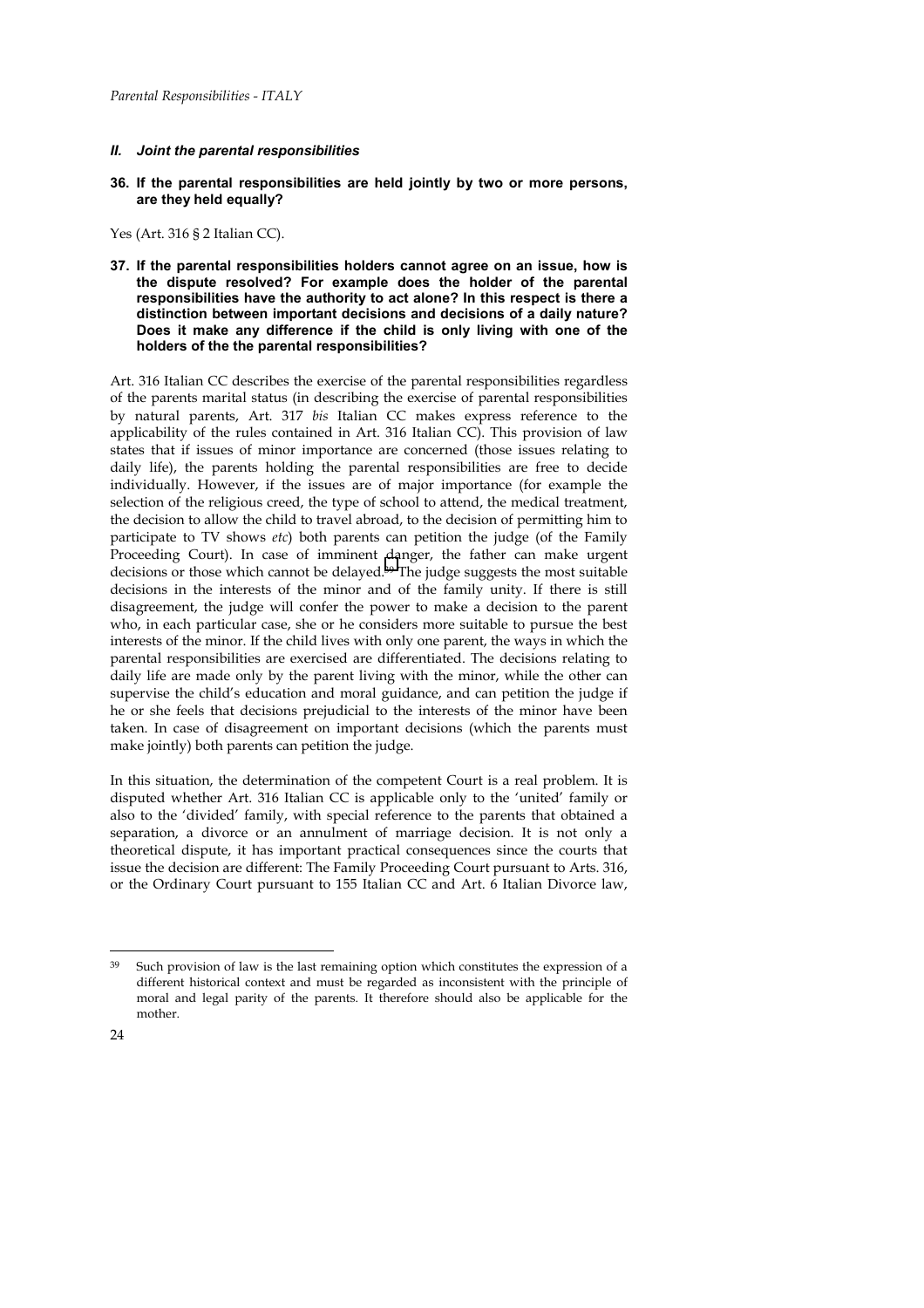which issues orders concerning the custody of the children in separations, divorces or annulments of marriage.40

**38. If holders of the parental responsibilities cannot agree on an issue, can they apply to a competent authority to resolve their dispute? If applicable, specify whether this authority's competence is limited to certain issues e.g. residence or contact.** 

Yes, in case of disagreement on an important decision, both parents, living together or not, can petition the judge. The judge will suggest the most suitable decision in the interests of the minor and the family unity. If the disagreement persists, the judge is supposed to confer the power to make the decision to the parent who, in each case, he or she considers most suitable to pursue the interests of the minor. The judge can decide on any important issue that generates a dispute between the parents, such as the determination of the domicile or the conditions of the visitation rights.

#### **39. To what extent, if at all, may a holder of parental responsibilties act alone if there is more than one holder of the parental responsibilities?**

The holder of the parental responsibilities can only act alone with respect to decisions of minor importance (of daily nature), or to urgent measures and to those which can't be delayed without prejudice. The other parent has the power to petition the judge when he thinks that such decisions are prejudicial to the interests of the minor (Art. 316 and 155 Italian CC).

#### **40. Under what circumstances, if at all, may the competent authority permit the residence of the child to be changed within the same country and/or abroad (so called relocation) without the consent of one of the holders of the parental responsibilities?**

The competent authority, taking the interests of the minor into consideration, may permit the child to change residence within the same country and/or abroad (so called relocation) without the consent of the other holder of the parental responsibilities if the parents don't live together or if they are separated, divorced or if their marriage has been annulled.

j

<sup>40</sup> On one side it is felt that Art. 316 Italian CC can be applied in difficult situations between the parents (separated or divorced) when there is a partial joint exercise of the parental responsibilities. (M. GIORGIANNI, *Della potestà dei genitori*, in: CIAN, OPPO and TRABUCCHI, *Commentario al diritto italiano della famiglia*, IV, 1992, p. 757; M. MANTOVANI, headword *Separazione personale dei coniugi*, *I) Disciplina sostanziale*, in: *Enc. giur. Treccani*, XXVIII, Roma, 1992, p. 24; see Case Law Supreme Court 07.02.94, No. 1401, in *Dir. fam. pers*., 1994, p. 1383). On the other, it is felt that Art. 316 Italian CC can only be applied to parents who live together. (GRASSETTI, in: CIAN, OPPO and TRABUCCHI *Commentario al diritto italiano della famiglia*, II, Padova, 1992, p. 699; BONILINI, TOMMASEO, 1997, Case Law, see Supreme Court, united sections, 02.03.1983, No. 1151, *Dir. fam. pers*., 1983, p. 38, and 02.03. 1983, No. 1152, *Foro it*., 1983, I, 826). Therefore, considering the loss of the family unit due to separation or divorce, possible conflicts between separated or divorced parents have to be solved by the Ordinary Court. In practice, the second solution has prevailed. (see also Q 55).

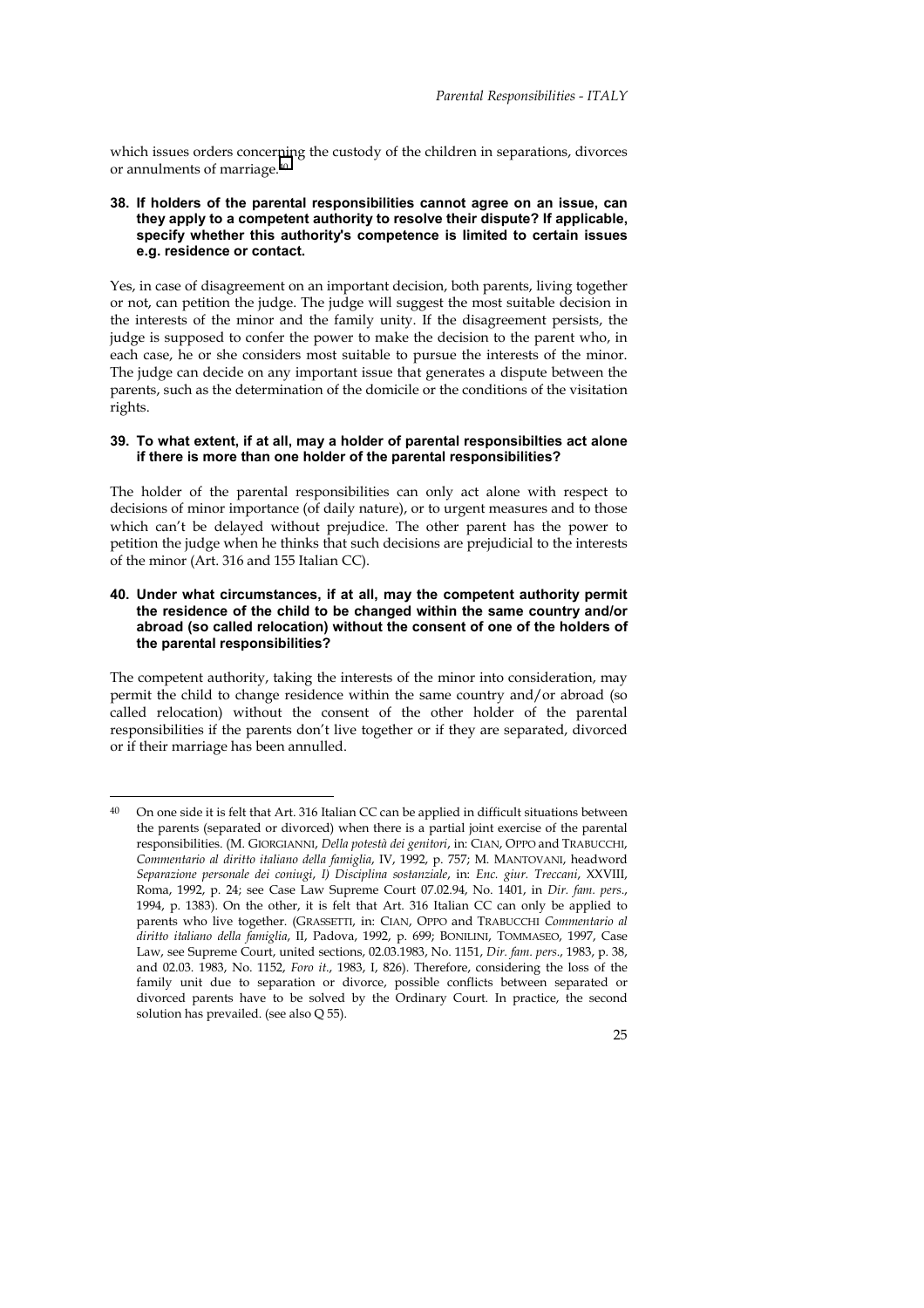### **41. Under what conditions, if at all, may the competent authority decree that the child should, on an alternating basis, reside with each holder of the parental responsibilities (e.g. every other month with mother/father)?**

The competent authority can decree that the child should reside on an alternating basis with each holder of parental responsibilities whenever the authority deems it to be in the interests of the child. In practise, this never happens. Neither case law nor legal literature consider alternating custody of the child to be in the interests of the minor. On the contrary it is considered potentially prejudicial and to provoke serious uncertainty and instability during the minor's growth (see Q 16).

## *III. Sole parental responsibilities*

## **42. Does a parent with sole parental responsibilities have full authority to act alone, or does he/she have a duty to consult:**

# **(a) The other parent**

A parent can hold sole parental responsibilities only if the other parent is dead or has been deprived of authority pursuant to Art. 330 Italian CC. (see Q 51) Therefore, the parent holding sole parental responsibilities has full authority to act alone, without the need to consult the other parent.

# **(b) Other persons, bodies or competent authorities**

A parent can hold sole parental responsibilities only if the other parent is dead or has been deprived of parental authority pursuant to Art. 330 Italian CC (see Q 51). Therefore, the parent holding sole parental responsibilities has full authority to act alone, unless there are extraordinary acts of disposition of the minor's property. Then the authorisation of the guardianship judge is needed and in its absence such acts can be voided (Art. 320 Italian CC).

# **E. VISITATION RIGHT**

## **43. Having regard to the definition by the Council of Europe (see above), explain the concepts of visitation right used in your national legal system.**

The Italian system recognises the minor's right to have enduring, steady and serene contacts with both parents even if there are marital problems or their cohabitation ends. The Italian legal system considers contact with the parent who does not reside with the child to be a minor's fundamental right. This concept is broader than the one defined in the EC Regulation No. 2201/2003, as it includes the right to meet the child and take him or her to a place other than the child's habitual abode for a limited period of time.

26 Such contact is also a right and duty of a parent who does not have custody or live with the child (Art. 155 § 2 Italian CC and Art. 6 § 3 Italian Divorce law). Since this parent maintains parental responsibilities (even if they are exercised differently from the parent that resides with the child), she or he also keeps the fundamental right and duty to have a relationship with the child. The non-residential parent can only maintain the relationship through frequent and constant contacts, which also discharges the parent's obligation to supervise and to cooperate with the growth of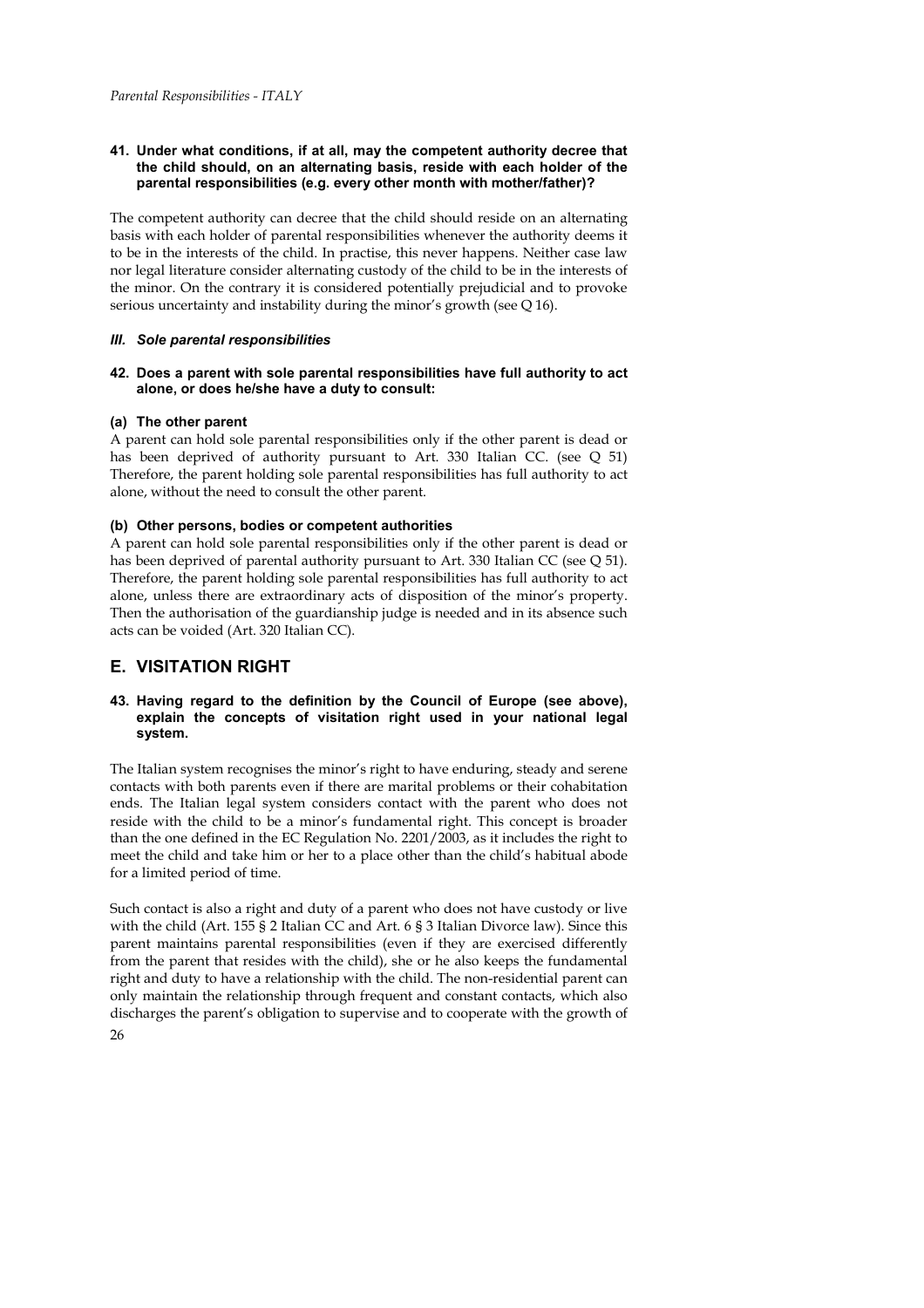the child and with the child's education and moral guidance. The contact is a primary obligation of the parent, to be observed in the moral and material interests of the child even before it constitutes a parental right.41

Maintaining continuous, permanent and untroubled contacts with both parents is in the interests of the minor. Because the peaceful growth of the child requires both parents, the right and duty of contact is recognised even in the absence of a specific judicial order. Judges tend to describe the conditions of visitation in a precise and clear way in order to help the non-residential parent exercise this right and in order to avoid additional sources of friction with the other parent.42 The parent the child lives with must permit the non-residential parent to exercise visiting rights within the limits of the interests of the minor, which prevail if there is a conflict over the parental rights (see Q 47). The visiting right generally implies frequent and regular meetings with the minor (usually once a week as well as every other weekend); moreover the non-residential parent has the right and duty to keep the child for specific periods during the year (for example during the holiday seasons and the summer holidays).

Even in the absence of a precise provision of law the judge can also prohibit or grant visiting rights to other relatives (such as the grandparents, the brothers or the sisters) if this is in the child's interests (see Q 44c).

#### **44. To what extent, if at all, does the child have a right of contact with:**

#### **(a) A parent holding the parental responsibilities but not living with the child**

The minor has the right to enduring, steady and serene contacts with both parents because both of them contribute to the healthy growth of the child. The visitation right is therefore a fundamental right of the minor's which must be observed whenever the minor shows interest, providing it does not interfere with the child's educational obligations, sporting activities and recreational activities. The right of visitation generally implies frequent and regular meetings with the minor (usually once a week as well as during every other weekend); moreover the non-residential parent has the right and duty to keep the child for specific periods during the year (for example during the holiday seasons and the summer holidays).

## **(b) A parent not holding the parental responsibilities**

In our legal system, a parent without parental responsibilities either is deceased or has been decreed in forfeiture of his or her parental responsibilities pursuant to Art. 330 Italian CC. This is applied because of disrespect or neglect of the duties pertaining to the responsibilities, or in case of abuse of the powers pertaining to it along with serious damage to the child (see Q 51). The parent whose forfeiture has been decreed as 'incapable to act as parent' is deprived of all parental rights and duties, with the exception of the obligation to support the child. In this case, the judge may also order the child to be taken away from the family home due to the seriousness of the situation or order the parent mistreating or abusing the minor to leave the family home. However, forfeiture of parental responsibilities does not

 $\overline{a}$ 

<sup>41</sup> G. F. BASINI, *Lo scioglimento del matrimonio,* sub *art. 6 L. 898/70,* in *Il Codice Civile. Commentario* founded by P. SCHLESINGER and directed by F.D. BUSNELLI, Giuffrè, Milan, 2004, p. 742.

<sup>42</sup> Supreme Court, 03.05.1986, No. 3013, *Mass. Giust.,* 1986, p. 850.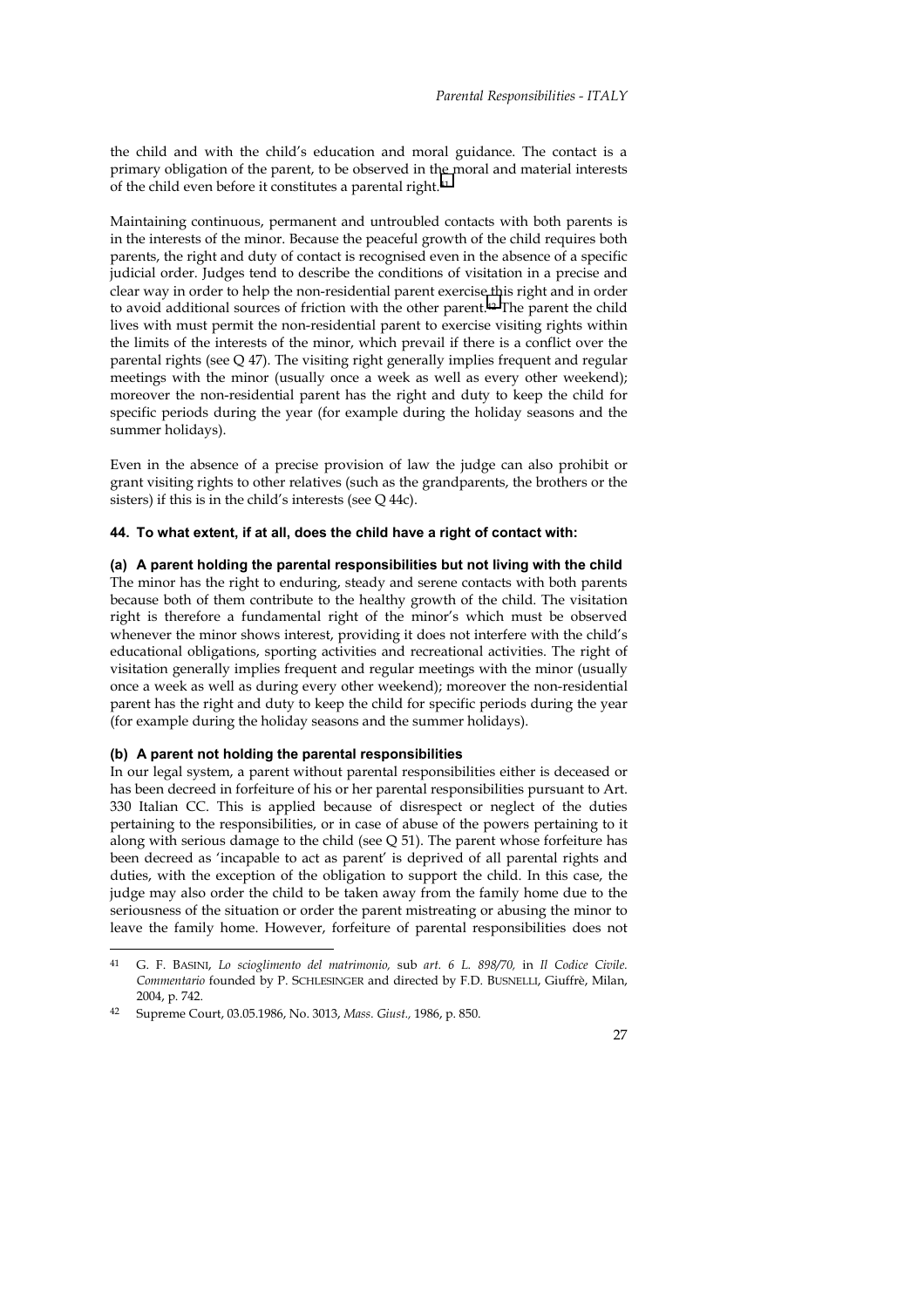automatically imply the loss of any contact with the minor (see Q 53). Contact is not necessarily linked to parental responsibilities and can therefore be granted to persons that do not hold it. The judge has broad discretion through which he will determine the means, limits and exclusions of contact in the exclusive interests of the minor.

In general, if the forfeiture decree is based on mistreatment or abuse, the parent is denied visitation rights; if instead the decree is based on neglect the visiting right can be recognised with limits and cautionary measures which take the interests of the minor into account.43

## **(c) Persons other than parents (e.g. grandparents, stepparents, siblings etc…)**

Even in the absence of a precise provision of law, the judge can grant or prohibit the visiting 'rights' of other relatives (such as the grandparents, the brothers or the sisters) by taking the interests of the minor into account. Since these relatives have neither parental responsibilities nor their exercise, they are not recognised as holders of rights but rather as 'having an interest deemed by the law as important.'44 Periodical contacts between grandparents and the minor grandchildren is normally recognised due to the fundamental right of the minor to maintain a relationship with her or his grandparents. This relationship can only be limited or denied if there is evidence to the effect that the continuation of this relationship can be prejudicial to the minor.45

## **45. Is the right to have contact referred to in Q 43 also a right and/or a duty of the parent or the other persons concerned?**

The visitation right is also a duty for the parent, but not for the other relatives. The right of contact is a duty even before it is a right; a duty parents have in order to observe the fundamental moral and material interests of the child. It is only through frequent and continual visits that a caring, personal relationship can be maintained with the non-residential parent. Through these visits, the nonresidential parent can observe his obligations to look after the child's education and moral guidance and cooperate in the child's psychological and physical growth (see  $Q$  43). It is a duty which cannot be legally enforced if it is not observed, but its non-observance (such as, for example, the total or the enduring lack of interest with respect to the minor) may result in the reduction of the parental authority pursuant to Art. 333 Italian CC, its forfeiture pursuant to Art. 330 Italian CC, or constitute the behaviour contemplated by the crime 'Breach of duty of family assistance' pursuant to Art. 570 Italian Criminal Code.

<sup>43</sup> Cout of Appeal of Rome 27.02.95, *Dir. fam. pers*., 1995, p. 1450. In this case of first instance, the judge disposing the divorce granted the father the right to contact, notwithstanding that he had been discharged of the parental responsibilities before the divorce. The appellate judges decided to grant the father the right to contact only if both the minor and the mother consented.

<sup>44</sup> Supreme Court, 09.06.90, No. 5636, *Giust. civ*., 1991, I, p. 1545. In this case, the Court voided the arrangements the parents made during their separation that prohibited all contact between their children and the children's grandparents.

<sup>45</sup> Court of Rome, 07.02.87, *Dir. fam. pers*., 1987, p. 739.

<sup>28</sup>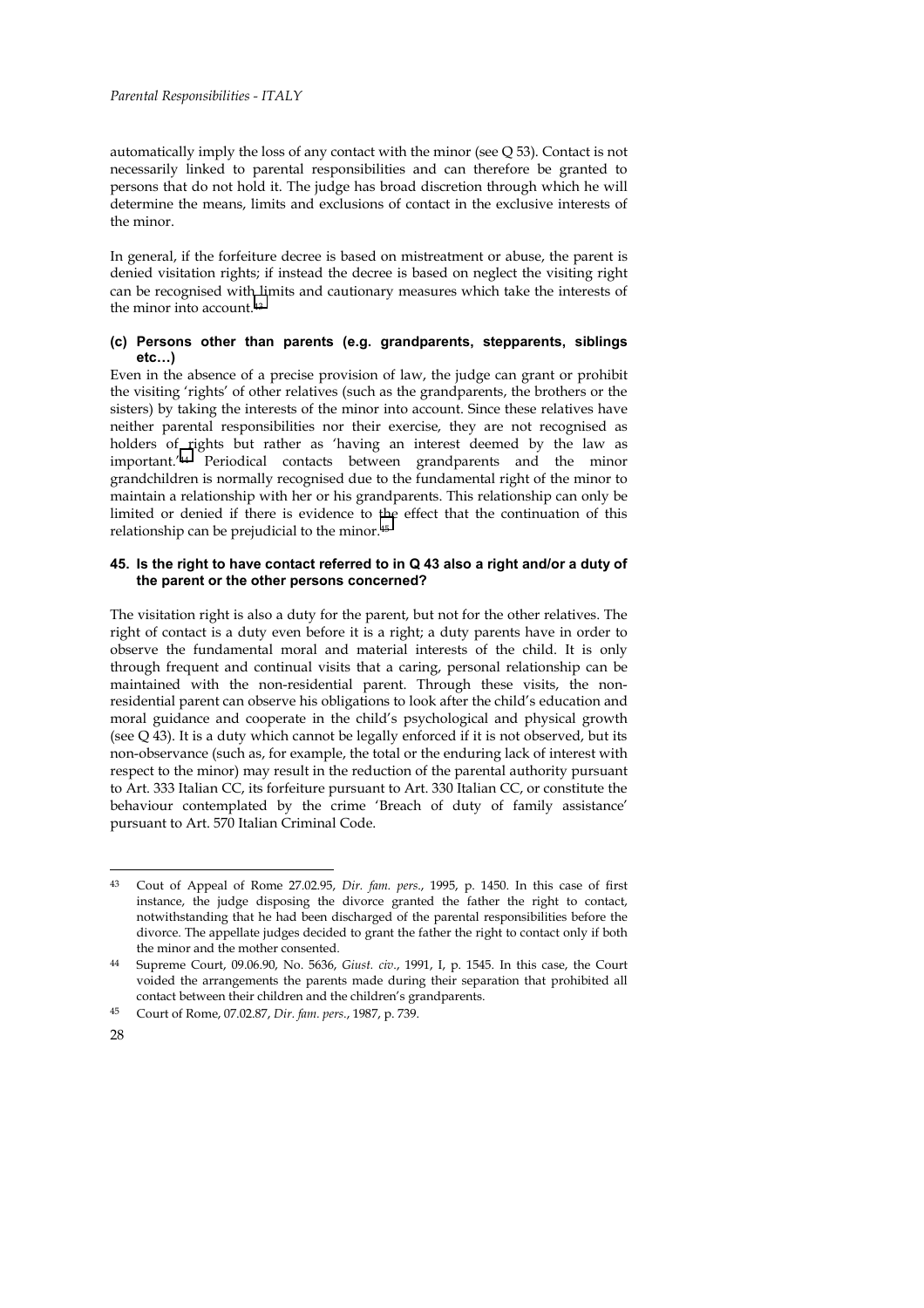#### **46. To what extent, if at all, are the parents free to make contact arrangements? If they can, are these arrangements subject to scrutiny by a competent authority?**

Parents are free to make contact arrangements; however, the arrangements made are subject to judicial scrutiny. The law provides this scrutiny (Arts. 158 Italian CC and Art. 4 § 13 Italian Divorce law) to ensure that arrangements made are not prejudicial to the interests of the child. The law attributes broad discretional powers to the judge, who can void the agreement made by the parents.46

## **47. Can a competent authority exclude, limit or subject to conditions, the exercise of contact? If so, which criteria are decisive?**

The parental right to contact is protected so long as it is not prejudicial to the prevailing moral and material interests of the minor. Therefore the judge, within the broad discretionary powers attributed to him by the law, may limit or even exclude the exercise of this right by taking the pre-eminent interests of the child into consideration; for example, if the visit could cause harm to the child's physical or psychological growth. The court decisions underline that this neither constitutes a sanction against the parent nor terminates the parental rights47 unless the behaviour is serious enough to create a judicial order of termination of the parental responsibility pursuant to Art. 330 Italian CC (see also Q 44 (b)). Again, the decisive and exclusive criteria is always the moral and material interests of the minor.

## **48. What if any, are the consequences on the parental responsibilities, if a holder of the parental responsibilities with whom the child is living, disregards the child's right to contact with:**

#### **(a) A parent**

 $\overline{a}$ 

A parent may petition the judge for a determination of visitation conditions in order to induce the other parent to respect the non-residential parent's rights.48 Unjustified opposition to the visiting right by the parent who lives with the child can be regarded as prejudicial behaviour that gives the non-resident parent the

<sup>46</sup> Supreme Court, 09.06.90, No. 5636, *Giust. civ*., 1991, I, p. 1545. In this case the Court voided the arrangements the parents made during their separation which prohibited all contact between their children and the children's grandparents.

<sup>47</sup> Supreme Court, 17.01.1996, No. 364, *Fam. dir*., 1996, p. 227; Supreme Court 25.09.1998, No. 9606, *Fam. dir*., 1999, p. 17. In this case, the Court granted the right of contact to a parent addicted to drugs, as this was not considered prejudicial to the minor.

In this case, the competent authority is the tutelary judge who controls the application of court judgments relating to the exercise of the parental responsibilities and the administration of the minor's property pursuant to Art. 337 Italian CC. Moreover, the tutelary judge has the power to call parents at any time to obtain necessary information. This is normally requested by one of the parents and aims to restore relations between the parent not holding the custody (that is the parent who doesn't live with the child) and the minor and also to ensure that the measures given by the Court have been followed. In these cases the tutelary judge has the difficult task of listening to the complaints of the parents, ensuring that both parents observe the measures imposed by law and the Court and finally ensuring that the parents reach an agreement in order to properly exercise their parental duties. The tutelary judge normally writes notes on the agreement but this record doesn't represent an execution judgment, so the obligations expressed in the agreement can only be applied by petitioning the Court.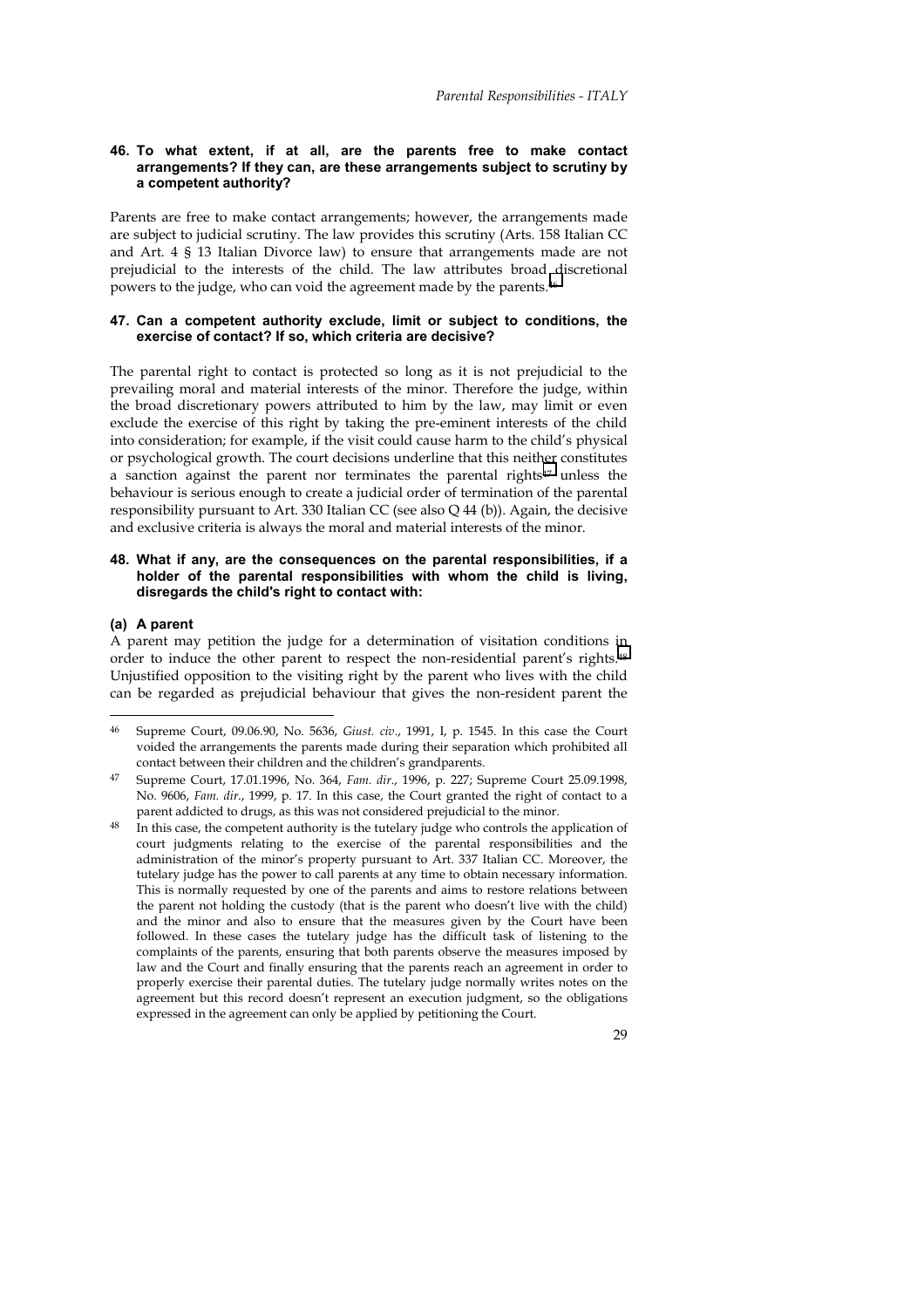right to request the judge to limit the parental responsibilities pursuant to Art. 333 Italian CC.49 Although infrequently granted in practice, such limitation can terminate the custody of the minor and consequently entrust the child to the aggrieved parent.50 If the parent the child lives with consistently disregards the non-residential parent's visitation rights, the court may award compensation for the damages suffered by the non-residential parent.<sup>51</sup>

### **(b) Other persons**

Even in the absence of a specific provision of law, relatives (for example the grandparents) who wish to have a caring relationship with the minor can apply to the judge pursuant to Art. 333 Italian CC. The judge, after ascertaining the interests of the child and the unjustified refusal of the parent, will grant an order limiting parental responsibilities by granting permission for the grandparents to have periodic contacts with the minor.<sup>52</sup>

# **F. DELEGATION OF THE PARENTAL RESPONSIBILITIES**

## **49. To what extent, if at all, may the holder(s) of the parental responsibilities delegate its exercise?**

In the Italian legal system the exercise of parental responsibilities cannot be delegated or transferred to others except in exceptional circumstances. Due to 'the parent's duty to support, educate and provide moral guidance to the children*'* (Art. 30 § 1 of the Constitution of the Republic of Italy), and to 'the right of the minor to be brought up and to receive moral guidance in the ambit of his own family' (Art. 1 § 1 the Italian Adoption Law), the Italian system contemplates the possibility to delegate the exercise of parental responsibilities to other persons only in case of a 'disability' or 'impossibility' of the parents.

A kind of delegation is foreseen by Art. 8 § 1 Italian Adoption Law, which excludes the possibility of abandoning of the child when there are relatives within the fourth degree of consanguinity who can attend to the child's moral and material care. In this situation, therefore, the fundamental right of the minor to be brought up in his own family is realised.

Art. 30, § 2 of the Constitution of the Republic of Italy provides that 'in case of the inability of the parents, the law provides for the exercise of such duties.' Therefore, in order to prevent abandonment and in order to facilitate the moral guidance of the minor within his own family, the law states that the Government, the regions and the local agencies must give support in favour of families at risk by

<sup>49</sup> In this case the competent authority is the Family Proceeding Court.

<sup>&</sup>lt;sup>50</sup> In this case the competent authority to change the custody is the judge who previously decided it. If the parents are not married the competent authority is the Family Proceeding Court, but if the parents are married or have been married the competent authority is the Ordinary Court, which is competent *ratione materiae* upon proceedings concerning separation, divorce or annulment of marriage.

<sup>51</sup> Court of Rome, 13.06.2000, *Dir. fam. pers*., 2001, p. 209, annotated M. DOGLIOTTI, *ivi*, 2002, p. 61.

<sup>52</sup> Supreme Court, 24.02.1981, No. 1115, *Dir. fam. pers*., 1981, p. 697; Court of Taranto 19.04.1999, *Fam. dir*., 1999, p. 373.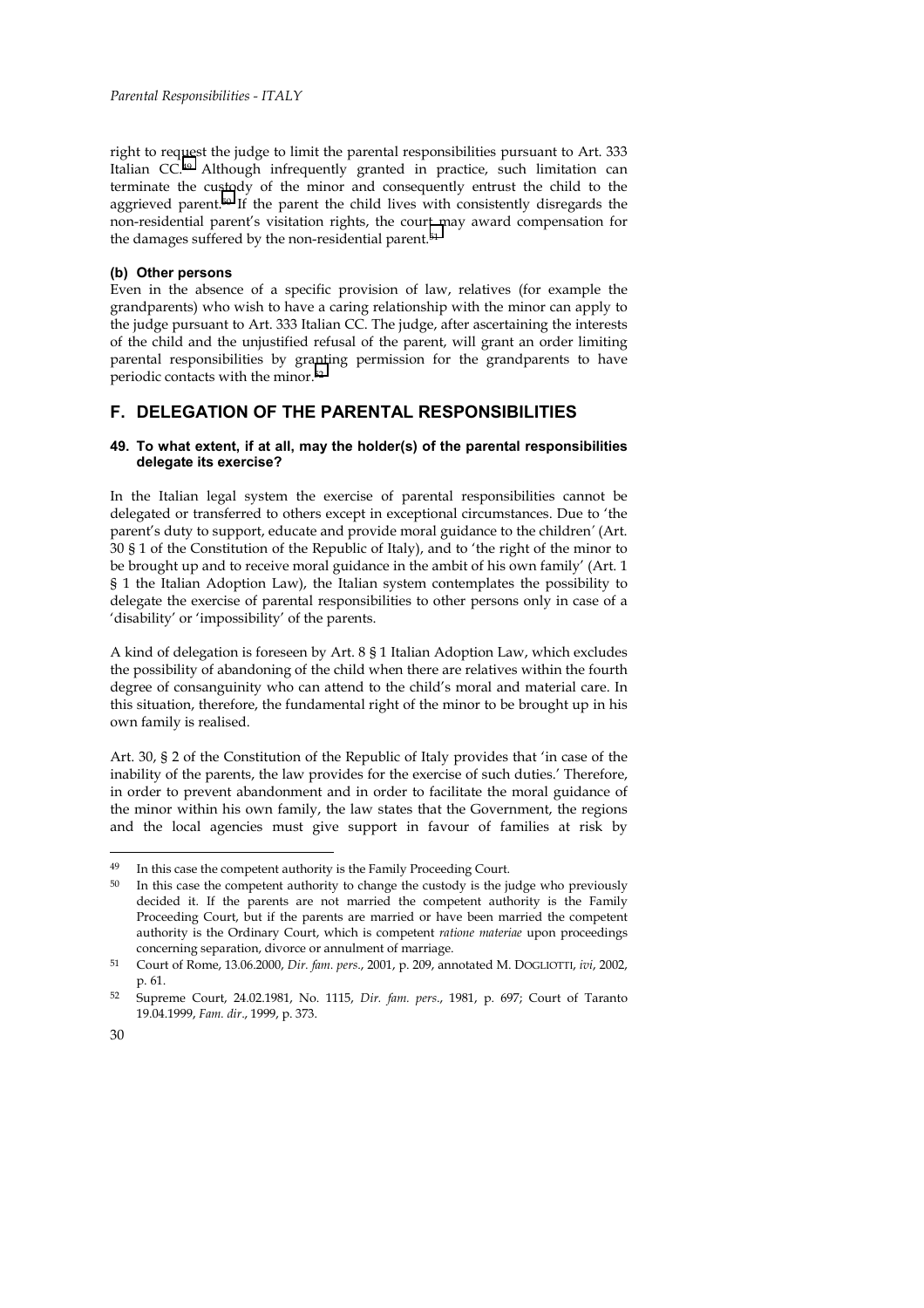appropriate actions that do not prejudice the family's autonomy and are within their financial resources (Art. 1 § 3 Italian Adoption Law).

When the family (the parents and the relatives within the fourth degree of consanguinity) is not in a position to raise and provide moral guidance to the minor, the Italian Adoption Law provisions apply. Among these provisions is the institution of the 'custody of children' that can be regarded as a type of delegation of the parental responsibilities. It consists in the temporary attribution of the task to assist the minor 'who is lacking an appropriate family atmosphere' to another family, a single person or a public or private assistance institution (Art. 2 § 1 and 2 Italian Adoption Law).53 The custody is a remedy designed to protect the minor. It should be used for a limited period to remedy a temporary, difficult situation in the minor's family of origin. Therefore, it neither implies an adoption relationship nor modifies the familial status of the minor.54 During the period of custody, the parents continue to hold parental authority unless there is a judicial order terminating it (Art. 330 Italian CC) or requiring the parent to leave the family home (Arts. 342 *bis* and 342 *ter* Italian CC). The custodians must take the guidance of the parents into consideration (or of those of the judicial authority which provided for the custody) and must facilitate their relationship with the minor with the view to help the child's reintegration back into her or his family of origin (Art. 5 § 1 Italian Adoption Law).55

The judicial order providing temporary custody must indicate the reasons for the decision, the duration of the custody, the way in which it must be exercised, the powers conferred upon the custodian and the way in which the parents and the other family members may maintain their relationship with the minor. The judicial order must also mention the public welfare service institution that will be

 $\overline{a}$ 

<sup>53</sup> With regard to the institution of custody, see AA.VV., sub *artt. 2-5, Law 28.03.2001, No. 149 which modifies the Law 4 .05.1983, No. 184*, in: C.M. BIANCA and L. ROSSI CARLEO, *Commentario*, in *Nuove leggi civili comm*., 2002; A. and M. FINOCCHIARO, *Adozione e affidamento dei minori, Commento alla nuova disciplina*, in Quaderni di diritto e giustizia, Milan, 2001; L. ROSSI CARLEO, *L'affidamento e le adozioni*, in *Trattato di diritto privato* directed by Rescigno, 4, III, Utet, Turin, 1997, p. 462.

The discipline concerning custody provided by Art. 2-5 of the Law 184/83 has been partially modified owing to the reform enacted with Law No. 149, dated 28.03.2001. This Law first imposed a maximum period of custody for 24 months. A Family Proceeding Court decision can extend this when the interruption is considered to be prejudicial to the minor (Art. 4 § 4 Italian Adoption Law); second, it imposed custody to an assistance institution as near as possible to the family residence when it is not possible to grant custody of the child to other families or similar communities (Art. 2 § 2 Italian Adoption Law); third, it disposed of the prohibition to admit children above the age of six into institutions and also eliminated every institutional admission by the end of 2006 (Art. 2 § 4 Italian Adoption Law); fourth, it indicated more precisely the powers and faculties of the holders of custody (Art. 5 § 1 Italian Adoption Law); and finally, it ended the extension of all parental rights relating to absence from work, and also leaves for the holders of the custody.

Parental custody is different from pre-adoption custody, which is the first step towards adoption. It is also different from temporary custody, which can be dispensed by the judge owing to serious reasons in case of separation, divorce or annulment of marriage (Art. 155 § 6 Italian CC and Art. 12 Italian Divorce law) or when the parents' conduct is considered prejudicial for the child (Art. 333 Italian CC).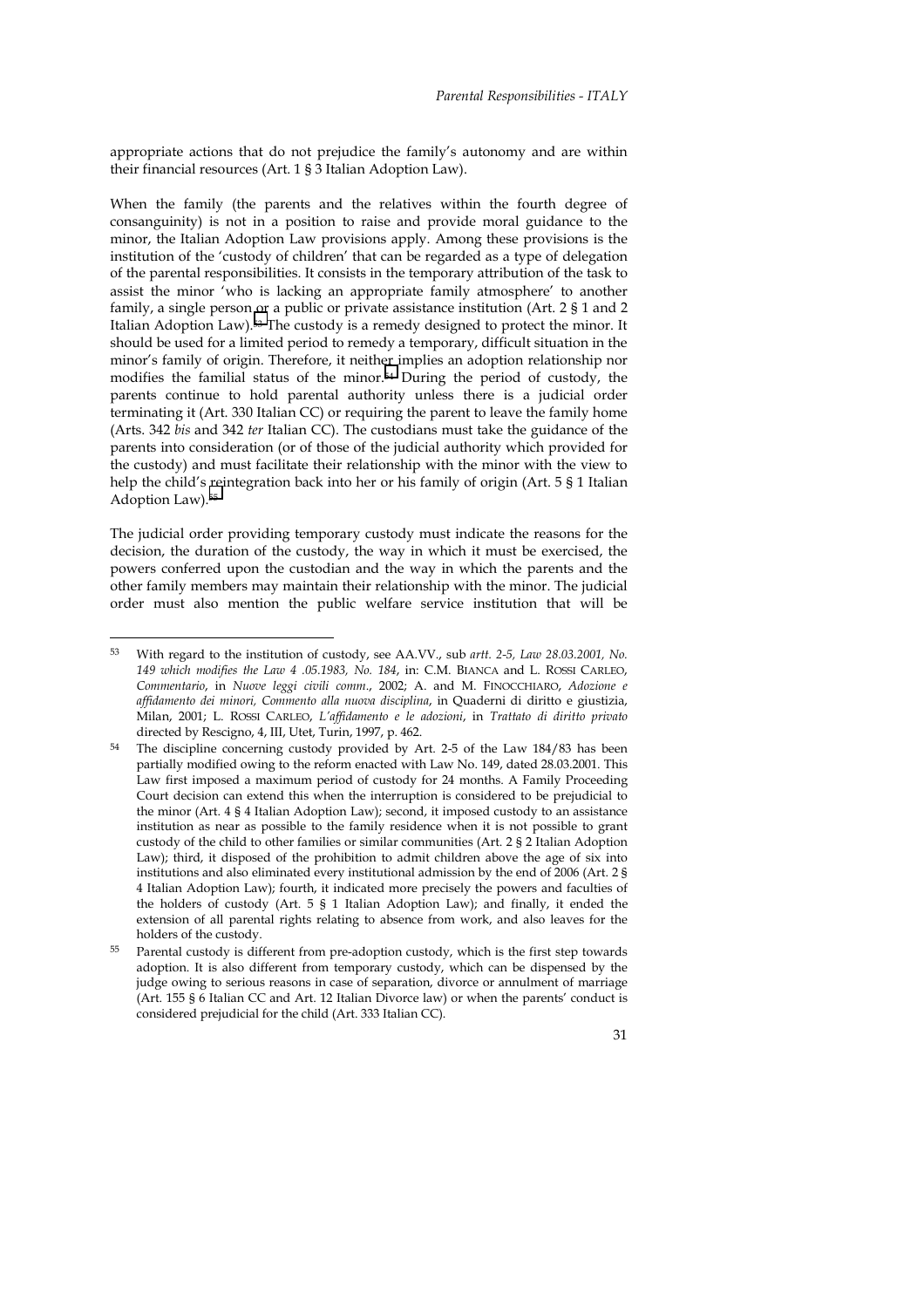responsible for the assistance program exercising control, informing the judicial authority of any relevant events and drawing up a semi-annual report on the progress of the program (Art. 4 § 3 Italian Adoption Law).

This custody may be terminated if the momentary difficulties of the family of origin cease, if the continuation of the custody proves prejudicial for the minor or if the duration foreseen for the custody has expired. These circumstances do not automatically determine the termination of custody. A specific judicial order based on the interests of the minor, issued by the Family Proceeding Court that originally provided for the custody, is always necessary. The Family Proceeding Court is supposed to provide for additional measures in the interest of the minor, if advisable (Art. 4 para. 5 and 6 Italian Adoption Law).

## **50. To what extent, if at all, may a person not holding the parental responsibilities apply to a competent authority for a delegation of the parental responsibilities?**

Custody can be requested by parents holding parental responsibilities or by the guardian. In this situation, the local welfare service will make the decision, which must ask for the minor's opinion if the minor is more than twelve years old, or even younger taking the minor's judgement capacity into consideration. The guardianship judge must ratify the decision issued by the public welfare service (Art. 4 § 1 Italian Adoption Law).

In the absence of the consent of the parents holding parental responsibilities or of the guardian, the Family Proceeding Court makes the custody decision upon request of the public prosecutor (Art. 9 Italian Adoption Law). Any person is entitled to inform the competent authorities (police, judicial authority, welfare services) of any serious abandonment situation involving minors, as well as situations involving the lack of an appropriate family atmosphere (Art. 9 Italian Adoption Law). The law requires public officers, those in charge of a public service and those who carry out an activity of public interest that during the course of their activities, who become aware of similar situations to inform the competent officer of the Family Proceeding Court (Art. 9 Italian Adoption Law). The public prosecutor is the main officer in the system of judicial protection of the rights of the minor.<sup>56</sup> He or she is the person in charge of receiving any notice or complaint issued by public institutions or private citizens, for controlling the public and private assistance institutions and for applying to the Family Proceeding Court (see Q 52).

If the Family Proceeding Court provides for the child's custody without the consent of the parents, they are deprived of their parental authority pursuant to Art. 330 Italian CC (Art. 4 § 2 Italian Adoption Law).

j

<sup>56</sup> P. VERCELLONE, *Il controllo giudiziario sull'esercizio della potestà*, in *Trattato di diritto di famiglia* directed by P. ZATTI, II, *Filiazione* by G. COLLURA, L. LENTI and M. MANTOVANI, Giuffrè: Milan, 2002, p. 1033.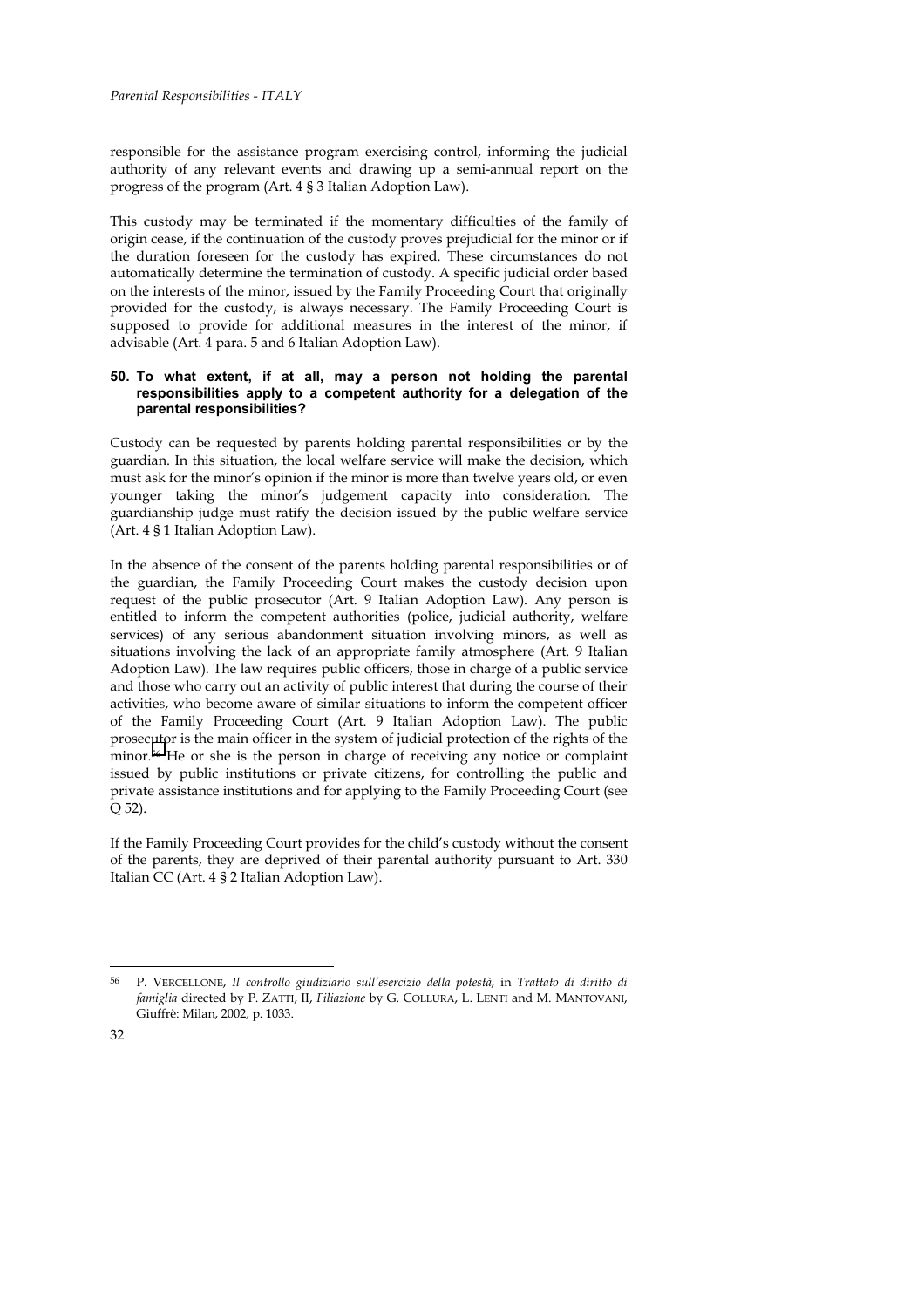# **G. DISCHARGE OF THE PARENTAL RESPONSIBILITIES**

**51. Under what circumstances, if at all, should the competent authorities in you legal system discharge the holder(s) of his or her/their the parental responsibilities for reasons such as maltreatment, negligence or abuse of the child, mental illness of the holder of the parental responsibilities, etc.? To what extent, if at all, should the competent authority take into account a parent's violent behaviour towards the other parent?** 

The judge can decree termination of the parental responsibilities when the parent either does not observe or neglects the duties connected with her or his parental authority, or abuses her or his powers by causing serious prejudice to the child (Art. 330 Italian CC). In general, the termination of parental responsibilities is a remedy against the failure to comply with the duties connected to child. The failure to observe the duties relating to the management of the child's property implies (Art. 334 Italian CC) the termination of the management powers (see Q 13). Therefore, not only are actions relevant for the termination of parental responsibilities, but also omissions (such as the continuous and total lack of interest towards the child). A single event can be relevant, such as the non-observance of parental duties, if the harm to the child caused by the event is very serious. Prejudicial behaviour of the parents that is not so serious but is constantly repeated can also be relevant. Voluntary prejudicial behaviour is not a requirement since the termination can also be decreed if the holder's mental incompetence causes serious damages to the child.

The Italian legal system, therefore, does not determine *a priori*, in detail, the events that justify the termination of the parental authority, leaving broad discretion to the judge. The facts of each given case are numerous and very different in nature.<sup>57</sup> Instances of 'indirect' abuse or mistreatment, such as the mistreatment of the minor's close relatives (for example, against the other parent) that may prejudice the harmonious psychological and physical growth of the child can be included by analogy in Art. 330 and 333 Italian CC.58

The parent whose forfeiture has been decreed because the parent is 'incapable to act as parent', is deprived of all parental rights and duties, with the exception of the obligation to support. If one or of both parent's behaviour is serious enough to justify a decree of termination of parental authority pursuant to Art. 330 Italian CC, but to do so would nonetheless be deemed prejudicial for the child, the judge may grant a decision that is deemed appropriate under the circumstances (Art. 333

 $\overline{a}$ 

<sup>57</sup> For example, cases of discharge of parental responsibilities due to drugs addiction are numerous. In these cases the discharge is not due simply to drug addiction but is dispensed when the parent addicted to drugs is negligent to his children and doesn't seem to be able to rehabilitate (Court of Appeal of Bologna 11.05.1980, *Dir. fam. pers*., 1989, p. 602). Moreover the discharge is also dispensed when the parent has been convicted of incest, to life sentence (Art. 564 of the Criminal Code), or in case of forgery and concealment of personal status by way of altering public birth registers, etc. (Art. 566-568 Italian Criminal Code), sexual crimes (Art. 609 *bis*, 609 *ter*, 609 *quater*, 609 *quinquies*, 609 *octies* of the Criminal Code) or in case of children involved in begging activities (Art. 671 Italian Criminal Code).

<sup>58</sup> Family Proceeding Court of L'aquila 19.07.2002, *Fam. dir*., 2003, p. 482.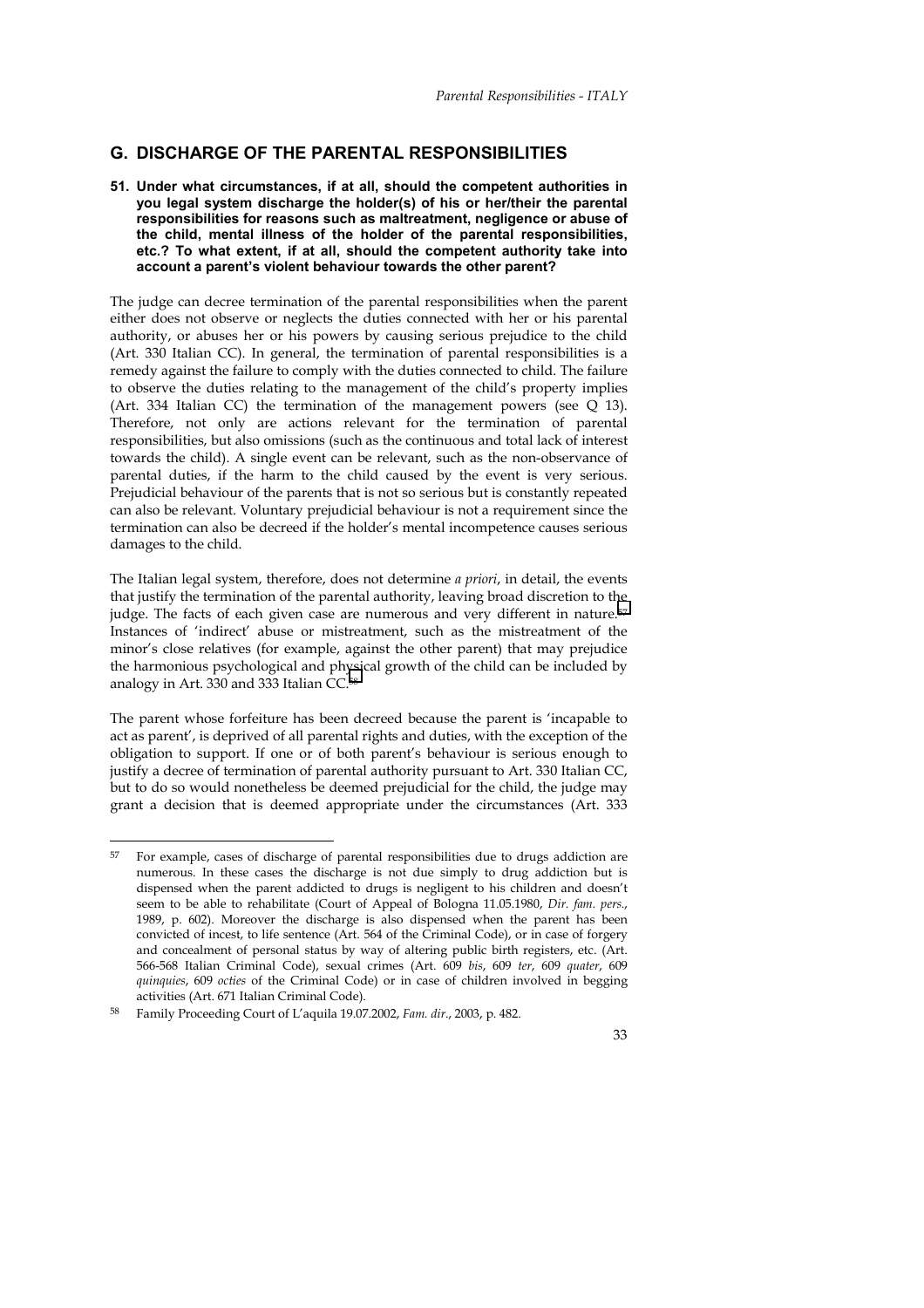Italian CC). In both cases, the judge, for serious reasons, may also decide to remove the child from the family or order to the abusing parent to leave the family home.

## **52. Who, in the circumstances referred to in Q 51, has the right or the duty to request the discharge of the parental responsibilities?**

The termination or the limitation decrees pursuant to Arts. 330 and 333 Italian CC may be requested by the other parent, by relatives or by the public prosecutor (Art. 336 § 1 Italian CC). Nobody else is entitled to act; neither the child, nor social services nor the Family Proceeding Court (except on its own initiative or for temporary measures in case of urgent needs) (Art. 336 § 3 Italian CC). Anyone aware of prejudicial facts can inform the competent authorities (police, judicial authority, welfare services), not only in the most serious situations of abandonment of the minors, but also in situations deemed prejudicial to the minors (Art. 9 Italian Adoption Law).

The law obligates public officers, persons entrusted with a public service and those who carry out a public service to reveal any serious situations concerning abandonment of minors to the public prosecutor before the Family Proceeding Court (Art. 9 Italian Adoption Law). The public prosecutor is therefore at the centre of the system of judicial protection of the minor's rights.59 He or she is the person in charge of receiving any notice or complaint issued by public institutions or by private citizens, for controlling the public and private assistance institutions and for applying to the Family Proceeding Court

## **53. To what extent, if at all, are rights of contact permitted between the child and the previous holder of the parental responsibilities after the latter has been discharged of his or her the parental responsibilities?**

Termination of parental responsibilities does not automatically imply the loss of every visiting right. Indeed, the right of visitation is not necessarily connected to parental responsibilities, so persons who do not hold parental authority can also exercise it. The judge has wide discretionary powers, used exclusively in the best interests of the minor, to determine the conditions, limitations and exclusion of the visiting right,. In case of termination of the parental responsibilities the judge may, for serious reasons, decide to remove the child from the family or may order to the abusive parent to leave the family home (Art. 330 § 2 Italian CC). In general, if the termination decree is due to abuse or maltreatment, the parent is deprived of visiting rights; if the termination decree is due to negligence the parent can exercise his visiting right even though the right can be subject to limitations and cautionary measures exclusively aimed at the protection of the minor's interest.60

j

<sup>59</sup> P. VERCELLONE, *Il controllo giudiziario sull'esercizio della potestà*, in *Trattato di diritto di famiglia* directed by P. ZATTI, II, *Filiazione* by G. COLLURA, L. LENTI and M. MANTOVANI, Giuffrè: Milan, 2002, p. 1033.

<sup>60</sup> Court of Appeal of Rome 27.02.95, *Dir. fam. pers*., 1995, p. 1450. In this case of first instance, the divorce judge granted the father the right to contact notwithstanding that he had been discharged of parental responsibilities before the divorce. The appellate judges decided to grant the father the right to contact only with the consent both of the minor and the mother.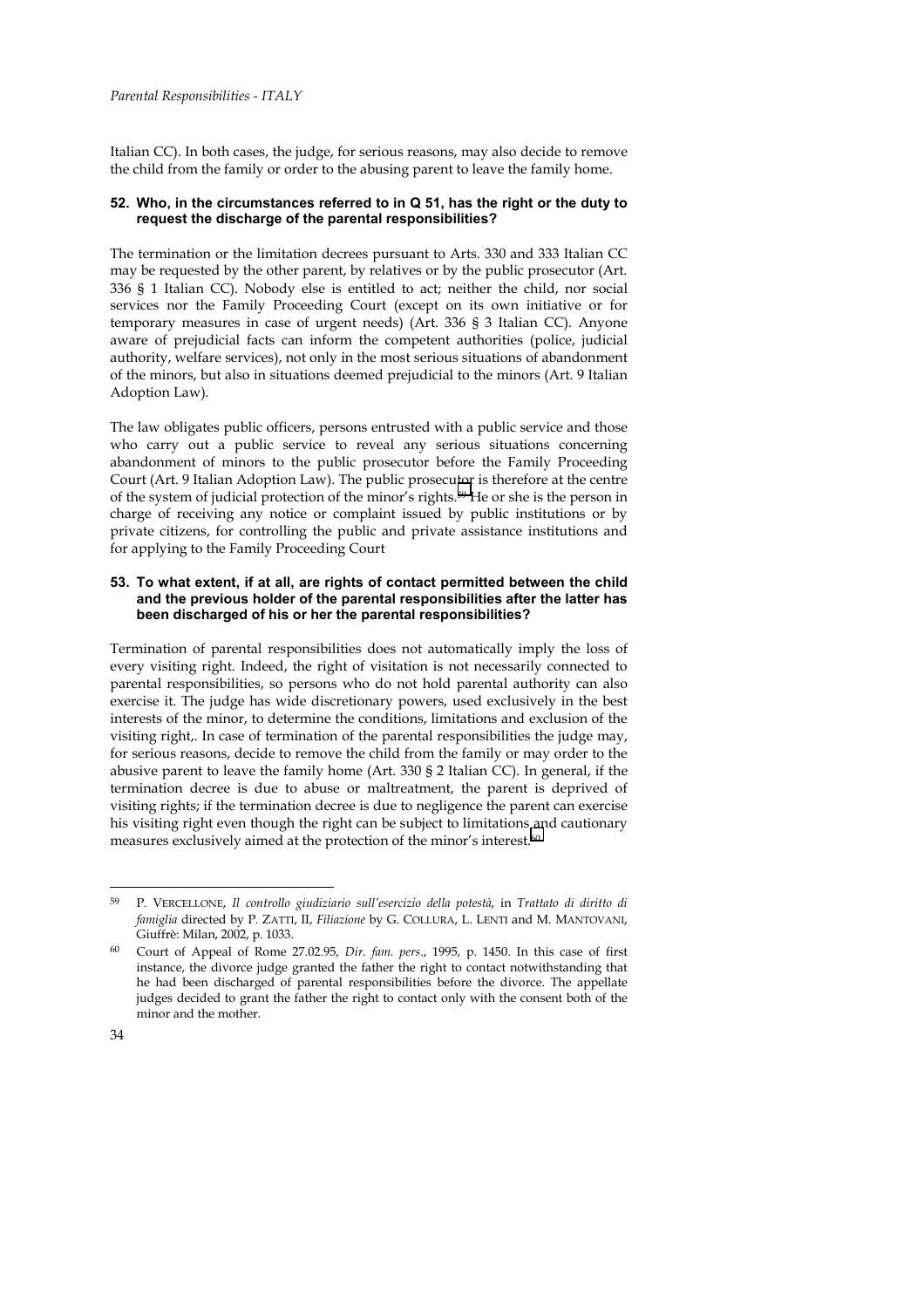#### **54. To what extent, if at all, can the previous holder(s) of the parental responsibilities, who has been discharged of his or her the parental responsibilities, regain them?**

The judge may reinstate parental responsibilities to a parent who had been deprived of them (Art. 330 Italian CC) when the reasons for the termination of the parental responsibilities cease and there is no risk of further prejudice to the child (Art. 332 Italian CC). The reinstatement request can also be filed by an interested parent. Reinstatement involves the reacquisition of all rights and duties connected with parental responsibilities.

## **H. PROCEDURAL ISSUES**

 $\overline{a}$ 

#### **55. Who is the competent authority to decide disputes concerning the parental responsibilities, questions of residence of the child or contact? Who is the competent authority to carry out an investigation relating to the circumstances of the child in a dispute on parental responsibility, residence or contact?**

Judicial protection of minors in the Italian legal system contemplates an irrational partition of tasks between three different judicial authorities: the Family Proceeding Court, the Ordinary Court and the Guardianship Judge. As a consequence, determining the competent judge may prove very complex and controversial due to the absence of certain and reliable criteria. For this reason, reform projects are currently under discussion (see Q 6) to reduce, if not to eliminate, this excessive fragmentation.

In general, the supervision and power to issue decisions that affect the exercise of parental responsibilities for both married and unmarried parents is exclusively entrusted to the Family Proceeding Court. This Court is competent, pursuant to Art. 316 Italian CC, to settle disagreements between parents on important issues or when orders limiting or terminating parental responsibilities have been requested pursuant to Art. 330 and 333 Italian CC.

The situation is complicated for married parents when a separation, divorce or an annulment decision has been entered. In such cases, the Family Proceeding Court may be asked to issue decisions in connection with the separation, divorce or annulment of the marriage that will modify a situation established by the Ordinary Court. The Ordinary Court is empowered, pursuant to Art. 155 Italian CC, to issue 'any order relating to the children' (therefore also relating to a change custody decision) and to issue new decisions upon the application of the non-residential parent who believes that the previous decisions were prejudicial to the interest of the child. It is clearly difficult to establish between the prejudicial conduct mentioned in Art. 333 Italian CC, which implies the jurisdiction of the Family Proceeding Court, and the prejudicial decision mentioned in Art. 155 Italian CC, which implies the jurisdiction of the Ordinary Court.<sup>61</sup>

 $61$  In practice, the parent not holding parental responsibilities often decides to petition the Family Proceeding Court to request the child's separation from the parent holding the parental responsibilities because of behaviours prejudicial to the minor, pursuant to Art. 333 of the Civil Code, instead of modifying the decision concerning the custody and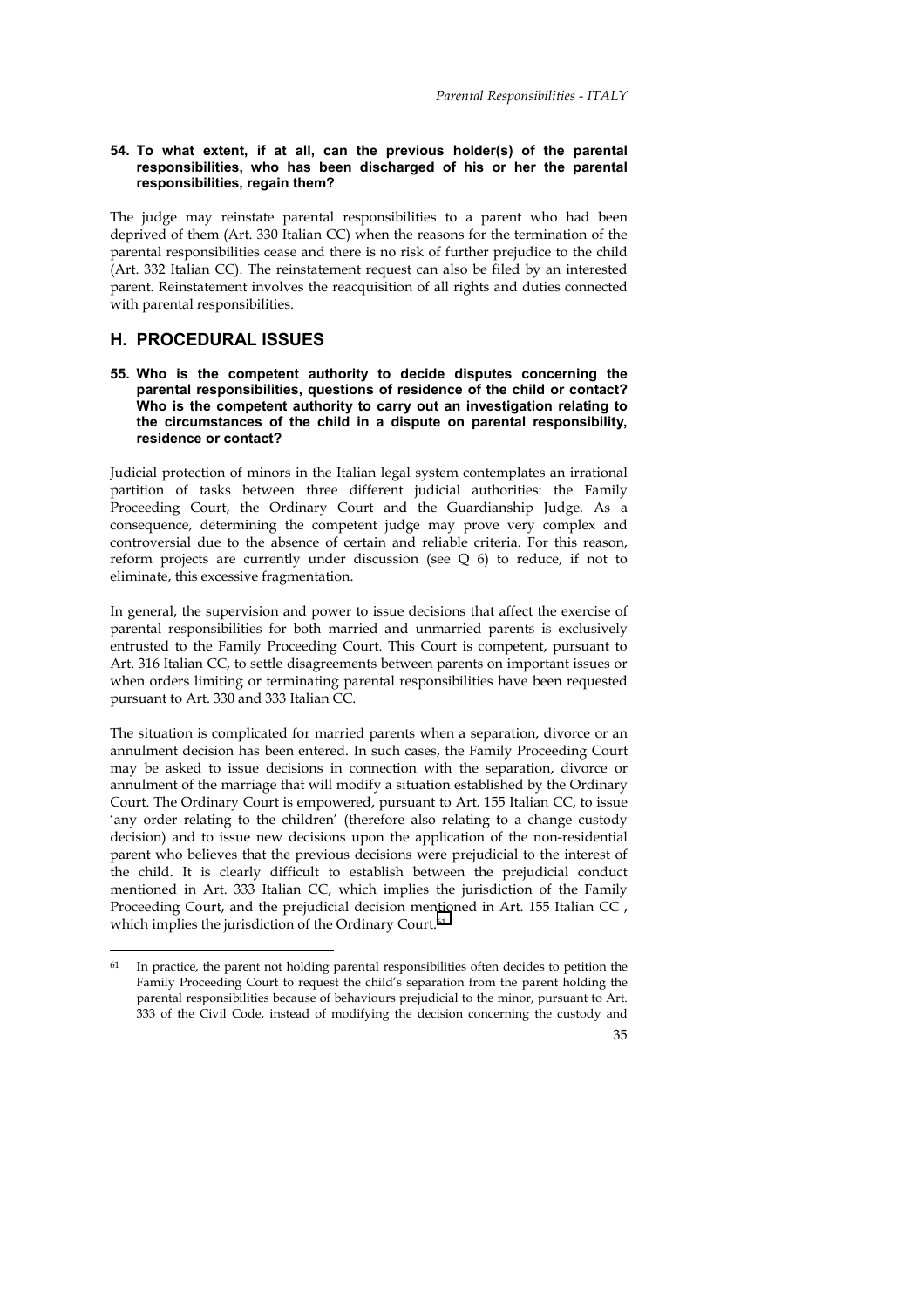It is also disputed whether jurisdiction in disagreements on issues of major interest pertains to the Family Proceeding Court pursuant to Art. 316 Italian CC, or if instead it pertains to the Ordinary Court that decided custody following the separation, divorce or annulment of the marriage pursuant to Art. 155 Italian CC.<sup>62</sup> In practice the Ordinary Court has prevailed: the Supreme Court has established, after a number of conflicting decisions, that the Ordinary Court is entitled to modify any order issued concerning the children in connection with the separation, divorce or annulment of marriage decisions while the Family Proceeding Court has jurisdiction only in connection with the termination or the limitation of the parental responsibilities pursuant to Art. 330 and 333 Italian CC.63

Recently an additional solution has been adopted: the Family Proceeding Court has jurisdiction with regard to both unmarried and married parents but with married parents, Art. 333 Italian CC may be applied only if a decision on the separation, divorce or annulment has not been issued. If a proceeding on the separation, on the divorce or on the annulment is pending or has been decided, Art. 317 § 2 Italian CC and Art. 155 Italian CC should apply and the jurisdiction of the Ordinary Court should be recognised.64

The following pattern prevailed with regard to conflicts between separated or divorced parents concerning decisions of minor importance relating to the children (for example the exercise of the visiting right), parents not cohabiting (whether they hold the custody or not) must apply to the guardianship judge who, pursuant to Art. 337 Italian CC, has the task of supervising the conditions established by the Court in connection with the exercise of parental responsibilities and management

63 Supreme Court, full bench, 02.03.1983, No. 1151, *Dir. fam. pers*., 1983, p. 38 and Supreme Court 02.03.1983, No. 1152, in *Foro it*., 1983, I, p. 826).

consequently petitioning the competent ordinary Court which first disposed custody pursuant to Art. 155 of the Civil Code.

It is stated that Art. 316 of the Civil Code can be applied even in difficult situations between parents (separated or divorced) if there is a joint exercise of the custody (M. GIORGIANNI, *Della potestà dei genitori*, in *Commentario al diritto italiano della famiglia* by G. CIAN, G. OPPO and A. TRABUCCHI, IV, Cedam, Padova, 1992, p. 336-337; M. MANTOVANI, headword *Separazione personale dei coniugi*, *I) Disciplina sostanziale*, in *Enc. giur. Treccani*, XXVIII, Foro Italiano, Roma, 1992, p. 24; in case law see Supreme Court 07.02.94, No. 1401, *Dir. fam. pers*., 1994, p. 1383). A different point of view states that Article 316 of the Civil Code can be applied only in case of cohabitation. In this case, the authority competent to decide disagreements between separated or divorced parents is the Ordinary Court, as separation or divorce provokes a loss of the family unity (C. GRASSETTI, in: G. CIAN, G. OPPO and A. TRABUCCHI, *Commentario al diritto italiano della famiglia*, II, Cedam, Padova, 1992, p. 699; N. SCANNICCHIO, sub *art. 6*, in *Commentario alla l. 6 marzo 1987, No. 74* by N. LIPARI, in *Nuove leggi civ. comm*., 1987, p. 949; in case law see Supreme Court 03.11.2000, No. 14360, in *Fam. dir*., 2001, p. 38 and following, annotated by F. TOMMASEO).

<sup>64</sup> Supreme Court, 11.04.1997, No. 3159, in *Fam. dir*., 1997, p. 431. Such a drastic solution, which understandably has not been followed by subsequent decisions, is not convincing since it excludes the possibility for the separated or divorced parents, or for the spouse in case of annulment of the marriage, to request the Judge (of the Family Proceeding Court) to reduce the powers conferred upon the parent which holds the custody pursuant to Art. 333 Italian CC whenever it is deemed in the interest of the child.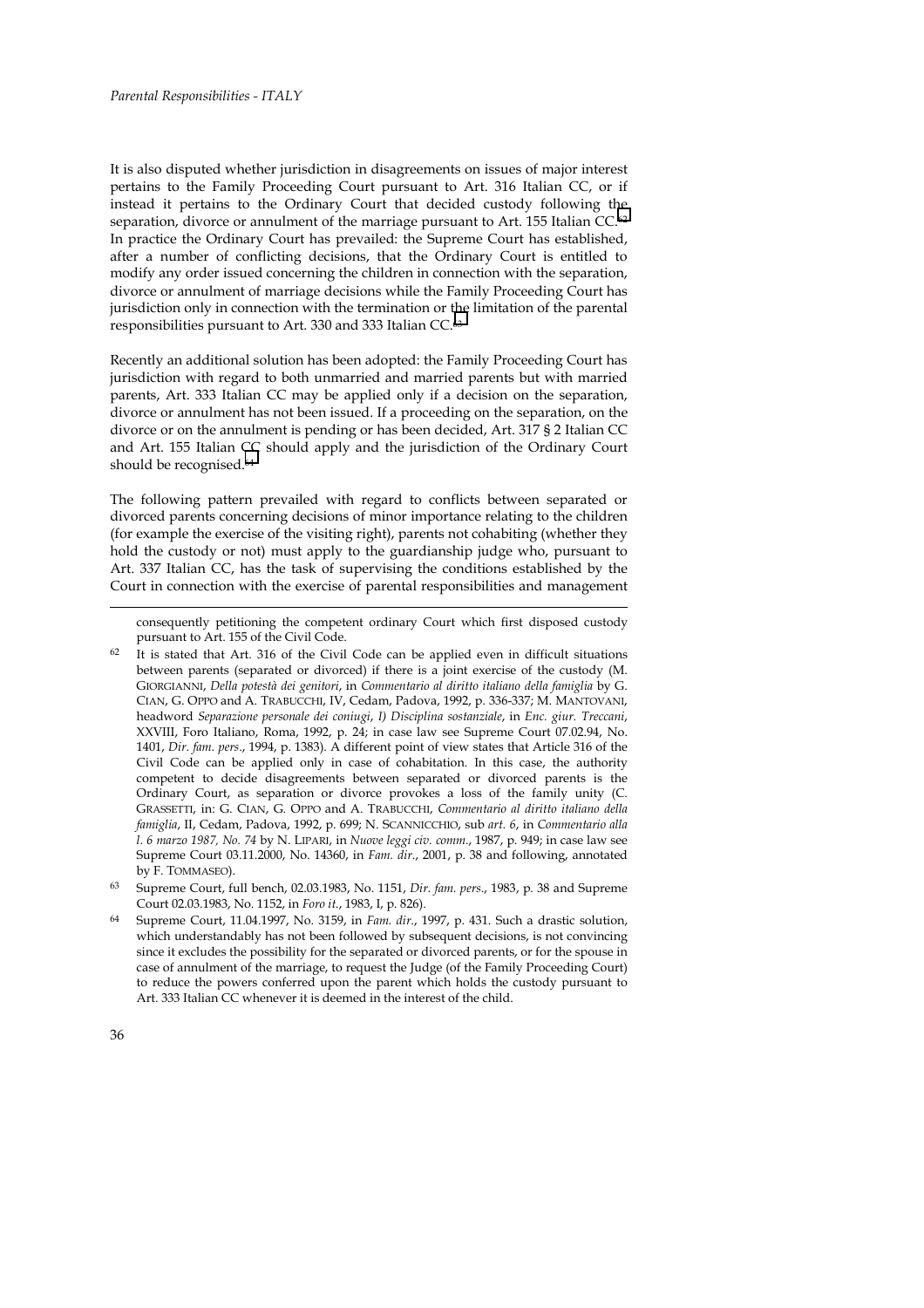of the minor's properties. In the most serious cases, when conduct caused a serious prejudice to the minor pursuant to Art. 330 Italian CC or in case of a conduct that is in prejudicial pursuant to Art. 333 Italian CC, the Family Proceeding Court has jurisdiction provided that the separation proceeding has already been already completed; otherwise the jurisdiction of the Ordinary Court should be recognised. Finally, with regard to the decisions ordering a parent to leave the family home, pursuant to Art. 342 *bis* and 342 *ter* Italian CC, the Ordinary Court has jurisdiction unless the above-mentioned order was issued during a proceeding terminating or limiting the parental authority pursuant to Art. 330 and 333 Italian CC.

Usually, the competent judicial authority requires psychological and pedagogical experts to perform comprehensive inquires on the family situation and propose possible solutions, taking into consideration the fundamental moral and material interests of the minor.

**56. Under what conditions, if any, may a legally effective decision or agreement on the parental responsibilities, the child's residence or contact, be reviewed by a competent auythority? Is it, e.g., required that the circumstances have changed after the decision or agreement was made and/or that a certain period of time has time has passed since the decision or agreement?** 

A court decision or an agreement between the parents confirmed during the course of a judicial proceeding can be reviewed only if the circumstances which were the basis of the decision have subsequently changed, unless the law expressly provides for a specific duration (such as, for example, in case of the judicial order to the parent to leave the family home pursuant to Arts. 342 *bis* and 342 *ter* Italian CC; in this case the duration can be extended in case of serious reasons). Also, the interests of the minor must be taken into consideration.

**57. What alternative disputes solving mechanisms, if any, e.g. mediation or counselling, are offered in your legal system? Are such mechanisms also available at the stage of enforcement of a decision/agreement concerning the parental responsibilities, the child's residence or contact?** 

The Italian legal system doesn't foresee the possibility of family mediation for alternative dispute resolution, except in situations provided for by Art.. 342 *bis* and 342 *ter* Italian CC (which state that the judge, to end prejudicial conduct by ordering a parent to leave the family home, may also order the intervention of the welfare services operating in the territory or the intervention of a family mediation centre). In practice, judges normally suggest that the parties contact the family mediation centres in order to ensure the observation of the provisions concerning the parental responsibilities.

**58. To what extent, if at all, is an order or an agreement on the parental responsibilities, the child's residence or contact enforceable and in practice enforced? Describe the system of enforcement followed in your national legal system. Under what conditions, if at all, may enforcement be refused?**